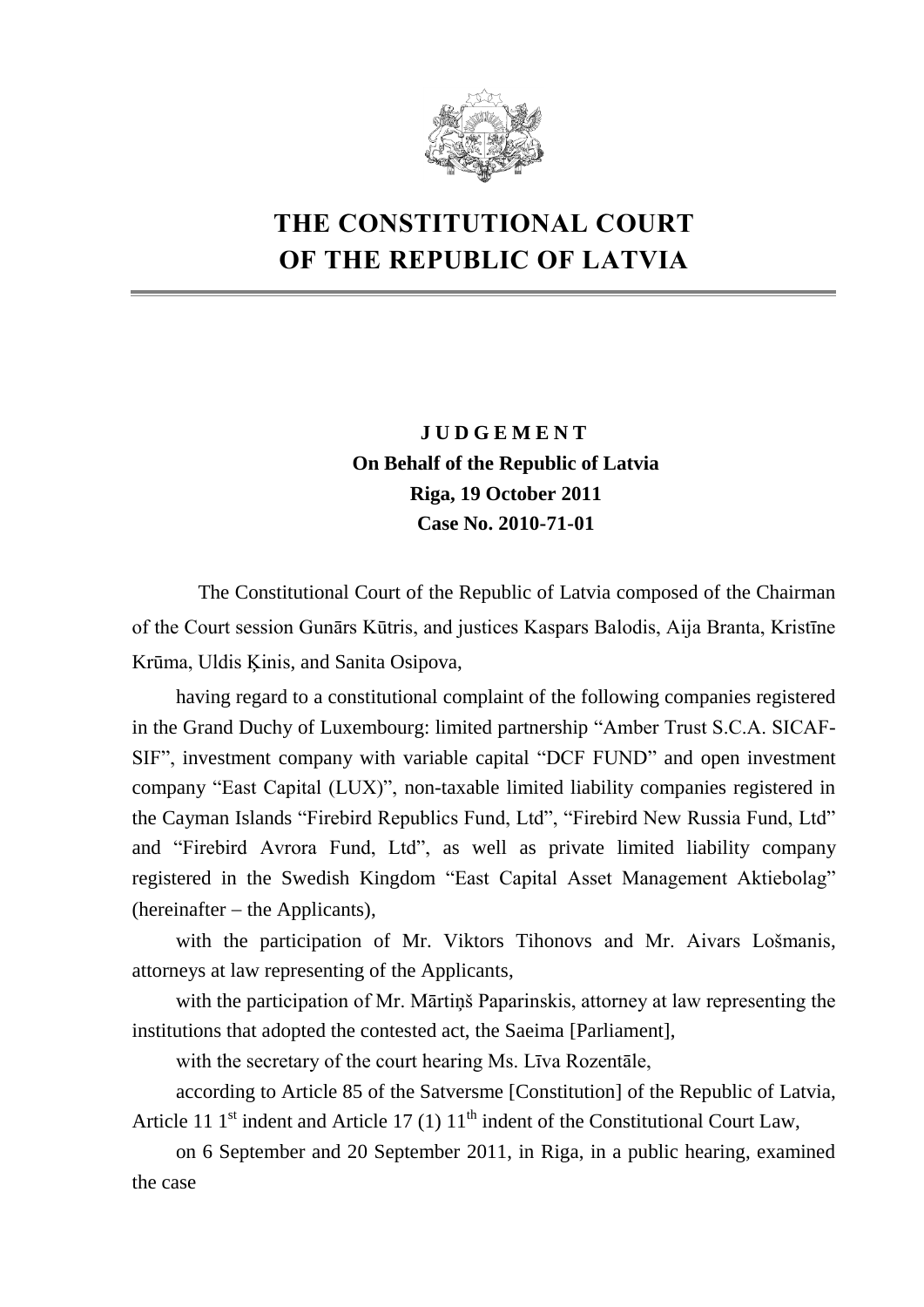# **"On Compliance of Section 59.<sup>5</sup> of the Credit Institution Law with Article 1 and Article 105 of the Satversme of the Republic of Latvia".**

#### **The Facts**

**1.** The Credit Institutions Law was adopted on 5 October 1995. Pursuant to Section 1 (1) of the above mentioned law, "credit institution" means "a capital company, which accepts deposits and other repayable funds from an unlimited circle of clients, issues credits in its own name and provides other financial services". Pursuant to Section 3 (2) of the same law, "in the Republic of Latvia, a bank may be founded only as a stock company". Section 4 (2) of the Credit Institutions Law provides that "the founding, operation, reorganisation and liquidation of a credit institution shall be regulated by this Law, the Commercial Law, the Financial Instrument Market Law and other laws, observing the provisions included in this Law". Before February 2009, the Credit Institutions Law failed to regulate issues related with increase in equity capital of credit institutions.

**1.1.** The Commercial Law was adopted on 13 April 2000 and it came into effect on 1 January 2002. Division XIII thereof entitled "Stock Companies" contains Chapter 2 "Increase and Reduction of Equity Capital" containing Section 249 "The Right to Increase or Reduce Equity Capital" and Section 251 "Priority Right of Stockholders".

As to the procedure of increase in equity capital, initially Section 249 of the Commercial Law provided: "The equity capital may be increased or reduced only on the basis of a decision of a meeting of stockholders, in which the regulations for an increase or reduction of the equity capital shall be approved, and amendments to the articles of association of the company made".

By 24 April and 18 December 2008 laws "Amendments to the Commercial Law", Section 249 of the Commercial Law was amended, which resulted in the following wording of Section 249 (1) and (4) of 21 January 2009 Commercial Law:

"(1) The equity capital may be increased or reduced only on the basis of a decision of a meeting of stockholders, in which the regulations for an increase or reduction of the equity capital shall be approved, and amendments to the articles of association of the company made, except the case referred to in Paragraph four of this Section. [..]

(4) The authorisation for the board of directors may be specified in the articles of association for a period of time up to five years to increase the equity capital in amount specified in the articles of association or in the meeting of stockholders, not exceeding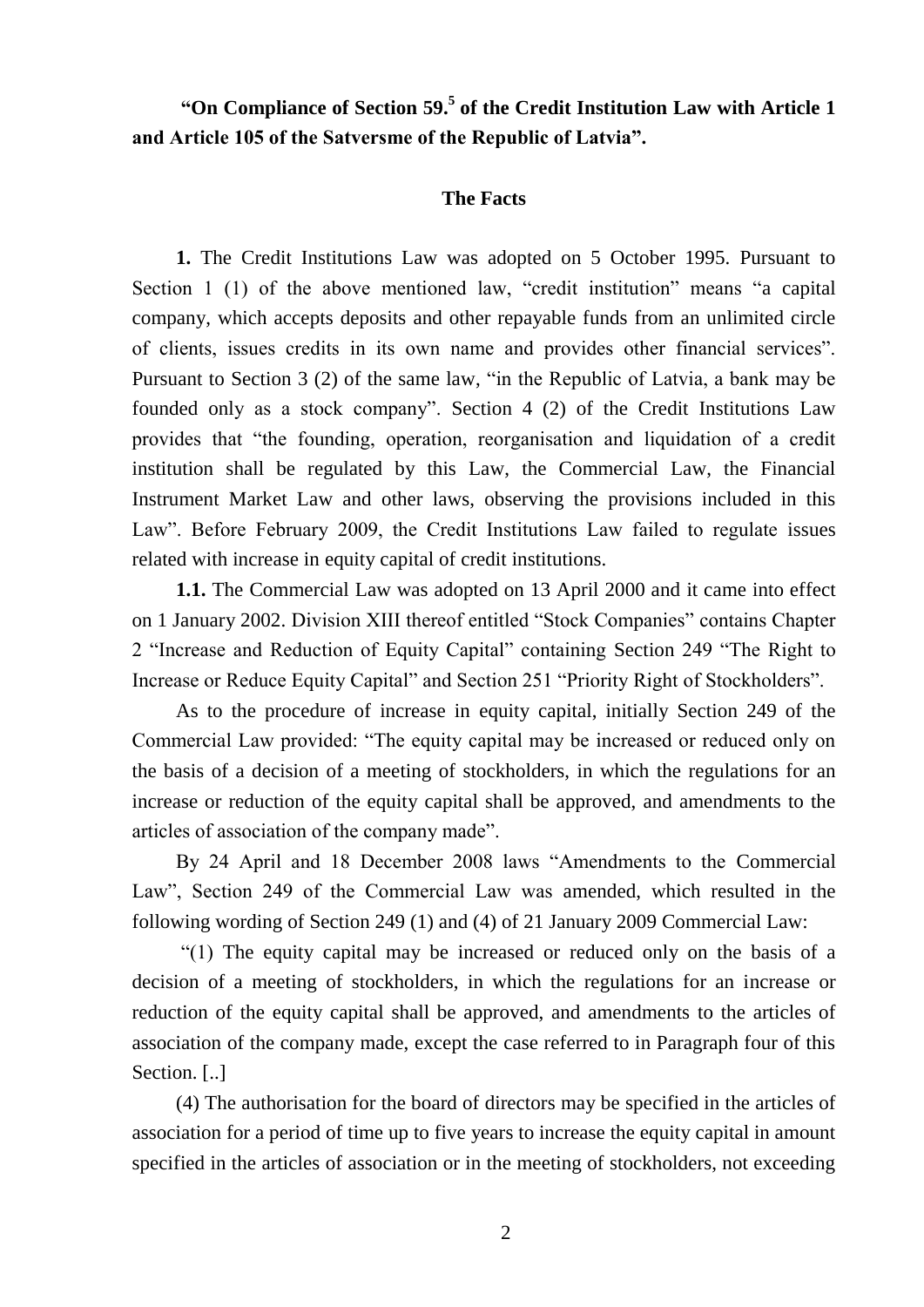30 per cent of the equity capital of the company at the time of coming into effect of the authorisation. The authorisation of the board of directors to increase the equity capital shall not apply to increase of the equity capital in the case referred to in Section 254 of this Law."

Section 254 of the Commercial Law regulates increasing of equity capital for a special purpose.

As to the priority right of a present shareholder to purchase newly issued stock (hereinafter – the priority right of shareholders) in case of increase in equity capital, Section 251 (1) and (3) of the Commercial Law (wording of 14 February 2002) provides the following:

"(1) In the case of the increase in equity capital the current stockholders have priority right to purchase the newly issued stock in proportion to the total of the nominal value of the stock already owned by them. [..]

(3) If any of stockholders do not exercise their priority right within the specified time period, the relevant newly issued stock shall be offered for subscription according to the procedures specified in the regulations for increasing equity capital, to those current stockholders who have already exercised their priority right."

**1.2.** At the end of September 2008, the joint-stock company "Parex banka" (hereinafter – Parex banka) was the second largest bank in Latvia by its stock amount, and its assets constituted 13.8 per cent of the total assets of the banking sector in Latvia. On October 2008, deposits started to flow away from Parex banka and availability of its capital fell below the necessary minimum, which continued decreasing. At the beginning of November 2008, the Financial and Capital Market Commission (hereinafter the FCMC), the Ministry of Finance (hereinafter – the MF), and the Bank of Latvia (hereinafter – the BL) concluded that Parex banka may soon become insolvent without any state aid. On 4 November 2008, the State Chancellery received a request of Mr. V. Kargins and Mr. V. Krasovickis, majority shareholders of Parex banka, to provide State aid to Parex banka and, at a meeting of the Cabinet of Ministers (hereinafter – the CM), conclusion of respective agreement was conceptually confirmed. On 10 November 2009, an investment agreement between a public jointstock company "Latvijas Hipotēku un zemes banka" (hereinafter – LHZB), Parex banka, the Republic of Latvia and Mr. V. Kargins and Mr. V. Krasovickis, shareholders of Parex banka (hereinafter – former majority shareholders) was signed, the agreement dealing with the sale of 51 per cent of Parex banka stocks to LHZB for the price of two lats. Pursuant to the above mentioned agreement, purchase of stocks was postponed based on several conditions, one of them establishing that the European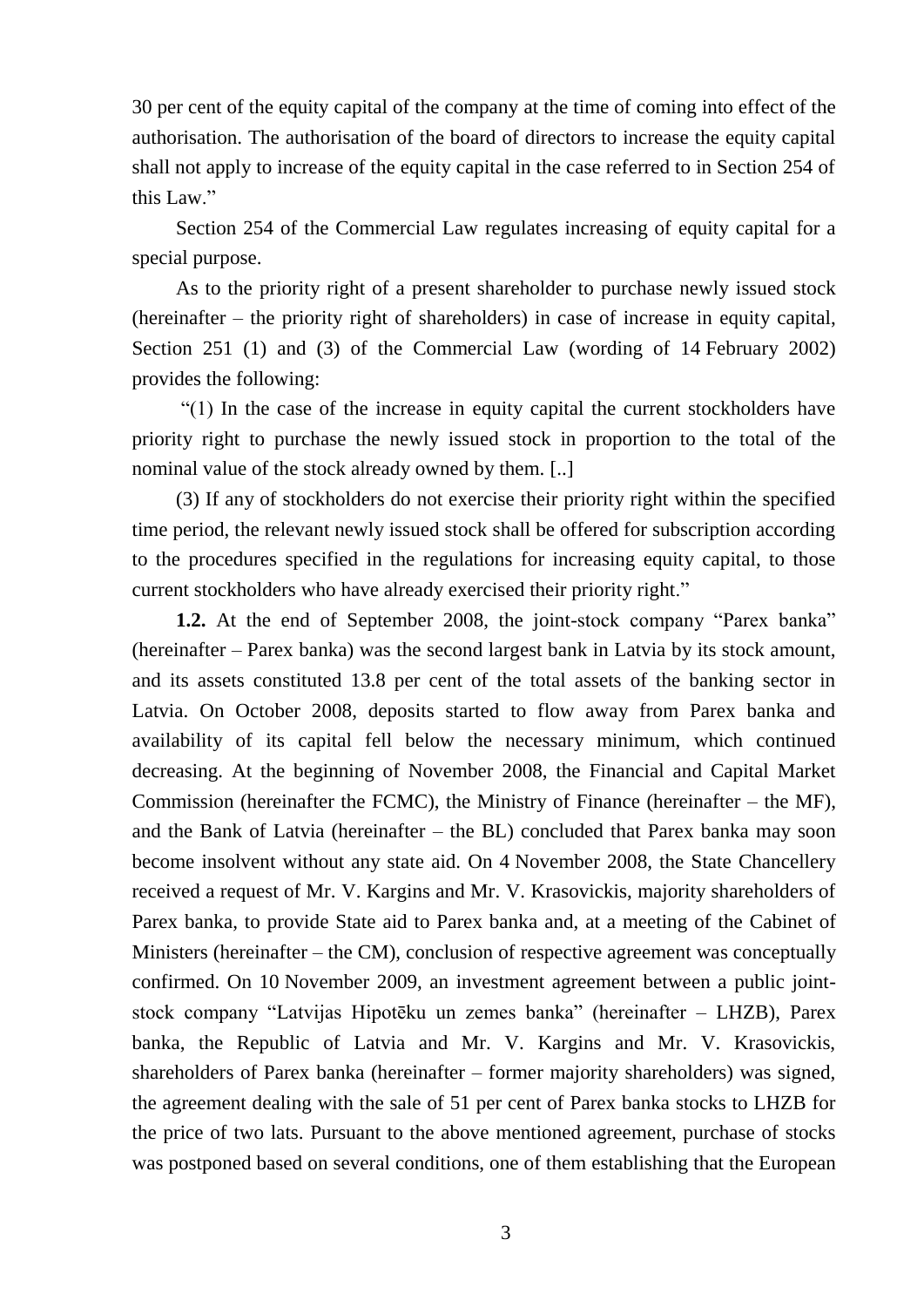Commission (hereinafter – the EC) would permit providing state aid (*see: Informative material "Overtakig and Restructurization of Parex banka" ["Parex bankas pārņemšana un restrukturizācija"], case materials, Vol. 2, pp. 172 – 192*).

On 24 November 2008, the EC adopted a decision wherein it concluded that the above mentioned purchase cannot be regarded as aid to former majority shareholders and state aid to be granted to Parex banka does not contradict the common market of the European Union (hereinafter – the EU); therefore the EC decided not to object to the aforementioned (*see: Decision of the EC in the case NN 68/2008 "Public support measures to JSC Parex banka", Official Journal of the EU C 147, 27 June 2009, pp. 1, or http://ec.europa.eu/eu\_law/state\_aids/comp-2008/nn068-08.pdf).*

On 3 December 2008, the CM decided to purchase all stocks pertaining to the former majority shareholders of Parex banka for the total purchase price of two lats. A respective agreement was signed, as a result of which LHZB obtained all stock once pertained to the former majority shareholders, which constituted 84.83 per cent of shares of Parex banka. The rest of 15.7 per cent remained to the former majority stockholders.

On 15 December 2008, the CM decided to increase its participation share in Parex banka by purchasing shares of Parex banka pertaining to "Svenska Handelsbanken AB" for the price of 1 euro cent per share. This transaction resulted in increase of the participation share of LHZB in Parex banka up to 85.15 per cent (*see: Informative material "Overtakig and Restructurization of Parex banka" ["Parex bankas pārņemšana un restrukturizācija"], case materials, Vol. 2, pp. 172 – 192*).

On 18 December 2008, the Saeima adopted the Bank Overtaking Law that was proclaimed on 30 December 2008 and came into effect on the next day of its proclamation. Section 3 (2) of the Bank Overtaking Law provides that overtaking of a bank shall take place on contractual basis (voluntary overtaking) or for a fair compensation based on an appropriate law (compulsory overtaking).

On 19 December 2008, an extraordinary meeting of shareholders of Parex banka took place. At the meeting, present shareholders were summoned and new members of the Board of Parex banka were elected. When announcing candidates, the Applicants exercised their right to jointly announce a candidate for the office of a member of the Board taking into account the fact that their capital share did not exceed 5 per cent of equity capital. The particular candidate was not elected (*see: Minutes of 19 December 2008 extraordinary meeting of shareholders, case materials, Vol. 1, pp. 103 – 108*).

On 11 February 2009, the EC expressed its regret for Latvia having introduced changes in public support measures by failing to observe Article 88 (3) of the EC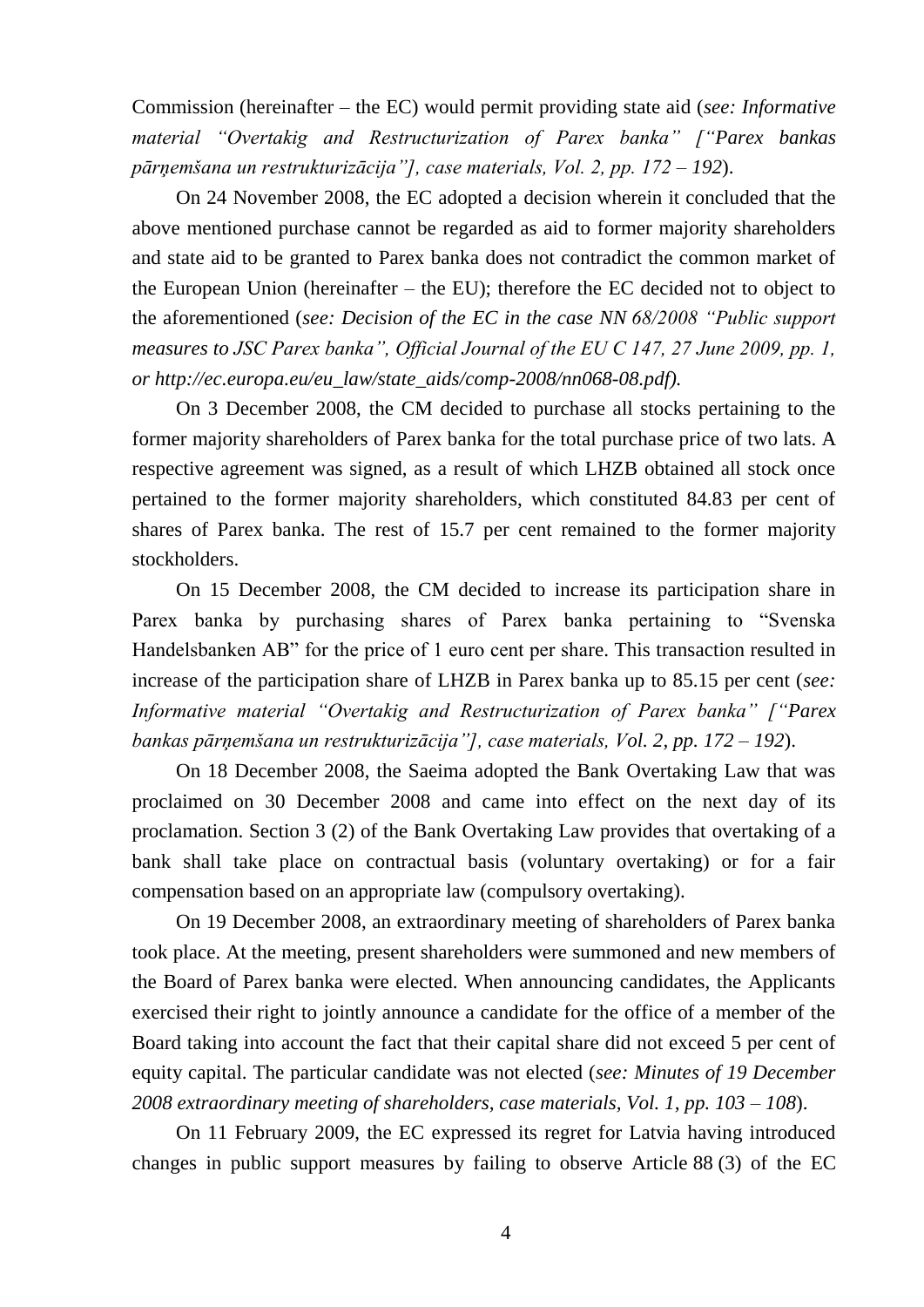Treaty; however, it concluded that these measures are compatible with the common market and therefore decided not to raise any objections (*see: Judgment of 11 February 2009 in the case NN 3/2009 "Modifications to the public support measures to JSC Parex banka", Official Journal of the EU, C 147, 27 June 2009, pp. 2 – 3, or http://ec.europa.eu/eu\_law/state\_aids/comp-2009/nn003-09-en.pdf).*

**1.3.** On 29 January 2009, in the second reading, the Saeima adopted a draft Law No. 963/Lp9 "Amendments to the Credit Institutions Law" (hereinafter – the Draft Law No. 963) by determining 11 February 2009 as the term for submitting suggestions for the third reading of the draft law. The committee responsible for the above mentioned draft law was the Saeima Budget and Finance (Tax) Committee (hereinafter – the Budget Committee). On 16 February 2009, the MF, in the letter No. 7-4/127 addressed to the Budget Committee, submitted several suggestions to the above mentioned draft law, including the suggestion to supplement Section  $59<sup>5</sup>$  of the Credit Institutions Law, in the frameworks of which it asked to regard it as a suggestion by the responsible committee. At the Budget Committee meeting of 17 February 2009, when preparing the draft law No. 963 for the third reading, the above mentioned suggestions was incorporated into the draft law as a suggestion of the responsible committee.

**1.4.** On 16 and 17 February 2009, the CM examined the issue on Parex banka. It decided, among the rest, to support increase in equity capital of Parex banka and commissioned the MF to prepare and submit to the CM all necessary draft documents to increase equity capital before the annual report is confirmed (*see: minutes of the CM meeting of 16 February 2009 No. 12 1. § 10, case materials, Vol. 3, pp. 93, and minutes of the CM meeting of 17 February 2009 No. 13 63. § 4, case materials, Vol. 3, pp. 92*).

On 24 February 2009, the CM examined the issue on Parex banka and decided, among the rest, to commissioning the JSC "Privatizācijas aģentūra" (hereinafter - Privatizācijas aģentūra) to overtake 85.15 per cent of Parex banka shares, as well as took note of the information provided on negotiation with the European Restructuration and Development Bank (hereinafter – ERDB) and conditions set by the letter regarding its involvement in increase of equity capital of Parex banka (*see: Minutes of MC meeting of 24 February 2009 No. 14 1. § 4 5, case materials, Vol. 3, pp. 69*).

**1.5.** On 26 February 2009, the Saeima adopted the Law "Amendments to the Credit Institutions Law" that was proclaimed on 11 March 2009 and came into effect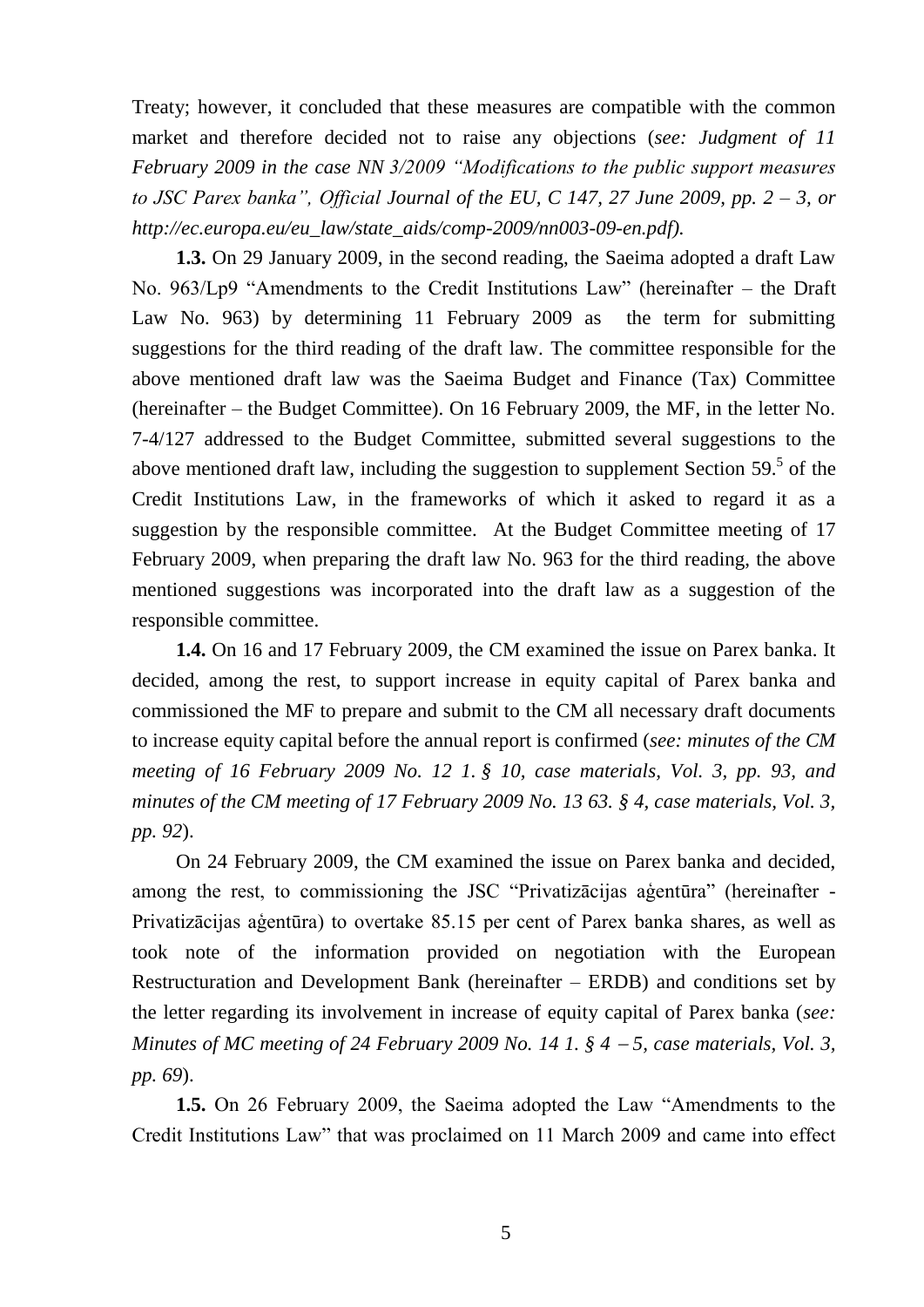on 25 March 2009. Consequently, Section  $59<sup>5</sup>$  of the Credit Institutions Law (hereinafter also – the Contested Norm) provides:

"(1) If the Cabinet of Ministers, based on a request of a credit institution, has adopted a decision regarding acquisition of substantial assistance provided by the State or increase of equity capital of a credit institution, a credit institution council shall have the right, without summoning a meeting of shareholders, to adopt a decision on behalf of the meeting of shareholders regarding increase of equity capital of a credit institution and to approve provisions for increasing of equity capital.

(2) In cases mentioned in Paragraph 1 of this Section, present shareholders of a credit institution shall not have the priority right to obtain shares of the new issuance.

(3) By increasing equity capital in the case mentioned in Paragraph 1 of the first part, amendments to articles of association of a credit institution shall be adopted by its council. If within the term established in the provisions regarding increase of equity capital, the nominal value of all shares of the new issuance has not been paid, then increase of equity capital shall not be regarded as executed and amendments introduced into the articles of association shall become null and void as from the date of adopting them."

**1.6.** Pursuant to the Contested Norm, equity capital of Parex banka was increased by several times.

On 20 March 2009, the Board of Parex banka adopted a decision "On Addressing the Cabinet of Ministers regarding Material Increase of Participation Share of the State" (*see: Decision of 20 March 2009 by the Board of Parex banka No. 2/44/09, case materials, Vol. 3, pp. 133 – 134*).

On 24 March 2009, the CM reviewed the issue on Parex banka and *inter alia* decided to, indirectly by means of Privatizācijas aģentūra, materially increase the participation share of the State in Parex banka by purchasing 165 million newly issued voting shares with the nominal value 1 lat after the Contested Norm would come into force and after the decision of the EC on compliance of the planned State aid with the provisions of the EC Treaty would be adopted (*see: Minutes of the MC meeting of 24 March 2009 No. 21 76.§ 3.1, case materials, Vol. 3, pp. 96*).

On 26 March 2009, by referring to 24 March 2009 CM decision, the Council of the Parex banka adopted the decision on behalf of the meeting of shareholders to increase equity capital of Parex banka by 165 million lats by issuing 160 000 000 registered voting shares and the nominal value of 1 lat, to approve provisions of increase in equity capital  $(12<sup>th</sup>$  issuance), and to introduce respective amendments into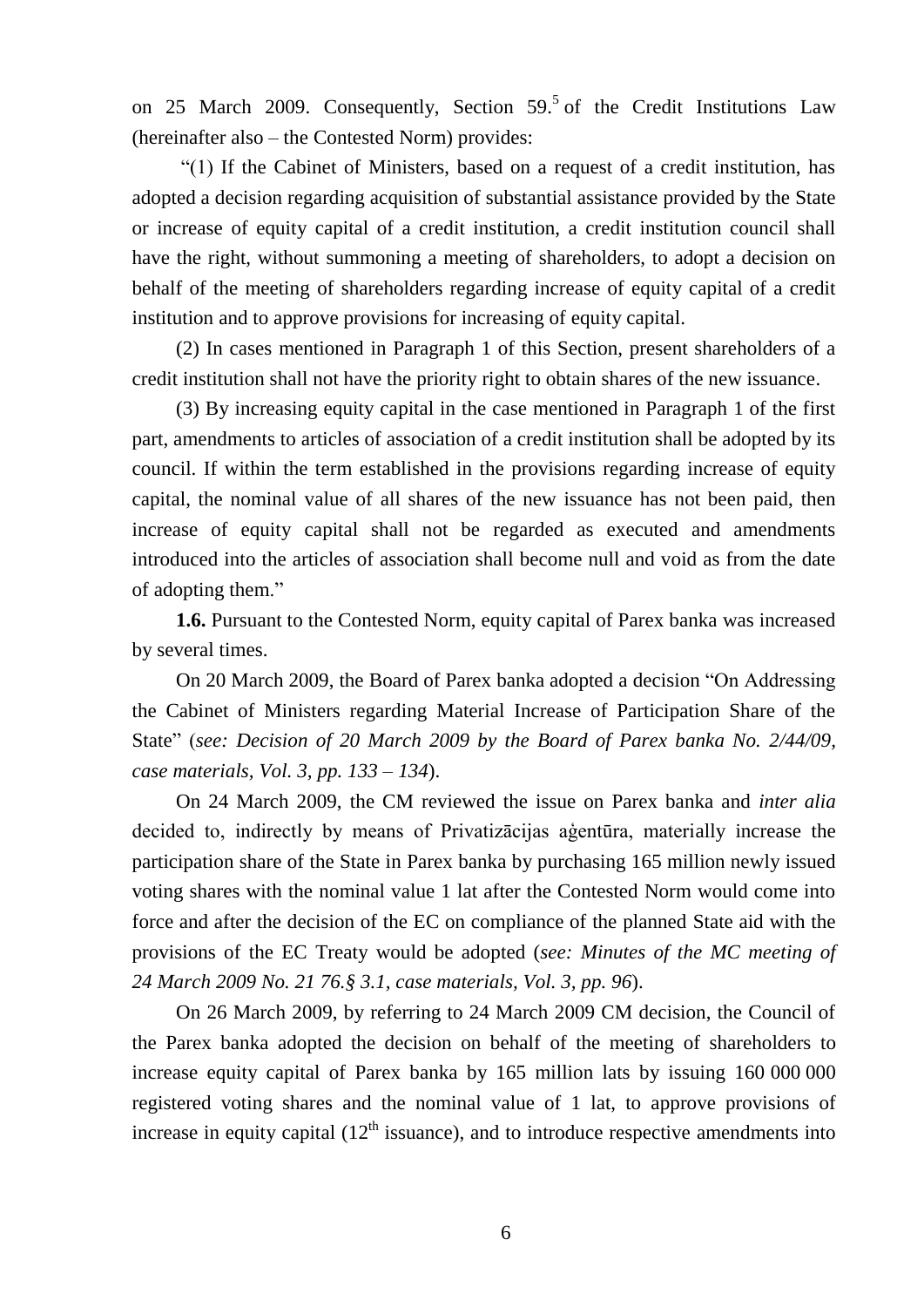the Articles of Association of Parex banka (*see: Decision of the Council of Parex banka of 26 March 2009, case materials, Vol. 1, pp. 100*).

On 16 April 2009, Privatizācijas aģentūra, the Republic of Latvia, the ERDB and Parex banka concluded a share purchase agreement and a shareholders' agreement which provided, among the rest, that before the transaction with the ERDB equity capital of Parex banka was increased by issuing 165 million registered voting shares and the nominal value of 1 lat, Privatizācijas aģentūra would subscribe to the above mentioned shares and pay for them, whist the ERDB would purchase 57 506 825 of these shares. The increase in equity capital at the above mentioned amount has not been co-ordinated with the EC because, in the frameworks of the urgent procedure, the EC regarded the issuance of permission for the increase in equity capital by the above mentioned sum as impossible. According to the EC, such a large equity capital would exceed the minimum state aid necessary to eliminate insolvency of the bank (*see: Informative report of Mr. E. Repše, Minister of Finance, on Parex bank, case materials, Vol. 3, pp. 197*).

On 8 May 2009, the CM committed Privatizācijas aģentūra to ensure increase in equity capital of Parex banka in accordance with the EC co-ordinated amount of the state aid (*see: Minutes of the CM meeting of 8 May 2009 No. 30 1.§ 3*). The CM also decided to support restructuration of the State aid to Parex banka in accordance with the elaborated State aid restructuration plan and to submit it to the EC for approval thereof.

On 11 May 2009, the EC adopted the decision No. 189/2009 "Modifications to the public support measures to the JSC Parex banka" (hereinafter – the EC 11 May 2009 decision), wherein it recognized that the public support that *inter alia* included increase in equity capital of Parex banka by 140 million lats does not contradict the common European market and therefore decided not to object thereto (*see: EC Judgment of 11 May 2009 in the case N 189/2009 "Modifications to the public support measures to JSC Parex banka", Official Journal of the EU, C 176, 29 June 2009, pp.3, or http://ec.europa.eu/eu\_law/state\_aids/comp-2009/n189-09-en.pdf)*.

On 11 May 2009, Parex banka restructuration plan was also submitted to the EC.

On 14 May 2009, by referring to CM 24 March 2009 decision and 8 May 2009 decision, as well as 11 May 2009 decision, the Council of Parex banka on behalf of the shareholders' meeting decided to increase equity capital of Parex banka by 140 million 750 thousand lats by issuing 140 750 000 registered voting shares and the nominal value of one lat. Likewise, the Council of Parex banka again confirmed amendments to provisions regulating increase of equity capital  $(12<sup>th</sup>$  issuance) and introduced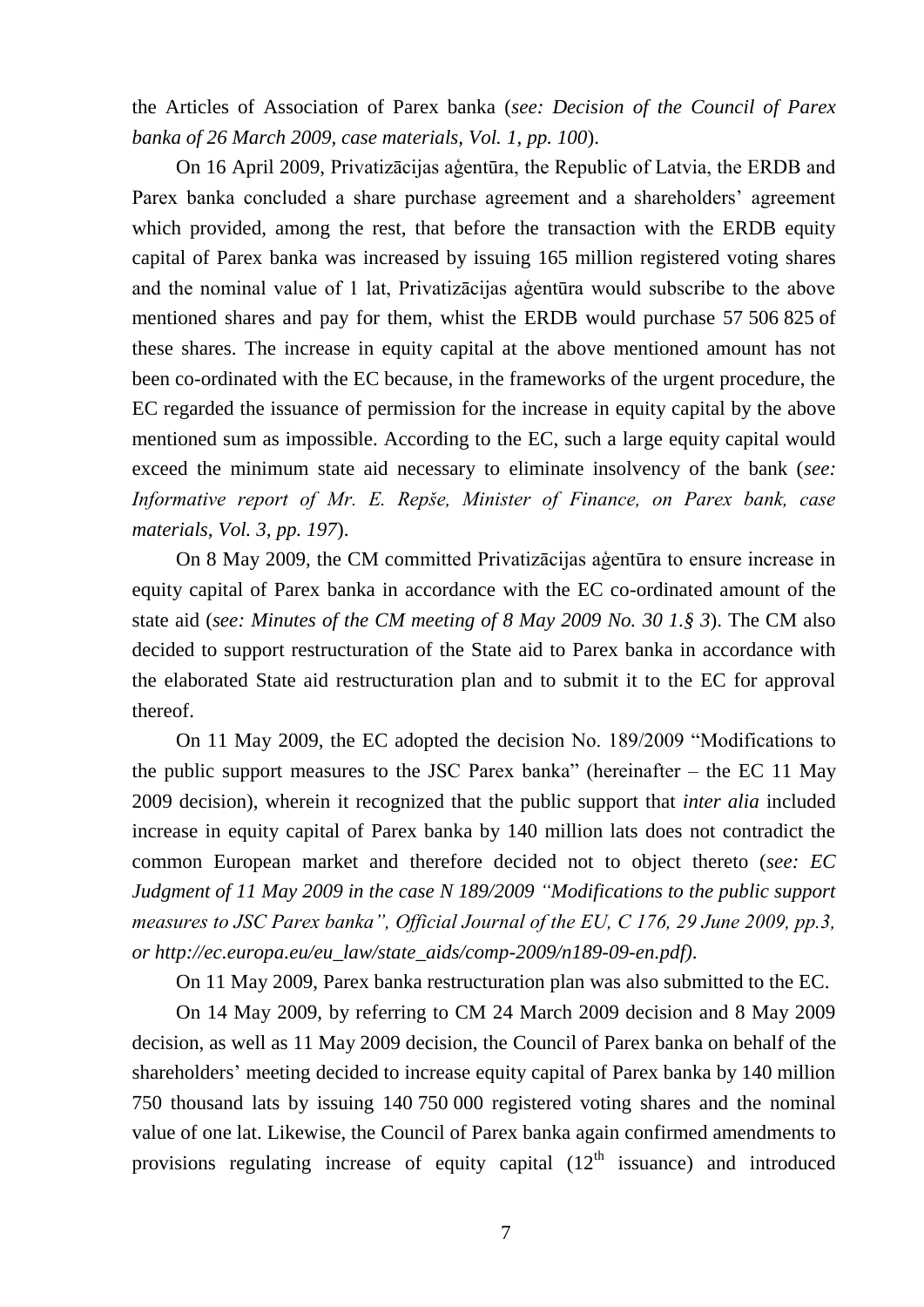respective amendments into the Articles of Association of Parex banka (*see: Council of Parex banka 14 May 2009 decision, case materials, Vol. 1, pp. 98*).

Having reviewed the public support plan to Parex banka submitted on 11 May 2009, on 29 June 2009 the EC declared its decision regarding initiation of procedure established in Article 88 (2) of the EC Treaty in respect to Latvia [*see: State aid C 26/09 (ex N 289/09) – Restructuring aid to JSC Parex banka. Invitation to submit comments pursuant to Article 88 (2) of the EC Treaty. Official Journal of the EU, C 239, 8 October 2009, pp. 11*].

On 23 July 2009, amendments were introduced into the share purchase agreement and shareholders agreement concluded between Privatizācijas aģentūra, the Republic of Latvia, the ERDB and Parex banka. On 3 September 2009, the ERDB took possession of 51 444 325 shares of Parex banka, which constituted 25 per cent plus one share of the entire amount of Parex banka's shares (*see: Informative report of Mr. E. Repše, Minister of Finance, on Parex bank, case materials, Vol. 3, pp. 197*).

On 29 September 2009, after having obtained permission of the ERDB and consent of the Council, the Board of Parex banka decided to address a request to the CM to materially increase the participation share of the State in equity capital of Parex banka (*see: Board of Parex banka 29 September 2009 decision No. 3/106/09, case materials, Vol. 3, pp. 204 – 205*). On 8 October 2009, the Council of Parex banka adopted a decision "On Increase of Equity Capital of the Bank", wherein it agreed that the Board would request the CM to adopt a decision regarding material increase of participation share of the State in equity capital of Parex banka (*see: Council of Parex banka 8 October 2009 decision, case materials, Vol. 3, pp. 206*).

On 13 October 2009, the CM reviewed "The Informative Report on Parex banka" and, to ensure sufficiency of capital of Parex banka, it decided that according to EC 11 May 2009 decision the State would indirectly by mediation of Privatizācijas aģentūra materially increase its participation share in Parex banka by purchasing 24 million 250 thousand registered voting shares of new issuance and the nominal value of one lat (*see: Minutes of MC 13 October 2009 meeting, No. 69 78.§, case materials, Vol. 3, pp. 136*).

On 15 October 2009, by referring to CM 13 October 2009 decision, the Council of Parex banka adopted a decision on behalf of the shareholders' meeting to increase equity capital of Parex banka by 24 million 250 thousand lats by issuing 24 250 000 registered voting shares and with the nominal value of one lat. Likewise, the Council of Parex banka confirmed amendments to provisions regulating increase of equity capital  $(13<sup>th</sup>$  issuance) and introduced respective amendments into the Articles of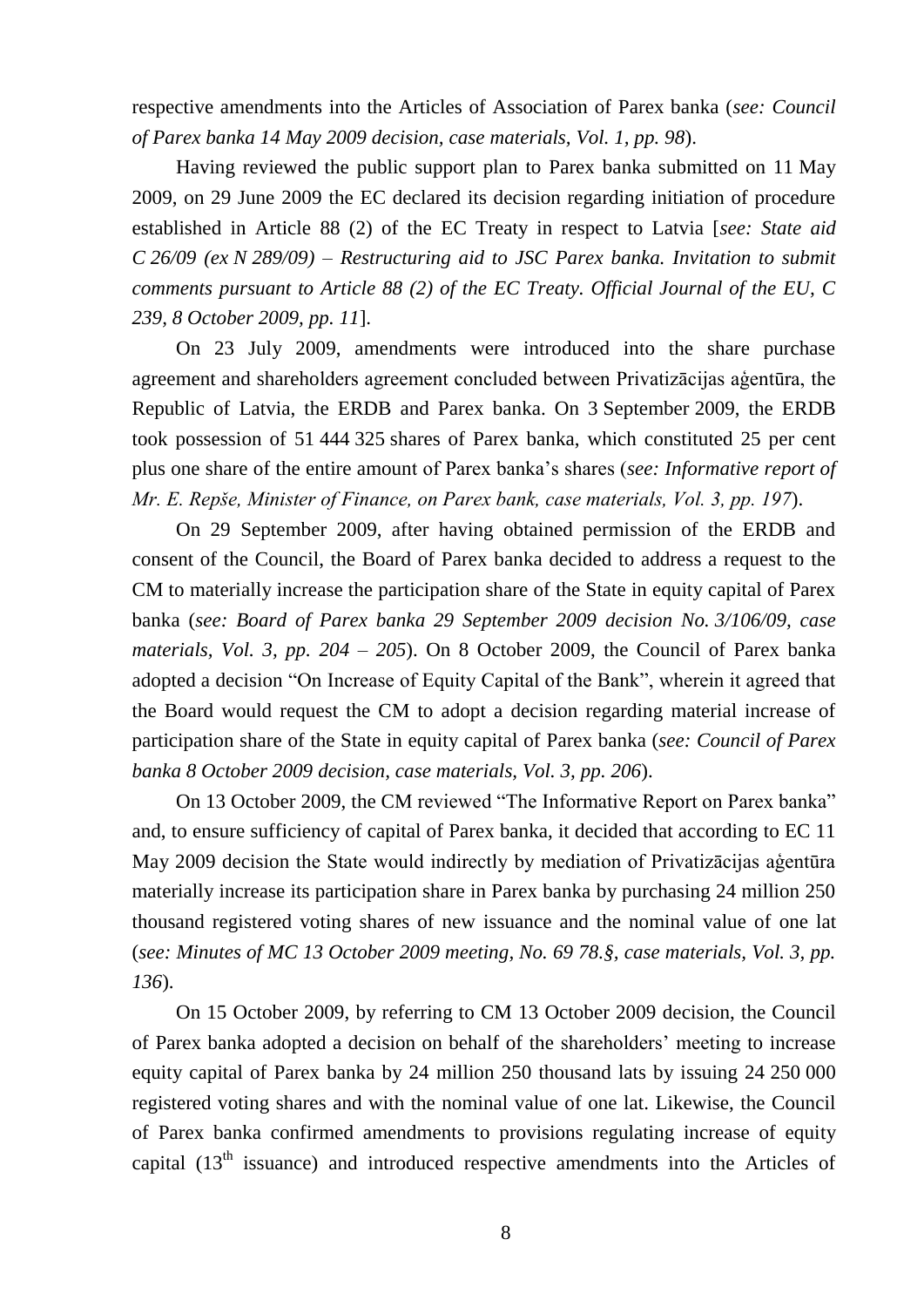Association of Parex banka (*see: Council of Parex banka 15 October 2009 decision, case materials, Vol. 1, pp. 94*).

On 29 January 2009 the Board of Parex banka decided to address a request to the CM to permit increasing equity capital of Parex banka and to ask consent of the Council of Parex banka (*see: Board of Parex banka 29 January 2009 decision No. 1/9/10, case materials, Vol. 4, pp. 37*). On 5 February 2010, the Council of Parex banka decided to give its approval to the Board of the bank to submits its request to increase equity capital to the CM (*see: Council of Parex banka 5 February 2010 decision, case materials, Vol. 4, pp. 38*).

On 23 February 2010, the CM decided to, indirectly by means of Privatizācijas aģentūra, materially increase the participation share of the State in Parex banka by purchasing 31 million 500 thousand newly issued voting shares and with the nominal value 1 lat (*see: Minutes of the MC meeting of 23 February 2010 No. 10 86 § 5, case materials, Vol. 4, pp. 1*). According to the aforementioned, on 24 February 2010, the Council of Parex banka decided to increase equity capital of Parex banka by 31 million 500 thousand lats by issuing 31 million 500 thousand registered voting shares and with the nominal value of one lat. Likewise, the Council of Parex banka confirmed amendments to provisions regulating increase of equity capital  $(14<sup>th</sup>$  issuance) and introduced respective amendments into the Articles of Association of Parex banka (*see: Council of Parex banka 24 February 2010 decision, case materials, Vol. 1, pp. 91*).

On 15 September 2010, the EC adopted the decision C  $26/09$  (ex N  $289/09$ ) – on state aid that Latvia is planning to grant for restructuring of Parex banka (hereinafter – EC 15 September 2010 decision). The EC concluded that taking into account the restructuring plan and liabilities undertaken by the Republic of Latvia, restructuration aid that Latvia is planning to grant to Parex banka and JSC "Citadele banka" shall be regarded as compatible with the internal market in the meaning of Section 107 (3) indent "b" of the Treaty on the Functioning of the European Union (hereinafter – the TFEU) (*see: Official Journal of the EU, L 364, 23 June 2011, pp. 28 – 51*).

**2. The Applicants** hold that the Contested Norm infringes the right to property established in Article 105 of the Satversme of the Republic of Latvia (hereinafter – the Satversme), as well as breaches the principle of legitimate expectations following from Article 1 of the Satversme; therefore they ask to recognize the Contested Norm as null and void as from the date of adopting it.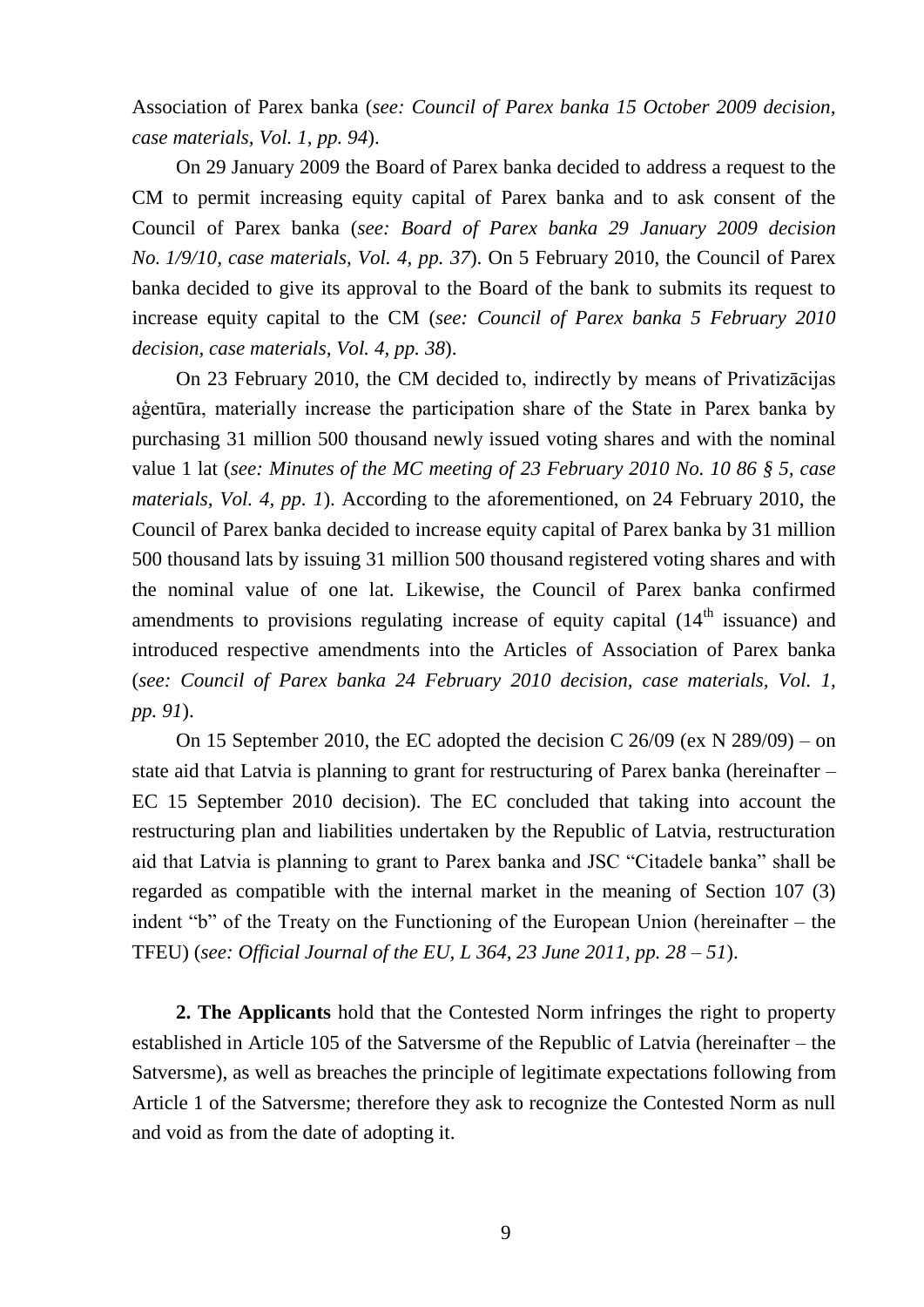It was indicated in the Application that the Applicants are investment deposit funds with internationally recognized reputation. They have made investments into Parex banka – a Latvian credit institution performing its basic activities. All Applicants have purchased registered voting shares, whilst a part of the Applicants also possess registered voting shares. The initial total participation share in equity capital of Parex banka constituted 8.4 per cent of equity capital of the bank. Pursuant to the Contested Norm, the Council of Parex banka adopted several decisions regarding increase of equity capital of Parex banka by amending the Articles of Association and confirming provisions for the increase of equity capital (share issuance). Equity capital of Parex banka, the initial amount of which was 65 027 295 (consisting of 60 633 439 registered voting shares and 4 393 856 registered shares without the right to vote, both with the nominal value of one lat), was increased in total by 196 500 000 lats in the result of the above mentioned decisions, and at the date of submitting the application it constituted 261 527 295 (consisting of 201 383 439 registered voting shares and 60 143 856 registered shares without the right to vote, both with the nominal value of one lat. Consequently, at the date of submitting the application, the total participation share of the Applicants in equity capital of Parex banka constituted only 2.1 per cent.

Reduction of the participation share in equity capital of Parex banka caused legally and economically unfavourable consequences to the Applicants, namely, it has reduced its influence over administration of the company, the amount of shares owned and the amount of dividends to be disbursed, possible liquidation quota in case of liquidation of the company, as well as the value of the shares.

At the court hearing, **Mr. Viktors Tihonovs and Mr. Aivars Lošmanis, the attorneys at law representing of the Applicants** indicated that after initiation of proceedings at the Constitutional Court, increase of equity capital of Parex banka took place once more in December 2010 in accordance with the procedure established in the Contested Norm.

Representatives of the Applicants emphasized that the Applicants wanted to participate in Parex banka rescue measures and they had necessary free financial means at their disposal for this purpose; however, neither the former majority shareholders, nor the State have addressed them a proposition to participate in solving financial problems of Parex banka. By failing to establish summoning of a shareholders' meeting, the Contested Norm has denied the Applicants information on the planned increase of equity capital and also the possibility to suggest alternative solutions. However, denial of the priority right of shareholders has deprived the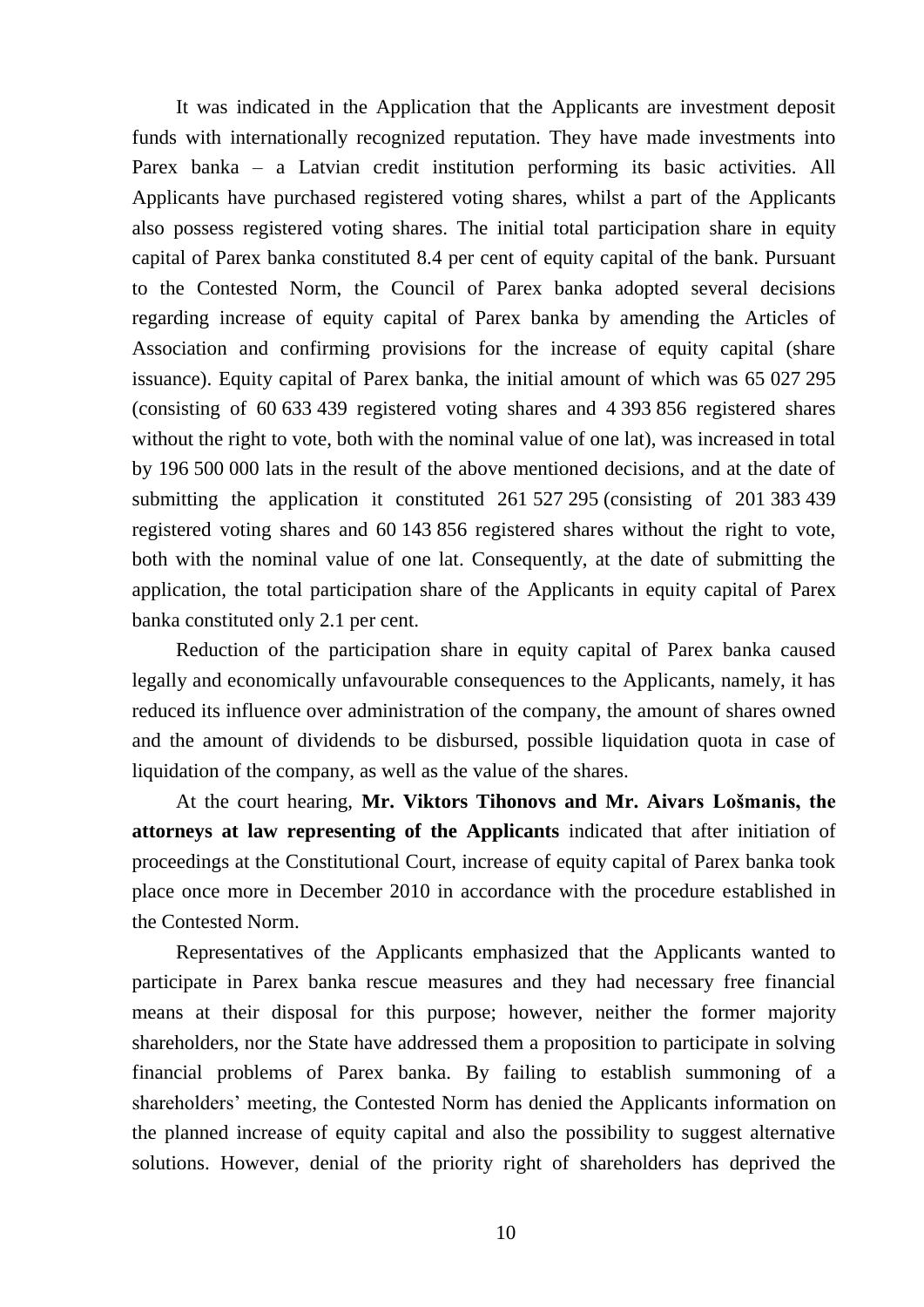Applicants of the possibility to offer their own assets to rescue Parex banka and thus preserve their participation share in Parex banka.

**2.1.** By referring to the Judgment of 4 February 2009 by the Constitutional Court in the case No. 2008-12-01, as well as case-law of the European Court of Human Rights (hereinafter  $-$  the ECHR), it was indicated in the application that the right to property also includes the right to decide on issues related to the property, including the issues regarding changes in participation share. Adoption of the decision regarding changes in equity capital amount cannot be commissioned to any other administration institution or person of a joint-stock company but the body of shareholders. The regulatory framework, according to which shareholders' meeting of a credit institution is denied participation in decision-making process on such an important issue as increase of equity capital restricts the right to own property established in Article 105 of the Satversme.

The Applicants emphasize that the Contested Norm has been adopted after the State became a shareholder of Parex banka as the result of a civil transaction of the State. By means of the Contested Norm, one shareholder, i.e. the State, obtained a considerable advantage over other shareholders of the same status, the advantage being the possibility to freely obtain and increase its participation share by reducing percentage of shares owned by the present shareholders and influence of the latter in decision-making process.

Mr. V. Tihonovs, a representative of the Applicant suggested that increase of equity capital, introduction of amendments into the Articles of Association and denial of the priority right to the shareholders having taken place pursuant to the Contested Norm is, in fact, nationalization of shares possessed by the Applicants; therefore it contradicts the fourth sentence of Article 105 of the Satversme.

The Applicants do not deny that the fundamental right to own property established in Article 105 of the Satversme can be restricted; however, they hold that the restriction of the right established in the Contested Norm does not comply with the criteria of restriction of the right elaborated in the case-law of the Constitutional Court.

Neither in the frameworks of their application, nor at the court hearing the Applicants questioned the fact that the restriction has been established by a property adopted law.

It is suggested in the application that the above mentioned restriction might have a legitimate aim, namely, assuring stability of the banking and financial system. At the court hearing and documents submitted to the court during the hearing, the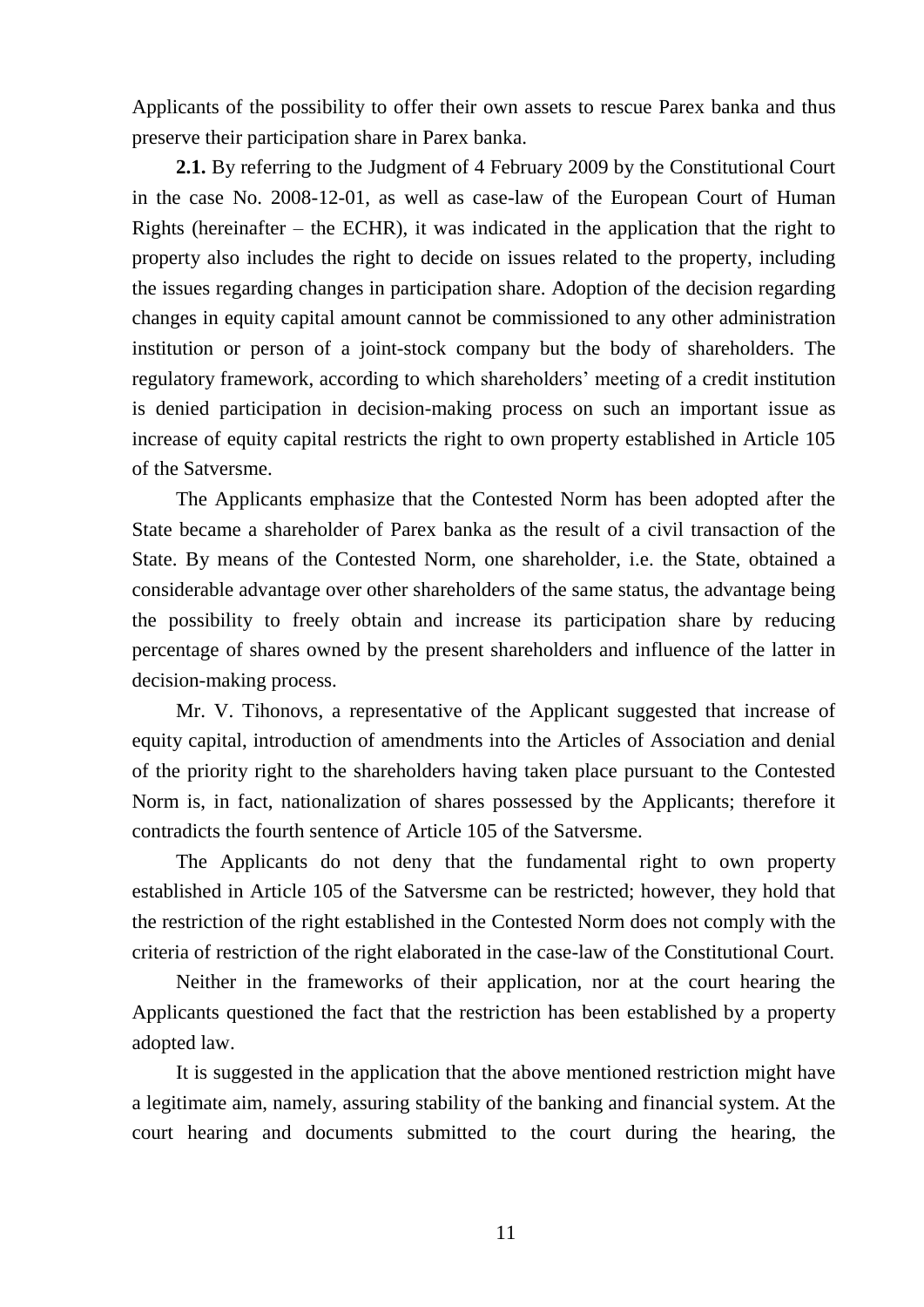representatives of the Applicant emphasized that reduction of participation share of minority shareholders cannot be regarded as a legitimate aim.

According to the Applicant, insofar as the Contested Norm does have a legitimate aim, it is necessary to recognize that the Contested Norm, in fact, fails to reach the aim. The regulatory framework prohibiting shareholders to purchase shares of new issuance by making additional investments into equity capital of the company and thus improving its financial status is not aimed at improvement of financial status of the company. At judicial debate, the representative of the Applicants V. Tihonovs emphasized that using of tax payers' money to rescue a bank by prohibiting its shareholders to rescue their bank and invest money therein does not comply with the interests of the society. There is no benefit to the society from such restriction of property right of shareholders. Consequently, the regulatory framework established in the Contested Norm cannot be regarded as a proportional measure for reaching of the legitimate aim.

According to the Applicants, there exist several measures for reaching of the above mentioned legitimate aim that would restrict the fundamental rights at a lesser extent. First, the State can obtain a material participation share in equity capital by overtaking shares owned by shareholders, including minority shareholders of the credit institution and them making investments into equity capital of the credit institution. Moreover, the State has the right to amend regulatory framework of the Commercial Law and establish a shorter term for summoning the shareholders' meeting. For instance, in the legal regulatory framework of Germany adopted in 2008 to overcome financial crisis, the legislator has provided the possibility to summon shareholders' meeting within one day in such an extraordinary case. Moreover, it is possible to establish such regulatory framework in the Commercial Law that would permit the shareholders to independently decide on refusal from shareholders' priority right.

**2.2**. It was indicated in the application that proportionality of restrictions of the fundamental rights included in Article 105 of the Satversme should be assessed in conjunction with the Second EU Council 13 December 1976 Directive 77/91/EEC on coordination of safeguards which, for the protection of the interests of members and others, are required by Member States of companies within the meaning of the second paragraph of Article 58 of the Treaty, in respect of the formation of public limited liability companies and the maintenance and alteration of their capital, with a view to making such safeguards equivalent (hereinafter – Directive 77/91/EEC), the purpose of which is to ensure minimum equivalent protection of rights of shareholders in the EU Member States. The regulatory framework established in the Commercial Law is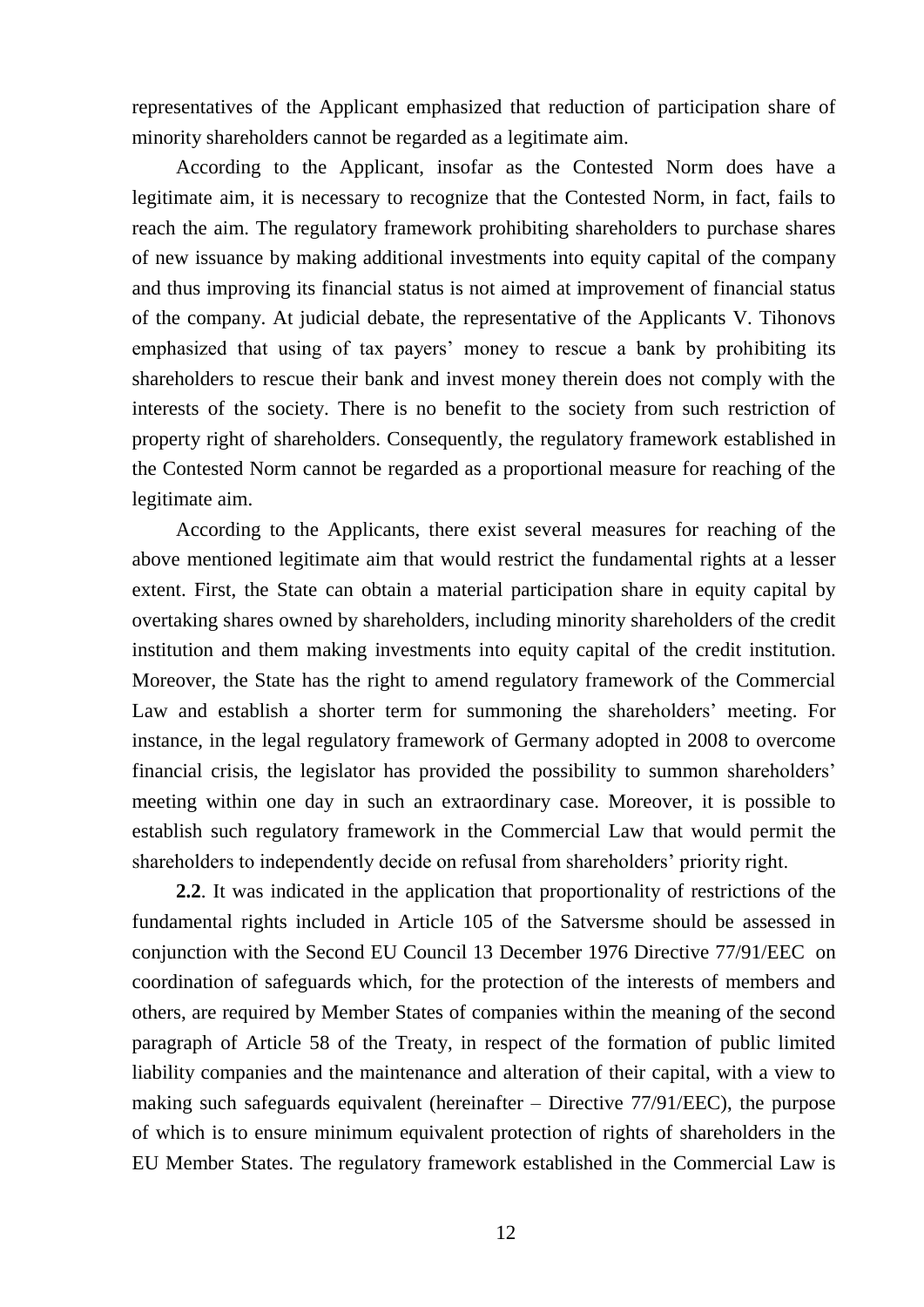coordinated with the Directive 77/91/EEC. Pursuant to conclusions made in case-law of the Court of Justice of the European Union (hereinafter – the CJEU), provisions of Directive 77/91/EEC are also applicable to credit institutions. According to Article 1 of the Directive 77/91/EEC, any increase in capital must be decided upon by the general meeting. This competence cannot be denied to them or appointed to other institutions even in a crisis situation. A conditional exception is only "authorized" increase in capital established in Article 25 (2) of the Directive No. 77/91/EEC and regulated by Section 249 (4) of the Commercial Law. However, a pre-condition for application of such institute of increase in equity capital is authorization of the company established in its articles of association. It clearly follows from the Directive No. 77/91/EEC that the Member States do not have the right to establish such a procedure by means of legal norms.

At the court hearing, the representatives of the Applicants emphasized that the EC assesses admissibility of state aid based on the TFEU. State aid is a constituent part of competition law and therefore that of public law, too. Company law, however, is a part of private law. It is important to separate these domains. In judgments of the EC on Parex banka, it is not necessary to look for approval of the procedure for increase in equity capital. The EC has not ruled on this issue, neither has it the right to do so. Even if the EC would have provided its opinion in the above mentioned decisions, its statement could not be interpreted as permission to deviate from regulatory framework of a directive.

**2.3.** The Applicants hold that interference with voluntarily established liabilities and rights of shareholders in favour of the State as a subject-matter of private law should be regarded as non-compliant with a law-governed State. The Contested Norm contradicts the principle of proportionality and that of legitimate expectations.

By referring to Section 276 (1), Section 249 (1) and Section 268 (1) indent 6 and 7 of the Commercial Law, the Applicant has expressed the opinion that the legal regulatory framework, pursuant to which this is only the shareholders' meeting that is entitled to decide on increase in equity capital, introduction of amendments into articles of association of the joint-stock company and confirmation of provisions for the increase in equity capital, should be regarded as a fundamental principle of company law that has remained in force of a long time. This legal regulatory framework has been enough certain and stable to trust into.

By referring to Section 46 (1) of 18 May 1993 Law "On Joint Stock Companies", as well as Section 251 (1) of the Commercial Law, the Applicants suggest that the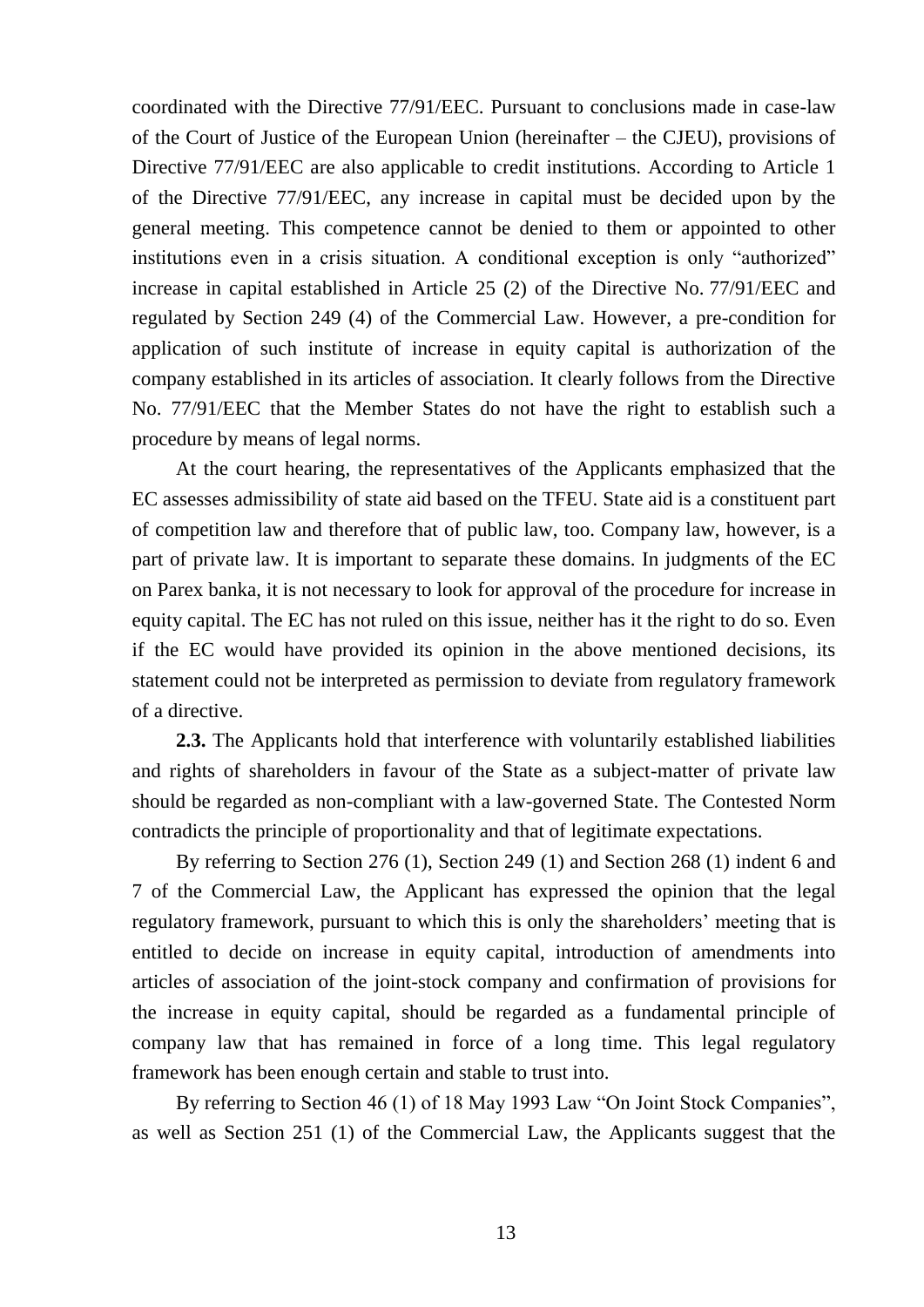former legal regulatory framework on the priority right of shareholders to purchase shares of new issuance has been certain and stable enough to trust into.

Moreover, the Applicants acting as investors and shareholders of a credit institution had the right to count on the fact that Latvia as a Member State of the EU would fulfil its liabilities that follow from its participation in the EU and it would not amend legal regulatory framework so that it would fail to comply with requirements of secondary EU legal acts.

**2.4.** The Applicants hold that they have no general legal remedies at their disposal to prevent the infringement of their rights. At judicial debate, Mr. A. Lošmanis, a representative of the Applicant indicated that norms of the Commercial Law directly establish cases when a shareholder has the right to contest decisions made by company administration institutions. There exists a *numerus clausus* principle that is related to a general consideration that courts should not be entitled to interfere with mutual relations of shareholders and company administration institutions in all cases except for cases established by law. By means of strict preconditions, the Commercial Law provides a possibility to appeal against decisions of only one institution, which is the shareholders' meeting. In one particular case, however, it is possible to contest even decisions taken by a board. The law does not provide the possibility to appeal against a decision taken by a council of a joint-stock company. No such case has even occurred in practice.

**3**. **The institution that adopted the contested act, the Saeima** holds that the Contested Norm does comply with legal norms of a higher legal force and asks the Constitutional Court to recognize it as compliant with Article 1 and Article 105 of the Satversme.

**Mr. Mārtiņš Paparinskis, an attorney at law acting as a representative of the Saeima** requested to terminate legal proceedings in the present case because not all legal remedies have been exhausted and therefore the applications fails to comply with the principle of subsidiarity established in the Constitutional Court Law. By referring to Para 15.3 of the Constitutional Court Judgment of 30 March 2011 in the case No. 2010-60-01, he indicated that non-existence of a particular norm does not prohibit a person to address the court. According to Mr. M. Paparinskis, the possibility to appeal against a decision adopted by the council of a credit institution can be determined by applying the systemic interpretation method and general provisions of the Civil Procedure Law. The fact that the Commercial Law does not directly provide the possibility to appeal against a decision of the council of a credit institution does not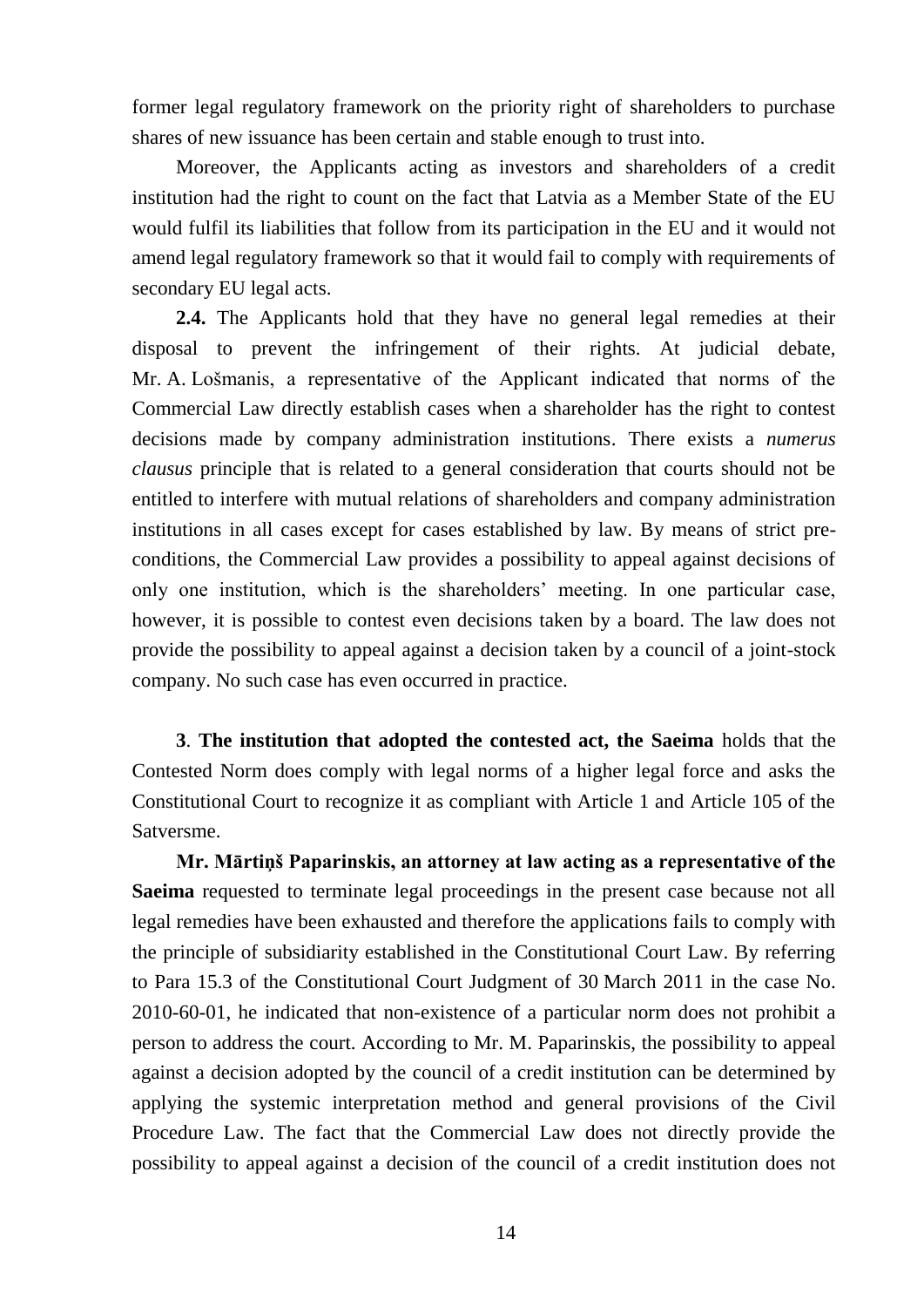deny the possibility to appeal against an unlawful decision by the council. The Applicants could appeal against the decision of the Council based on the analogy to the right of a shareholder to appeal against a decision of the board of a credit institution established in Section 249 and  $310<sup>1</sup>$  of the Commercial Law or by referring to the duty of the council to act as an honest and careful manager established in Section 169 of the Commercial Law. Existence of general legal remedies was already proven by the Riga City Northern District Court [*Ziemeļu rajona tiesa*] in the decision of 17 January 2011 in the case initiated based on an application submitted by minority shareholders of Parex banka. In the field of EU law, however, the Applicants had three different ways of protection of their rights.

**3.1.** It has been indicated in the reply that adoption of the Contested Norm was related with the global financial crisis caused by international financial market problems in 2008 – 2009, in the result of which one of credit institutions of Latvia, namely, Parex banka needed State support. The Contested Norm includes a recapitalization scheme, which is one of the instruments applied by financial institutions in case of crisis. Namely, the Contested Norm contains a special regulatory framework to be applied in case when this is the credit institution itself that request the State to obtain a material participation share in the credit institution and grants commercial support to the first, which would ensure fast, operative and effective action in extraordinary situations.

**3.2.** As indicated in the reply, the Saeima shares the opinion of the Applicants, namely, that the Contested Norm restricts the property right of shareholders. However, the restriction of the fundamental rights established in Article 105 of the Satversme complies with the Satversme, i.e. it has been established by law, it has been established to reach a legitimate aim and it complies with the principle of proportionality.

At the hearing, however, the Saeima representatives referred to case-law of the ECHR and suggested that the Contested Norm does not restrict the right of shareholders to own property. Namely, it follows from conclusions made by the ECHR in its judgments that only if shares of applicants have economic value they shall be regarded as property in the meaning of the European Convention for the Protection of Human Rights and Fundamental Freedoms (hereinafter – the Convention). Consequently, the scope of Article 105 of the Satversme includes only shares having market value; however, shares of the Applicants have no such value. This is also indicated in the MF 2 September 2011 letter No. 7-3-02/5778, and proven by the opinion expressed in Para 147 of the EC 15 September 2010 decision.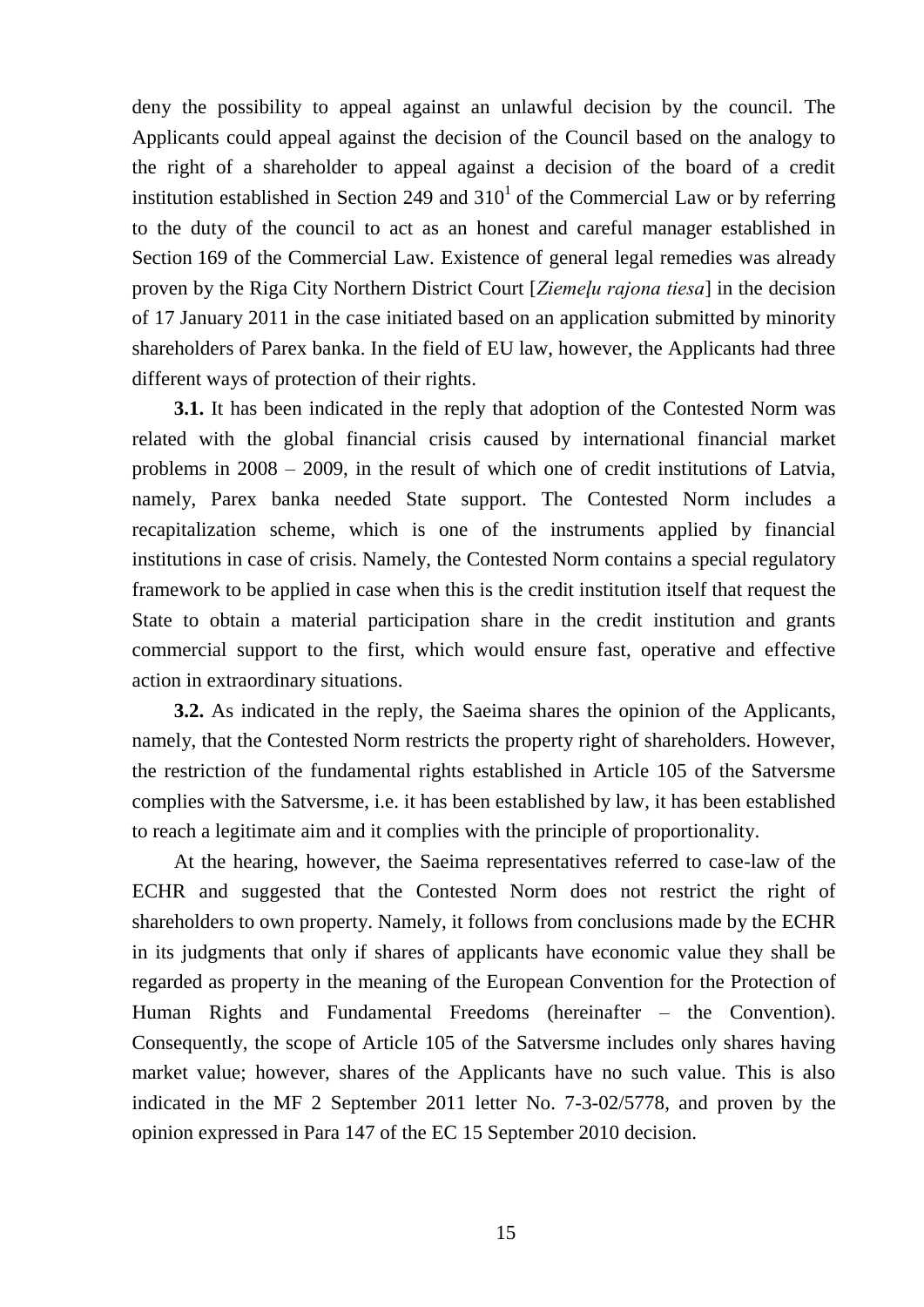At the hearing, the Saeima representative indicated that none of the shares of the Applicants has changed its ownership or been destroyed. Consequently, the fourth sentence of Article 105 of the Satversme does not apply to the situation of the Applicants.

**3.3.** It was emphasized in the reply that the restriction of the fundamental rights established in the Contested Norm has a legitimate aim, which is protection of the rights of other persons and assurance of welfare of the society. At the court hearing, the Saeima representative also drew attention to the possibility established in Article 105 of the Satversme to restrict the rights established therein. The legitimate aim includes fast and effective increase in equity capital of a credit institution, as well as the necessity to fulfil requirements that follows from legal norms regulating granting of state aid.

**3.4.** According to the Saeima, the restriction of the fundamental rights is proportional. The benefit gained by the society from the Contested Norm overweighs the restriction of the rights of the shareholders. Since commercial companies providing services in financial field are established a special regulatory framework, and the State has introduced a deposit guarantee mechanism, the State has undertaken, at a considerable extent, responsibility (liability) for licenced credit institutions. The primary aim of norms regulating work of credit institutions undergoing solvency difficulties is not to permit and to reduce possible losses in the financial sector and economy in general, as well as losses to depositors and the deposit guarantee fund. Therefore legal norms aimed at restoring of solvency are mainly aimed at continuing work of the credit institution and protecting of the depositors.

The Saeima indicates that the fall of share value follows from the fact that the credit institution undergoes financial difficulties rather than the fact that a credit institution is provided State support. The general regulatory framework for satisfying claims of creditors of the credit institutions protects shareholders at a lesser extent if compared to depositors. The shareholders of the credit institution had to be aware of the risks.

The Saeima holds that the Contested Norm works in the interests of the Applicants. If the credit institution would inevitably become insolvent in case of the State would refuse providing its aid, the present shareholders would lose not only their shareholder's right to participate in administration of the credit institution but would also be denied their economic rights, i.e. in case of insolvency shareholders would have only an insubstantial possibility to receive liquidation quota. Nonetheless, in case of effectiveness of state aid, the shareholders would obtain different new opportunities,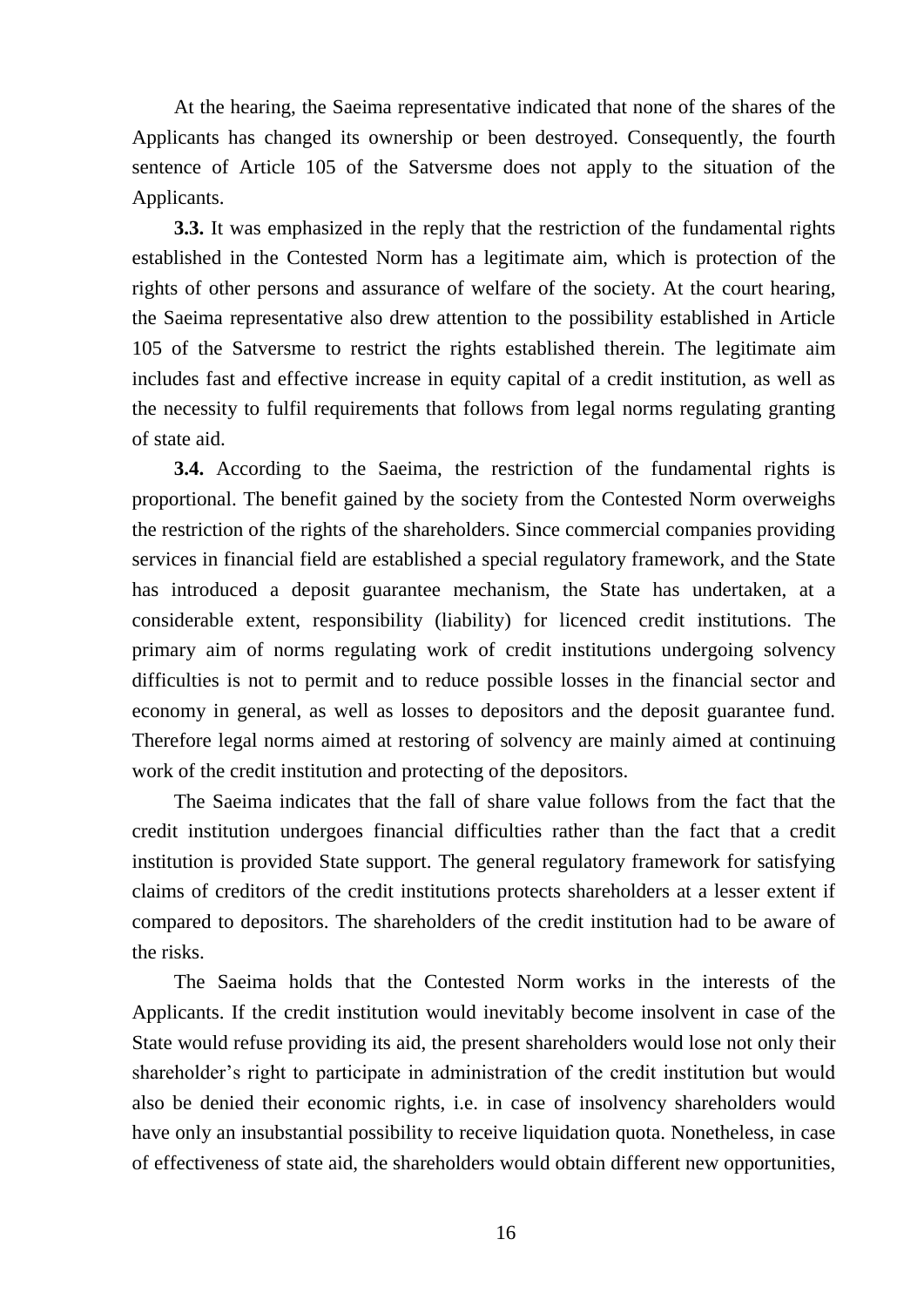including the probability that the participation share of the Applicants in equity capital would increase.

The Saeima emphasizes that the State is committed to act, as effectively as possible, with financial means at its disposal taking into account the interests of the body of taxpayers rather than those of individual third persons. The situation that state resources are used in a way to permit present shareholders of the bank to preserve their amount of shares in the bank equity capital at the expense of support for commercial activities is inadmissible.

**3.5.** It has also been indicated in the reply that the Directive 77/91/EEC includes requirements of general regulatory framework that are, in fact, aimed at assurance of everyday economic activities of a joint-stock company and it sets forth no conditions for increase in equity capital applicable to special persons subject to law or regulating increase in equity capital observing particular conditions.

At the Court hearing, the Saeima representative expressed a viewpoint that the Directive 77/91/EEC plays no legal role in the issue regarding constitutionality of the Contested Norm. Moreover, the Applicants have not contested EC decisions regarding provisions of state aid. According to the Saeima representative, the Directive 77/91/EEC is only a secondary and technical norm of the European law that is not related with the fundamental rights established in Europe or Latvia (*see: Transcript of the Constitutional Court hearing of 20 September 2011, case materials, Vol. 7, pp. 134*).

**3.6.** The Saeima does not share the opinion of the Applicant regarding the fact that the Contested Norm breaches the principle of legitimate expectations. The Contested Norm does not change the general procedure established in respect to commercial companies for increase of equity capital. It only provides respective regulatory framework for one particular persons subject to law, which is a failing credit institution and not being able to resolve them by itself.

It has been emphasized in the reply that Article 1 of the Saeima does not prohibit the legislator to introduce the new regulatory framework in the interests of the shareholders and the society. In the particular case, the principle of legitimate expectations cannot be interpreted in a way that the Contested Norm could be applied only to those credit institutions that have been established after its coming into force.

**4.** The summoned person, **the Saeima Budged and Finance (Tax) Committee**  holds that the Contested Norm has been adopted in accordance with the procedure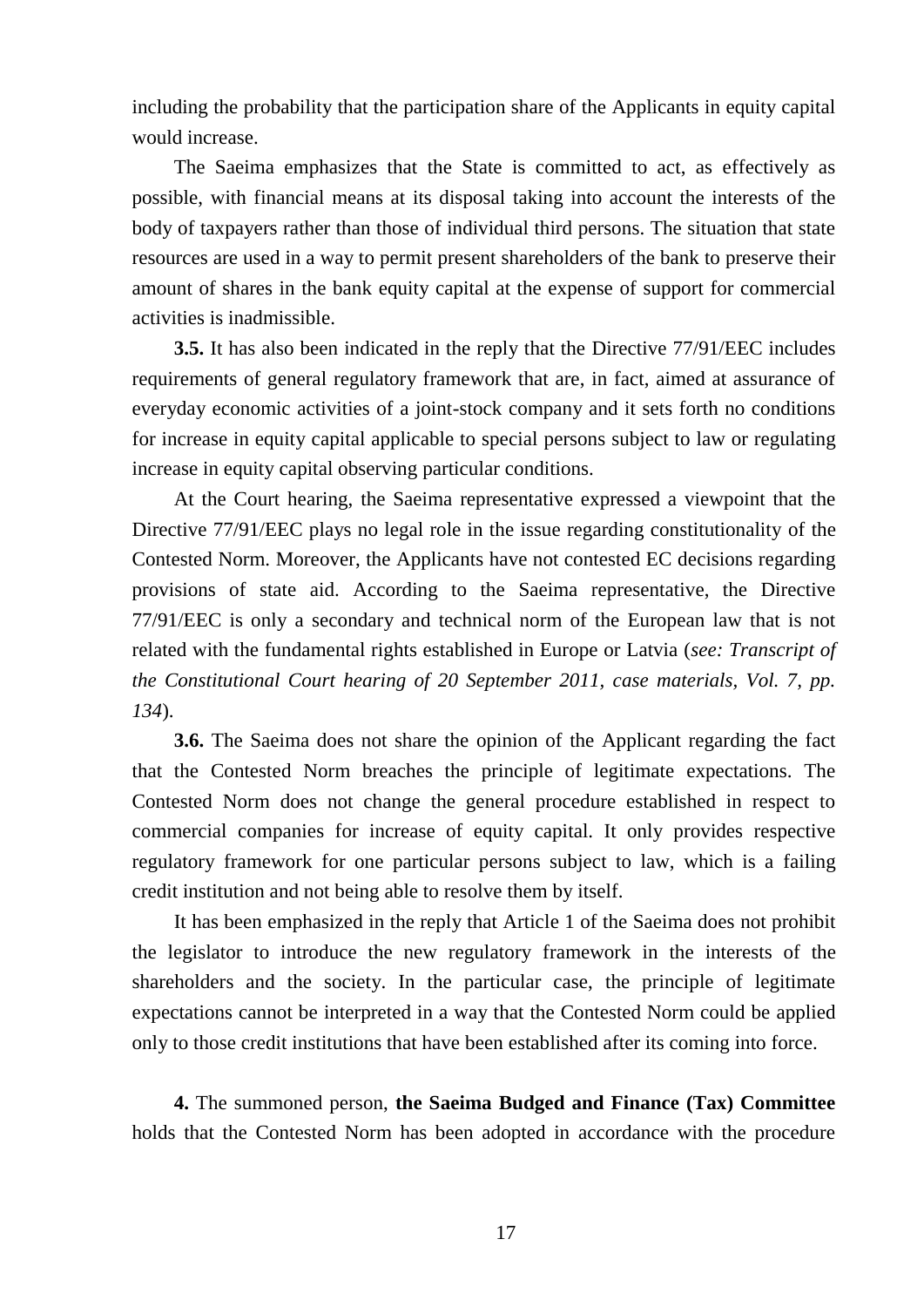established in the Saeima Rules of Procedure (hereinafter – the Rules of Procedure) and it does comply with Article 1 and 105 of the Satversme.

At the hearing, **Mr. Kārlis Leiškalns, Chairman of the 9th Saeima Budget and Finance (Tax) Committee** (in the period from 17 November 2009 to 21 April 2009) an authorized representative of the Budget Committee informed the Court that the suggestion to supplement the respective draft law with the Contested Norm was received by the Budget Committee on 16 February, at 5 p.m.; however, members of the Committee and he personally had already participated in elaboration of the particular norm. Although the necessity to urgently elaborate the Contested Norm was related with the situation at the bank, the purpose of the norm was to regulate similar situations. Latvia has encountered two bank crisis, and each of them "gave the legislator the opportunity to express itself in a creative way to get prepared for the future" (*see: Transcript of Constitutional Court hearing of 6 September 2011, case materials, Vol. 7, pp. 53*). In case if the aim of the legislator were to adopt a norm to be applied only to the case of Parex banka, it would have accepted the proposition of a member of the parliament Mr. Krišjānis Kariņš regarding elaboration of a separate law. Moreover, the Contested Norm is applicable not only to financial crisis situation of the national level but also in case "when there are no financial crisis, but crisis situation or pre-bankruptcy situation has occurred in one of the credit institutions" (*see: Transcript of Constitutional Court hearing of 6 September 2011, case materials, Vol. 7, pp. 49*).

Mr. K. Leiškalns emphasized that problems of Parex banka were caused by actions or inactivity of its shareholders. The Latvian State was bound to get involved in solution of the problem only with a view to prevent negative impact of insolvency and bankruptcy of the bank on the State budget and the Latvian financial system. Shout the State provide no aid, Parex banka would inevitably go bankrupt. In February 2009, the Budget Committee discussed at least four ways of solving the situation, the versions including also the one suggested by Mr. K. Kariņs that provided elaboration of a special law for the purpose of Parex banka only.

When deciding on adoption of the Contested Norm, members of the Budget Committee were informed on the following opinion of the EC and the International Monetary Fund: if minority shareholders would ensure proportional participation in increase of equity capital of the bank, the EC would not confirm the particular state aid.

It is indicated in the written reply of the summoned person that, at the meeting, the Budget Committee did not assess compliance of the draft law with Article 1 and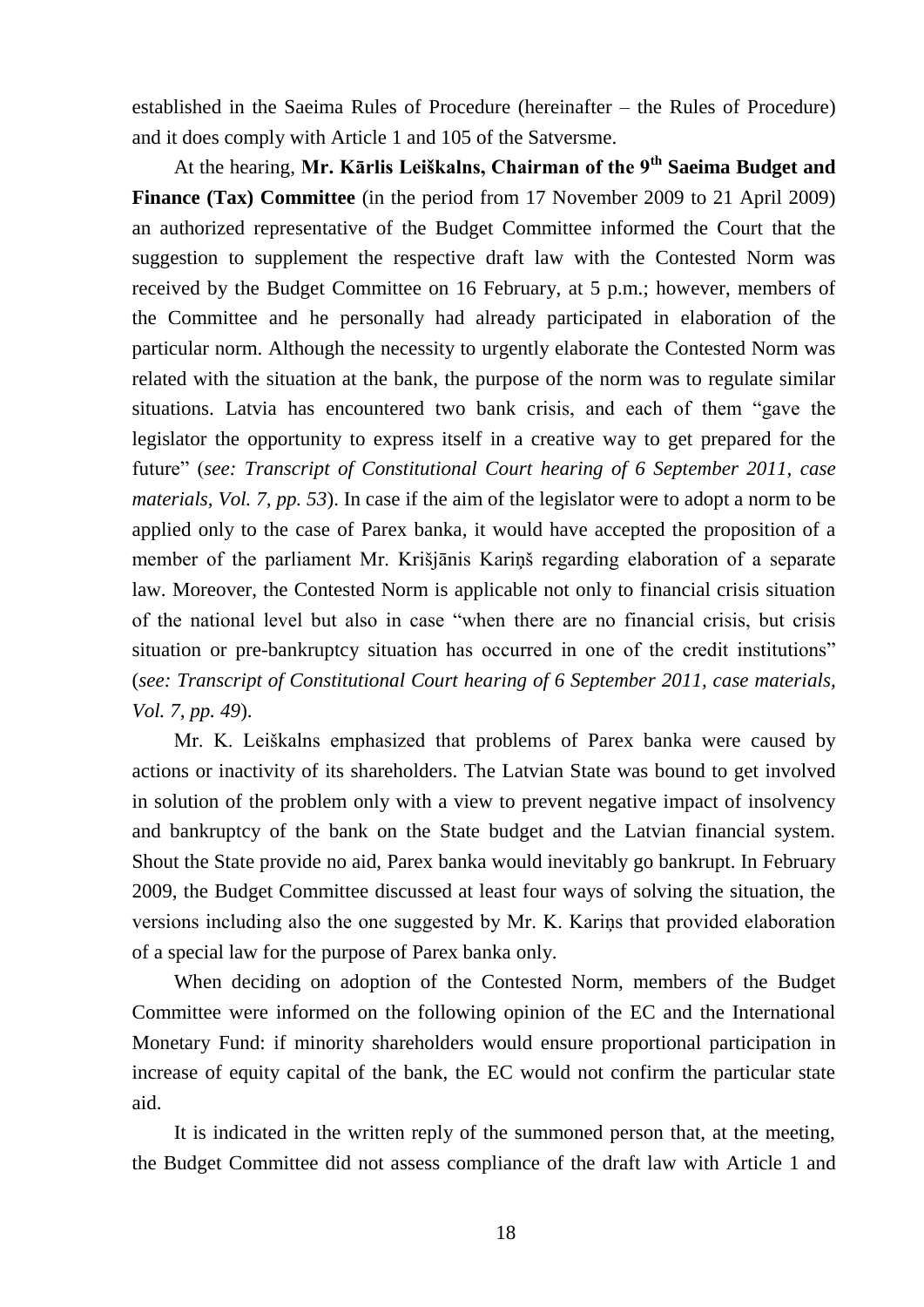Article 015 of the Satversme because usually this is the Ministry of Justice or the Saeima Legal Bureau that assesses constitutionality of norms. At the court hearing, Mr. K. Leiškalns emphasized that urgent adoption of the Contested Norm was necessary due to extraordinary situation. The Budget Committee did not question constitutionality of the Contested Norm. Initially there were certain doubts regarding the Commercial Law, though possible non-constitutionality of norms was eliminated. A representative of the Saeima Legal Bureau also participated at the meeting of the Commission. Opinion of 17 February 2009 of the Saeima Legal Bureau (hereinafter – Opinion of 17 February) was at the disposal of the members of the Committee. At the Budget Committee meeting, this opinion was discussed. The Committee concluded that, when adopting the Contested Norm, it would comply with all laws effective at that time. Unlike the general norms included in the Commercial Law, the Contested Norm as a special legal norm regulates the situation in respect to a specific person subject to law, i.e. a failing credit institution.

M. K. Leiškalns notidied that no versions requiring shortening of the term for summoning shareholders' meeting or other seminal solutions were suggested for discussions at the Budget Committee.

According to Mr. K. Leiškalns, it is not possible to consider that the State would be able to recover means invested in Parex banka even in case of a successful situation development (*see: Transcript of Constitutional Court hearing of 6 September 2011, case materials, Vol. 7, pp. 51*). At the initial stage of settling the Parex banka issue, he personally has discussed the situation with a minority shareholder of Parex banka who suggested that minority shareholders are not ready to solidarity invest necessary means into Parex banka because the bank is impossible to be saved.

**5. The summoned person, the Saeima Legal Bureau** (hereinafter – the Legal Bureau) indicates that the suggestion of the Opinion of 17 February cannot be regarded as suggestion in the meaning of Section 104 and Section 95 of the Rules of Procedure because it was not submitted within the established term and it did not concern the draft law wording adopted at the second reading. Therefore it was not to be included into the draft law table for the third reading. Representatives of the Legal Bureau were invited to the Budget Committee meeting of 17 February 2009. Chairman of the Budget Committee had informed the Committee on the Opinion of 17 February by drawing attention of the members of the parliament on the highlighted document.

At the court hearing, **Mr. Gunārs Kusiņš, Head of the Legal Bureau** provided information that, pursuant to the by-laws of the Legal Bureau, it is committed to make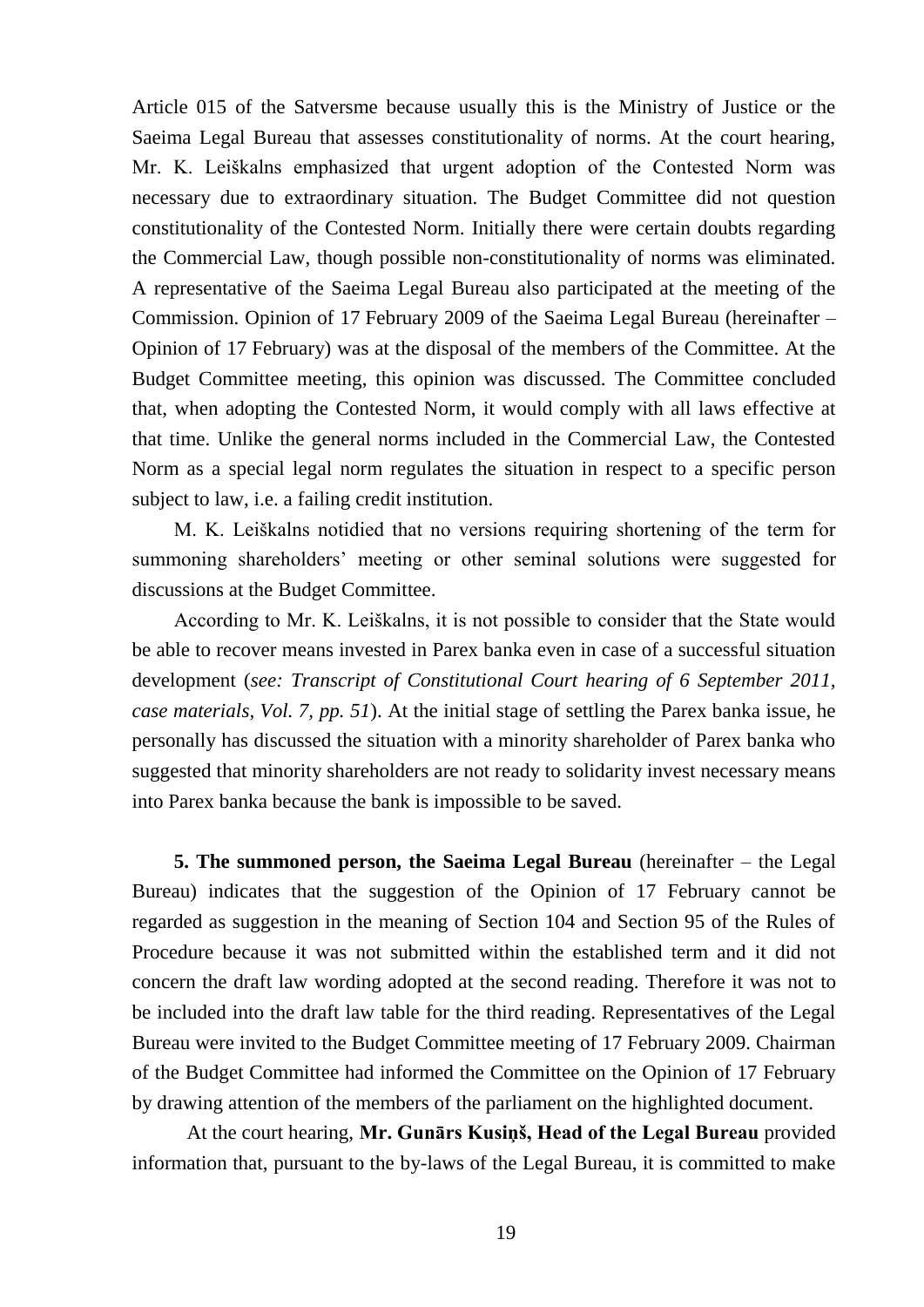analysis of draft laws and suggestions submitted to the Legal Bureau with in order to assess their compliance with the Constitution, international liabilities of Latvia and the EU law, as well as with the legal system in general. In the case under consideration, however, when taking into account the fact that the suggestion was submitted at 5 p.m. whilst the meeting of the Budget Committee would take place on the following morning at 10 a.m., the Legal Bureau performed initial assessment of the suggestion at the extent possible to be done in such a short timeframe. In its opinion, the Legal Bureau drew attention of the Budget Committee to the fact that, after initial assessment of the suggestion, it was found as contradictory to the Commercial Law and considerably restricting rights of shareholders.

Mr. G. Kusiņš indicated that in 1994 when the Rules of Procedure were adopted, it was necessary to decide on affiliation of the Latvian legal system to a certain legal system. When adopting Section 111 of the Rules of Procedure, affiliation of Latvia to the continental or romano-germanic law was approved, this legal system being characterized by the encoring feature. Draft Rules of Procedure has been elaborated simultaneously with a draft law "Law on the Procedure for the Proclamation, Publishing, Entry into Force, and Validity of Laws and other Legislative Acts Issued by the Parliament (Saeima) State President and Cabinet of Ministers". Section 111 of the Rules of Procedure shall be interpreted in conjunction with Section 8 of the above mentioned law that includes a general norm on solution of collisions. Nonetheless, a special norm on solving collisions in included in Section 4 of the Credit Institutions Law. The purpose of Section 111 of the Rules of Procedure is to avoid adopting contradictory norms ad excluding requirements that would be difficult to be solved by methods of collision solution. The second part of Section 111 of the Rules of Procedure does not automatically mean that amendments should be introduced in another law. It does not exclude the possibility and sometimes even requires adopting a special legal norm in respect to what has been established in another norm.

According to the legal bureau, the Contested Norm is a special legal norm aimed at the regulatory framework of the Commercial Law. In the Credit Institutions Law, several norms establishing differences from the Commercial Law are included, including norms that the Constitutional Court has already found compliant with the Satversme.

**6.** The summoned person, **the Cabinet of Ministers** holds that the Contested Norm does comply with Article 1 and Article 105 of the Satversme.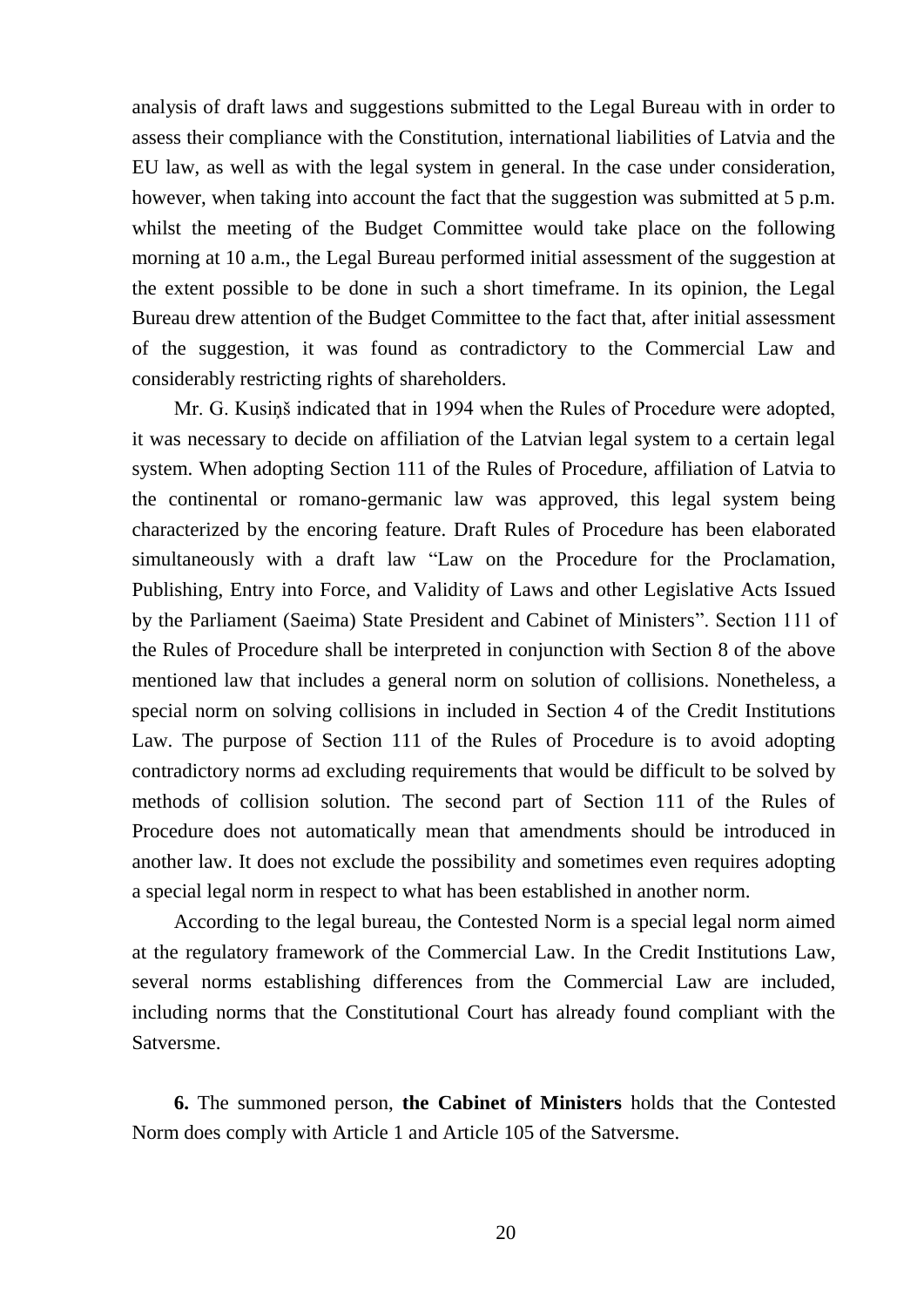As to investments into equity capital in a company, it is necessary to distinguish between increase in equity capital pursuant to the Commercial Law, this being performed according to an everyday economic procedure, and increase in equity capital of a failing company, this preventing threat to financial stability of the credit institution. Investments into equity capital of a failing company shall be classified as state aid pursuant to Section 7 of the Law on Control of Aid for Commercial Activity and Section 107 (1) of the TFEU. The Contested Norm establishes the procedure only in case if the board of a failing credit institution, i.e. the credit institution itself adopts a decision to request state support and the state obtains on increases its participation share in the credit institution. Pursuant to the EC declaration of 13 October 2008, public support measures to failing financial institutions shall be assessed in accordance with Section 107 (3) Indent "b" of the TFEU providing that aid to promote the execution of an important project of common European interest or to remedy a serious disturbance in the economy of a Member State can be considered to be compatible with the internal market (*see: Official Journal of the EU, C 270, 25 October 2008, pp. 8 – 14*).

At the Constitutional Court hearing on 6 September 2011, **Mr. Mārtiņš Brencis, a representative of the Cabinet of Ministers and Head of the Legal Acts Department of the Ministry of Finance** (hereinafter – CM representative) indicated that the Contested Norm was necessary to be able to urgently and effectively make investments into equity capital of a bank undergoing crisis. The State has undertaken responsibility for Parex banka at the moment when present shareholders were not able to ensure sufficiency indices of bank capital and thus prevent possible insolvency of the bank. Effectiveness of the Contested Norm is manifested by the fact that increase in equity capital of Parex banka in May 2009 lasted 15 days, namely, from the date of adoption of a EC decision to the date of adoption of the Enterprise Register decision, whilst the procedure in autumn 2009 lasted 14 days, in February 2010 – only to days, and at the end of 2010 - 28 days. In total 206 million 200 thousand lats were invested pursuant to the Contested Norm. The ERDB did not participate in increase in equity capital of Parex banka; it always refused investing additional financial resources in the bank.

In the written reply, the CM emphasized that, in the field of financial services, the State has introduced restrictions for launching and performing commercial activities, as well as established strict criteria because it has undertaken responsibility for licenced credit institutions by introducing deposit guarantee mechanism. Interests of depositors should be regarded as priority when solving financial problems of a credit institution. The purpose of legal norms regulating insolvency of businessman is to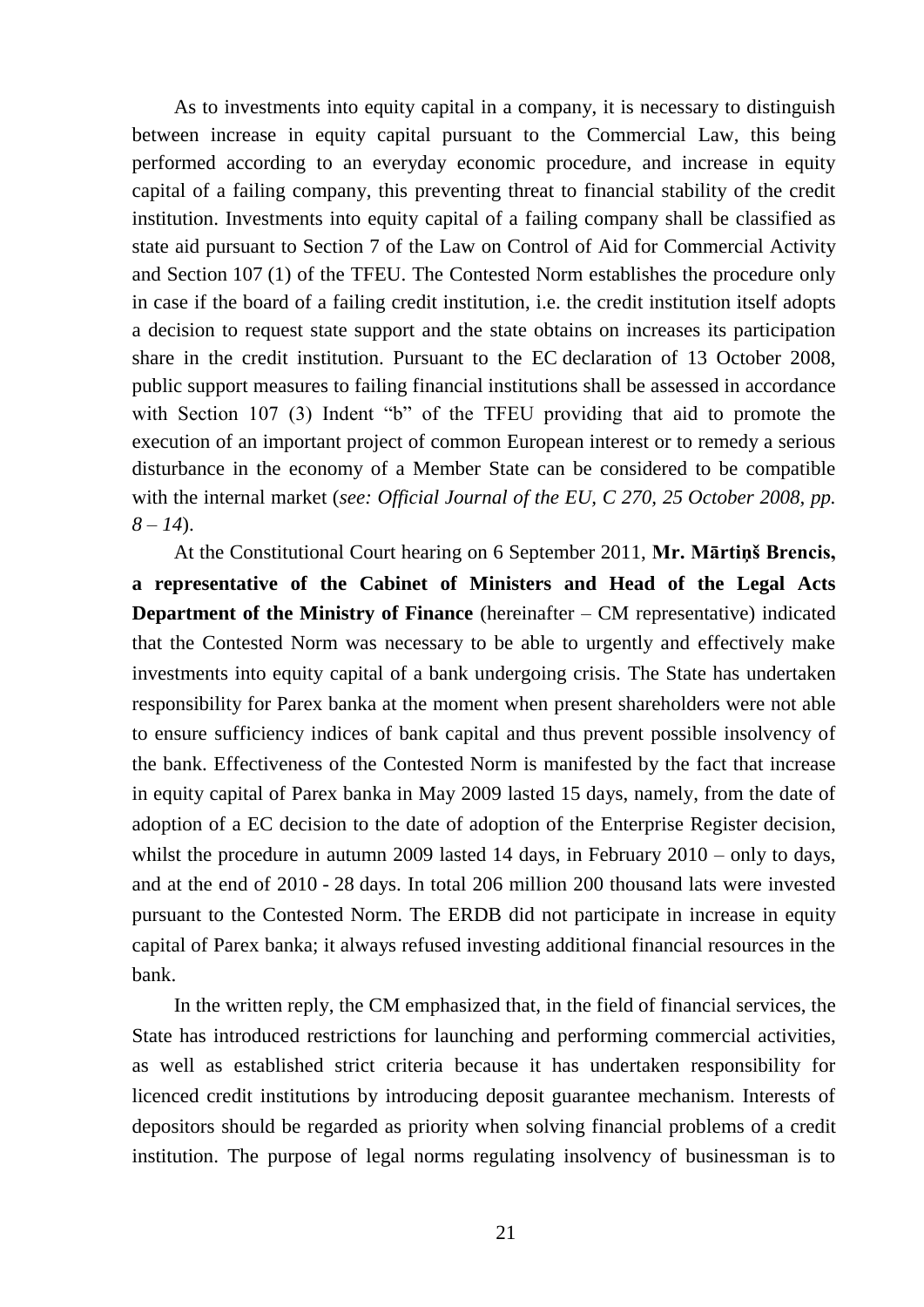ensure preservation of value of the company; whilst the purpose of legal norms regulating insolvency of credit institutions is to reduce losses to depositors, the deposit guarantee fund and the entire financial sector.

The Contested Norm pertains to the scope of Article 105 of the Satversme; however, the established restriction of fundamental rights is lawful. It does have a legitimate aim, which is assuring of functioning of a credit institution undergoing crisis situation and thus to preserve reliability of the financial market and stability of the financial system. The restriction does comply with the principle of proportionality. Since provision of state aid is ensured by means of public funding, it is necessary to balance interests of the Applicants with those of the society and tax payers. It is not admissible to provide support to a failing credit institution in a way that would permits its present shareholders to preserve their former amount of participation share in equity capital of the bank ensured at the expense of State aid, especially taking into account the fact that inability of present shareholders of the bank caused its insolvency.

The CM does not share the opinion of the Applicants, namely, that the rights would be restricted at a lesser extent if the State would have completely overtaken Parex banka by performing compulsory alienation of shares for a fair compensation. Section 8 (1) of the Bank Overtaking Law provides: if the overtaken bank has received State aid or the BL has granted funding before or along with the proposal to overtake the bank, then the State aid and financing of the Bank of Latvia shall be excluded from estimates when establishing the amount of compensation.

According to the CM representative, in case if the situation would have been solved pursuant to Section 8 (1) of the Bank Overtaking Law, the value of shares of the Applicants would be "negative, below zero". It was emphasized in the opinion of the CM, however, that the Applicants' statement regarding the fact that the right to receive dividends was restricted is ungrounded. It is always possible to receive dividends from a solvent bank. Moreover, pursuant to Section 161 (4) of the Commercial Law, dividends may not be determined, calculated and paid out if it arises from the annual accounts that the own funds of the company is less than the total amount of the equity.

The CM holds that, in the present case, it is not possible to consider legitimate expectations in respect to actions taken by the State because the particular legal consequences do not follow from voluntary action taken by the State. The State has taken necessary measures after it has received a request from the board of such a credit institution that underwent difficulties and was no more able to solve the situation. At the court hearing of 6 September 2011, the CM representative emphasized that it was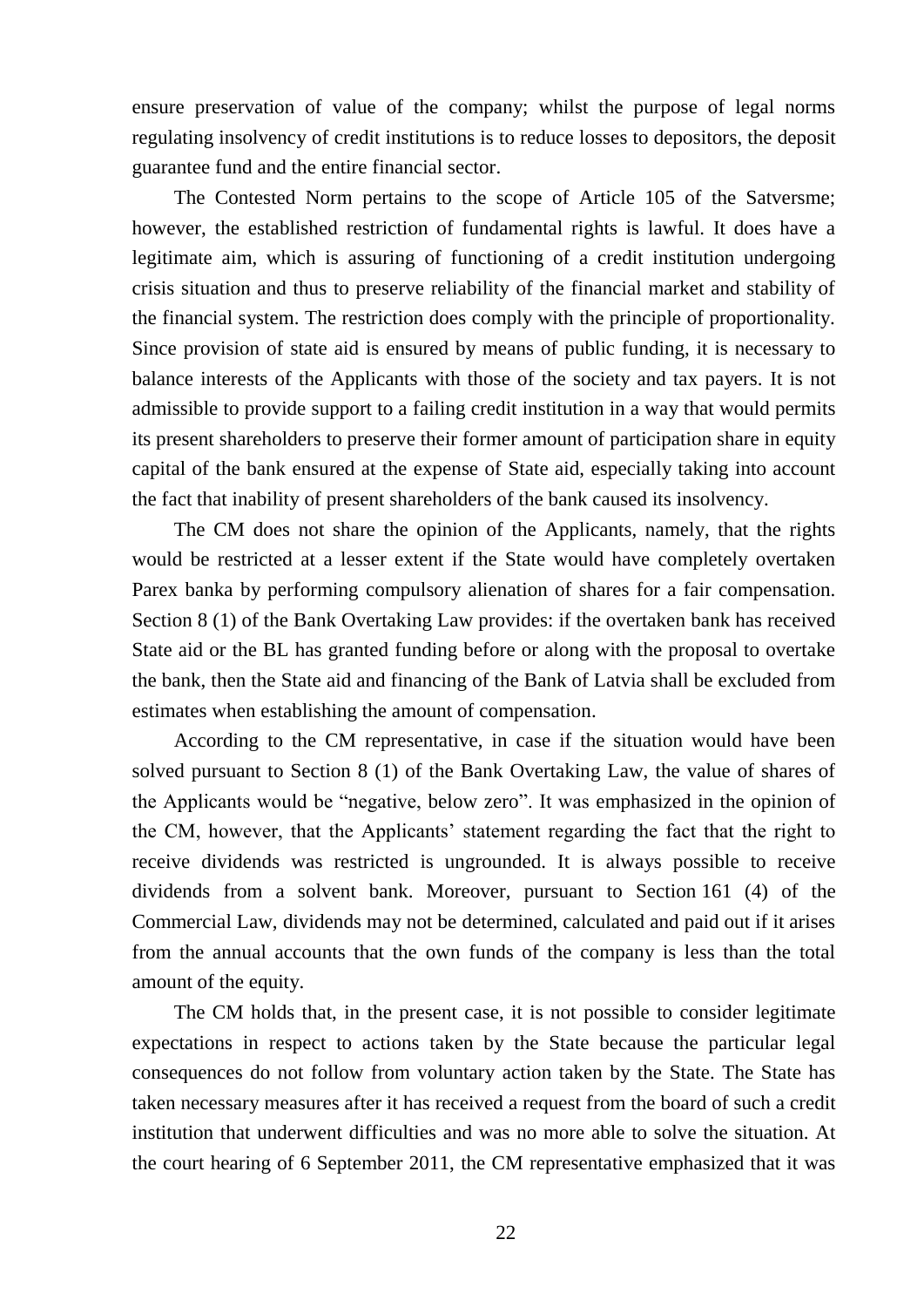the State, not the Applicants that rescued Parex banka. Consequently, shares owned by the Applicants have lost their value.

**7.** The summoned person, **Ms. Daiga Lagzdiņa, Head of the Commercial Support Control Department of the Ministry of Finance** was of the viewpoint that the Contested Norm shall be regarded in close connection with the legal regulatory framework on providing State aid. One of the main principles enshrined in the Treaty Establishing the European Community, respectively the TFEU, is the prohibition of public support. Public support is permitted only in certain exceptional cases when the EC regards it as compatible with the EU internal market. It is possible to apply the Contested Norm only in case if a EC decision is received.

Application of the Contested Norm in the case of the Applicants cannot be assessed separately from the set of state support measures provided to Parex banka that started in November 2008 by establishing a State treasury deposit in the bank and confirming State guarantee for syndicated credits. Initial consents provided by the EC applied to investments into subordinated capital. After execution of all transactions, which were investments into liquidity, granting of respective guarantees and payment of partially syndicated credits, the FCMC concluded that Parex banka needs also investments into its equity capital. Since the particular State aid was not co-ordinated with the EC, on 29 March 2009 addressed a new notice to the EC. Adoption of a EC decision was delayed *inter alia* due to discussions dealing with the issue whether Parex banka can still be rescued and whether it is necessary to submit a restructuring plan. On 11 May 2009, a positive EC decision on planned State aid to Parex banka to rescue the bank was received. The decision included a reference to investments into capital and a clear indication that this is the State ensuring increase in equity capital and increasing its participation share. Consequently, in case if the Applicants did not approve such increase in equity capital, they had the duty to appeal the respective EC decision before the Court of Justice of the EU. Now when the present case is reviewed at the Constitutional Court, the above mentioned decisions can no more be appealed against.

However, reviewing by the European Commission of public support necessary for restructuring Parex banka lasted from 11 May 2009 when Latvia submitted the first restructuring plan up to 15 September 2010 when the EC adopted a positive decision regarding the improved restructuring plan. The first restructuring plan that was submitted to the EC was not satisfactory because the EC failed to establish vital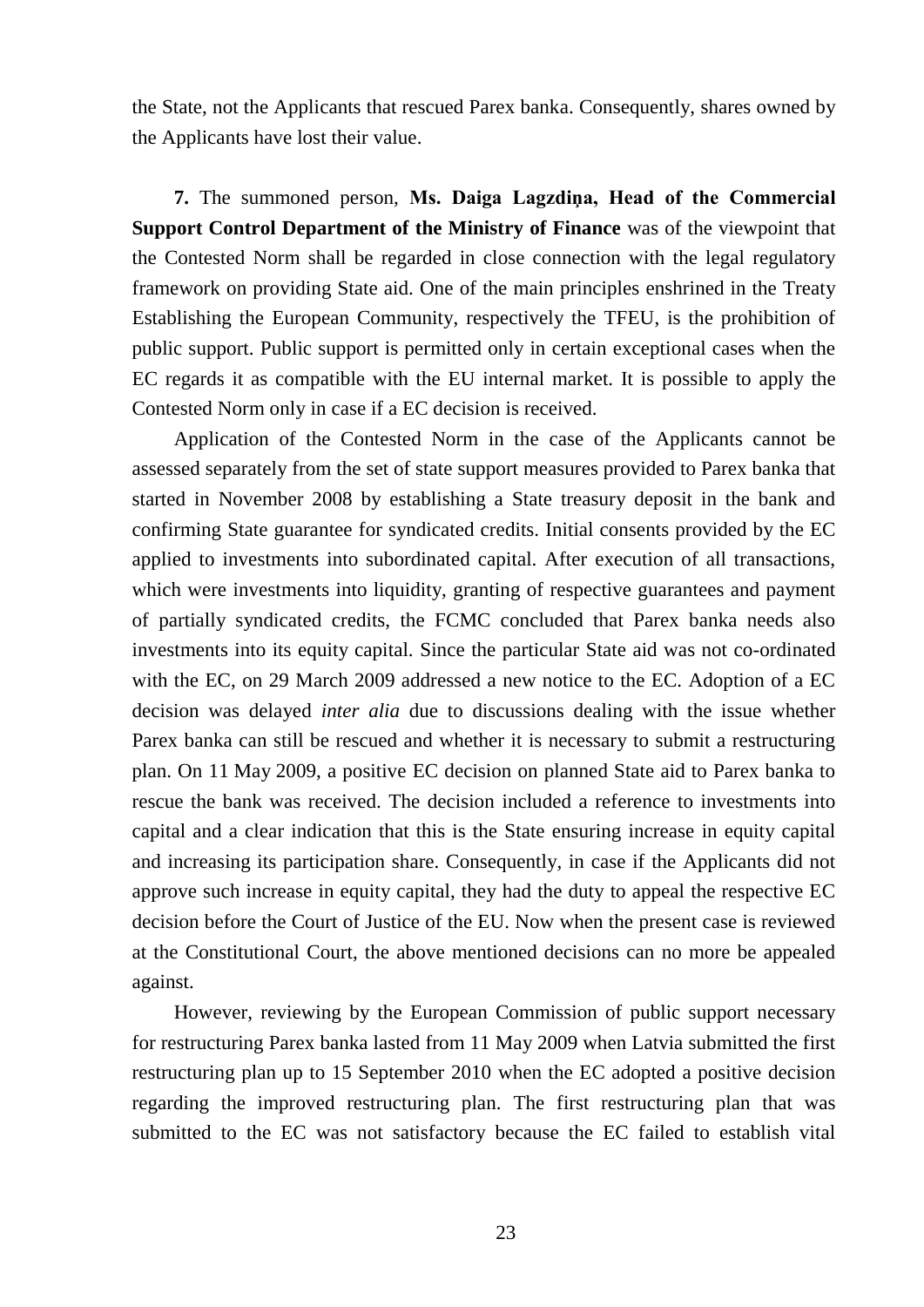capacity of the bank and therefore it launched respective examination procedure on 29 July 2009.

Ms. D. Lagzdiņa emphasized that the respective decision to launch the procedure was published in the Official Journal of the EU, and any interested party, including the shareholders, had the right to submit their opinion on the actual and desired course of restructuring procedure. The Applicants submitted no considerations to the EC. The EC decision of 15 September 2010 provided that preserving of present shareholders at Parex banka and reduction of their participation share is a due burden imposed for their failure to participate in rescuing the bank. The Applicants have not appealed against this decision. Now, then the present case is reviewed by the Constitutional Court, the EC 15 September 2010 decision can no more be appealed against.

According to Ms. D. Lagzdiņa, proportional participation of the Applicants in increase of equity capital of the bank without any adequate participation in payment of syndicated credits and deposits would create ungrounded advantages to them. In case if the Applicants would have considered that the State aid granted to Parex banka was compatible with the European internal market even in the Applicants would have exercised their priority right, they could take advantage of the possibility to appeal against the EC decision.

When replying to the question set by a representative of the Applicants, Ms. D. Lagzdiņa admitted that, when confirming public support, the EC took into account the fact that investments into equity capital of Parex banka would be made only by the State. However, the question on the fact whether the decision is to be taken by the Council of the bank or any other institution, does not fall within the scope of public support.

**8.** The summoned person, **the Financial and Capital Market Commission**  holds that the Contested Norm does comply with Article 1 and Article 105 of the Satversme. The restriction of the rights of shareholders established in the Contested Norm does not breach Article 105 of the Satversme because the particular restriction of property right is justifiable by a legitimate aim and its proportionality. It shall be considered in conjunction with the state aid institute for commercial activities. Provision of aid for commercial activities shall be regarded as an extraordinary measure that provides a possibility to present shareholders of the credit institution not to lose their participation share in the credit institution (at the amount of the paid share of equity capital of the credit institution) at the expense of means invested by an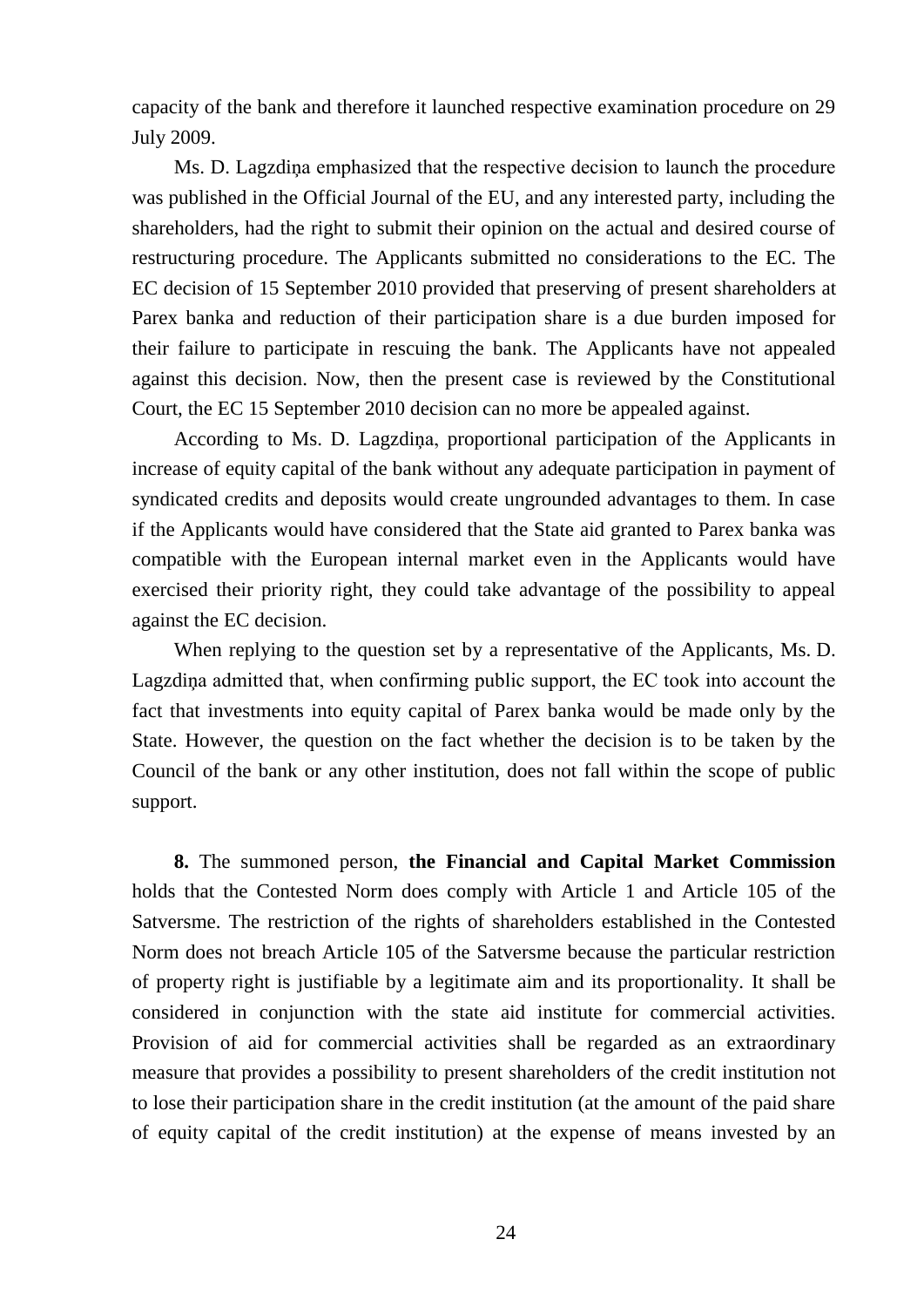indirect shareholder and continue exercising the rights established to the shareholders in normative acts.

At the Constitutional Court hearing, **Mr. Gvido Romeiko, a representative of the FCMC and Head of the Legal and Licencing Department of the FCMC** drew attention to four risks of different levels related with functioning of a credit institution. State aid is permitted only in a situation when the credit institution causes the gravest of the risks, which is threat to national economy. Consequently, the regulatory framework of the Contested Norm is appropriate only in case if such threat is real and very serious.

According to the representative of the FCMC, it is possible to assume that issuance of new shares received by the State is a sort of remuneration for recapitalization of the bank ensured by the State. Moral risk in case if the priority right of shareholders were preserved is hidden in the fact that persons, who are unable to make a financial deposit to rescue the bank, invest insignificant financial means that give them the hope that their shares would have at least some value.

The FCMC emphasizes that the Contested Norm as an extraordinary legal instrument to be applied on urgent basis to prevent insolvency of a credit institution does comply with the Directive 77/91/EEC. It follows from opinions of international institutions and experience of the Member States in application of requirements of the Directive 77/91/EEC that the rights of shareholders established in the Directive are not absolute and restriction thereof is justifiable by extraordinary circumstances.

By referring to case-law of the ECHR, the FCMC indicates that pursuant to the principle of legitimate expectations, a legal norm has to be lawful, reasonable and clear, as well as it must ensure foreseeability of normative regulation of respective situation. However, as the economic situation change, addressee of a legal norm cannot unilaterally trust into the fact that normative acts dealing with a particular field of law would not be amended. Creation of unbeneficial situation to an addressee of a legal norm shall not as such be regarded as breach of the principle of legitimate expectations. Trust of a person into the rights established in normative acts cannot be absolute and can be restricted in case if the restriction is grounded, proportional and indispensible for protection of interests of the society.

**9.** The summoned person, **an association "Latvijas Komercbanku asociācija"**  (hereinafter – the Association) indicates that a recapitalization scheme is included into the Contested Norm, it being one of the instruments applied by financial institutions in crisis situation. The Association holds that the Contested Norm does not contradict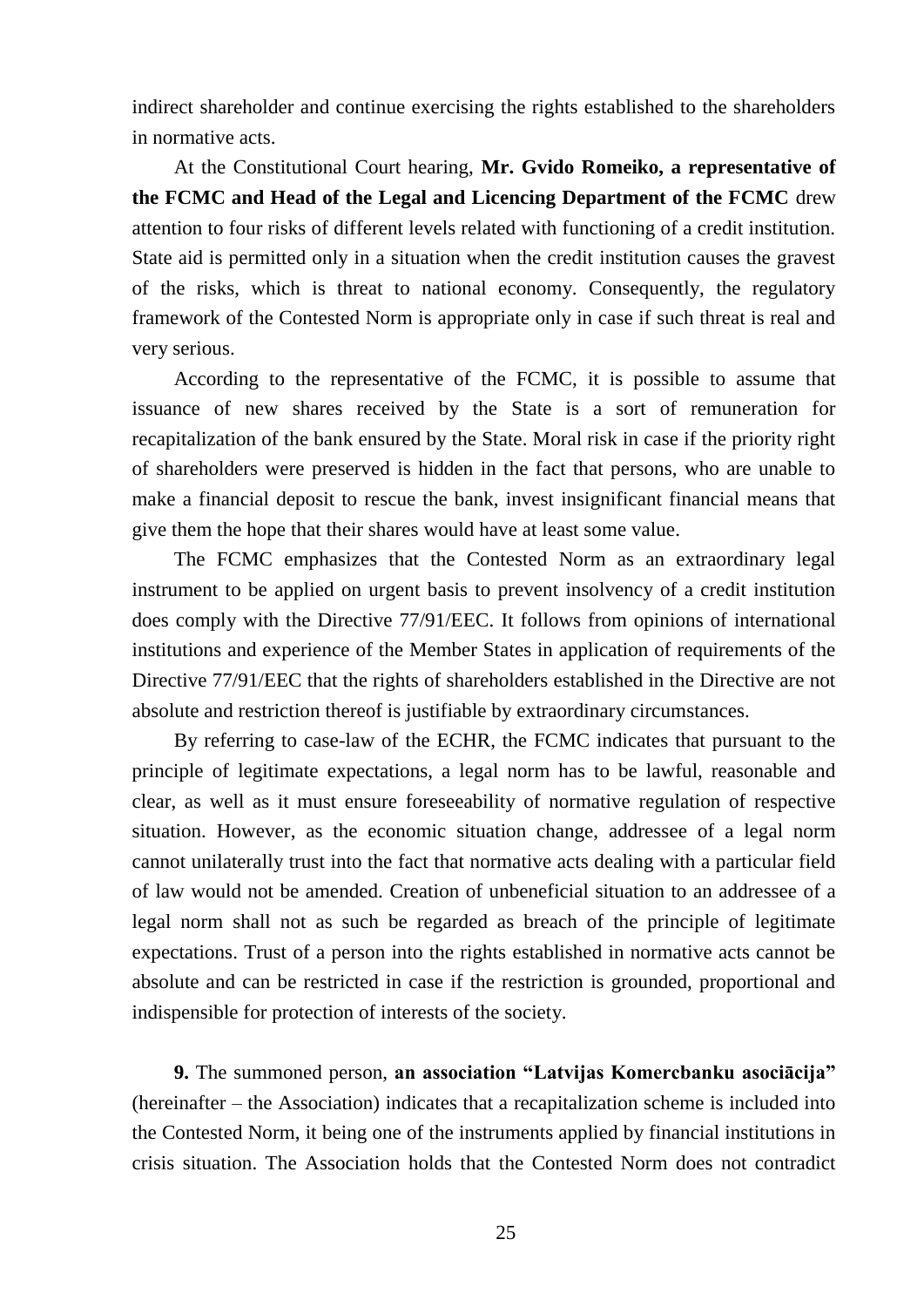Article 1 and Article 106 of the Satversme of the Republic of Latvia. The Contested Norm restricts the property right of shareholders; namely, it denies them the right to vote on increase in equity capital, confirmation of provisions regarding increase in equity capital and introduction of amendments into articles of association, as well as the right to exercise the priority right of shareholders. However, the above mentioned restriction does comply with the Satversme.

At the court hearing, **Ms. Ketija Tola, an attorney at law representing the Association** indicated that there are several ways how the State can provide aid to a credit institution, namely, recapitalization, granting bank liabilities guarantee, full or partial nationalization, assurance of liquidity of a credit institution. Not each of these cases can be regarded as State aid, though scheme of recapitalization shall always be regarded as State aid. However, State aid in accordance with the TFEU is impermissible because it distorts competition. State aid is admitted only in extraordinary cases and based on consent of the EC.

The Association holds that the restriction of the fundamental rights established in the Contested Norm has a legitimate aim – prevention of threats to financial stability of a credit institution, which would protect interests of depositors, restore trust into domestic banking system, and ensure the general financial stability. At the hearing, Ms. K. Tola suggested that denial of the priority right to the shareholders can be justified by three following reasons: 1) necessity to urgently launch the procedure; 2) necessity to know the amount by which equity capital would be increased; 3) the necessity to restrict distortion of competition. Namely, after receipt of State aid, the joint-stock company becomes larger and, in case if previous shareholders would have the right to exercise their priority right, they could gain ungrounded benefit from the State aid.

The Contested does reach its legitimate aim because in case if the credit institution represented by a member of the board asks increasing equity capital of the credit institution, attraction of financial means is ensured, which permits the credit institution to continue working in crisis situation.

The Association holds that there are no other measures that would restrict the rights of shareholders at a lesser extent and ensure reaching of the legitimate aim. By preserving the right of shareholders to vote on the above mentioned questions at a shareholders' meeting, as well as preserving the priority right of shareholders, the process of capital attraction would be extended in an inadmissible manner. However, the model that was recognized as a more favourable one by the Applicants providing that shares owned by shareholders should first be overtaken and them equity capital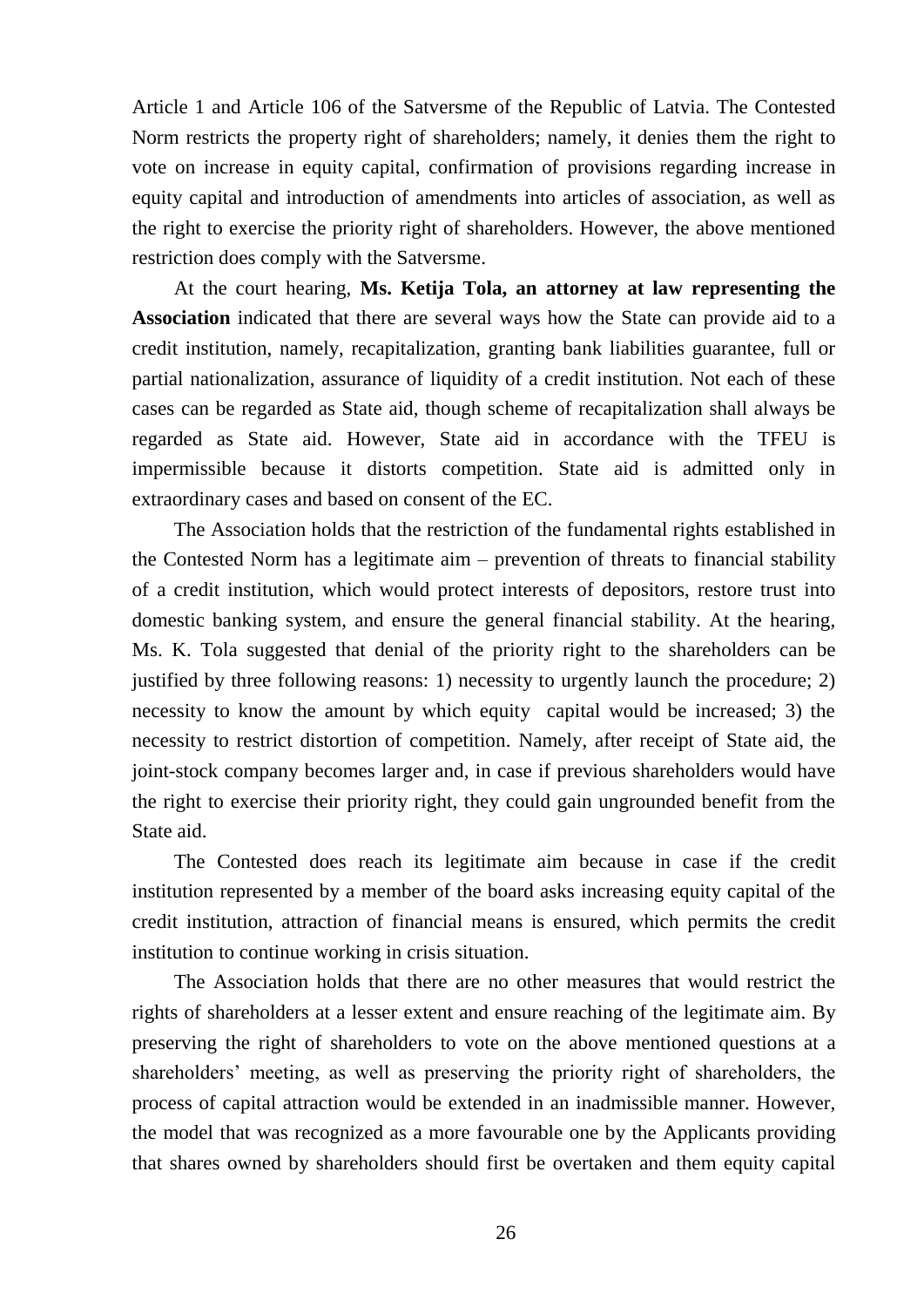should be increased would cause negative consequences to the State and the credit institution. For instance, financial means invested by the State into credit institution to improve its financial situation would be transferred to the shareholders. Moreover, the above mentioned model cannot be regarded as measure that would infringe the rights of shareholders at a lesser extent because actions of the State that increase financial situation of a credit institution permit shareholders to continue exercising their property right in respect to shares.

According to the Association, the restriction of the rights of shareholders established in the Contested Norm does not cause any negative material consequences to them. The participation share is reduced only proportionally, though no absolute figures are changed, namely, neither the number, nor value of shares is changed.

The amount of dividends to be disbursed, market value of shares or possible liquidation quota in case of liquidation of the joint-stock company neither change. If a credit institution would become insolvent as the result of failure to obtain State aid, then present shareholders would not only loose the right to participate in management of the credit institution, but also their economic rights because, in case of insolvency, they would have only a small possibility to receive liquidation quota.

**10.** According to a decision of a Constitutional Court justice Mr. Viktors Skudra, **an expert examination in the present case on compliance of the Contested Norm with the EU Law was performed**. The expert examination was commissioned to Ms. Esmeralda Balode-Buraka, L.L.M. in EU Law.

The expert indicates that Article 25 of the Directive 77/91/EEC shall be applied to the situation regulated by the Contested Norm and transposed to Section 249 of the Commercial Law, as well as Article 29 (1) of the 77/91/EEC transposed to Section 251 of the Commercial Law. When adopting the Contested Norm, the legislator was determined to adopt a special norm deviating from the principles included in Section 249 (1) and Section 251 of the Commercial Law in case when the following two circumstances are present: a) the board of a credit institution has requested to the State to obtain or materially increase its participation share in the credit institution; b) the CM has adopted a decision approving the above mentioned request. However, deviations mentioned in the Directive 77/91/EEC have not been *expressis verbis* mentioned. The purpose of the Directive is to ensure minimum protection of shareholders in all Member States. The CJEU has concluded that the purpose of Directive 77/91/EEK would be materially endangered if the Member States would have the right to deviate from provisions of the above mentioned the Directive and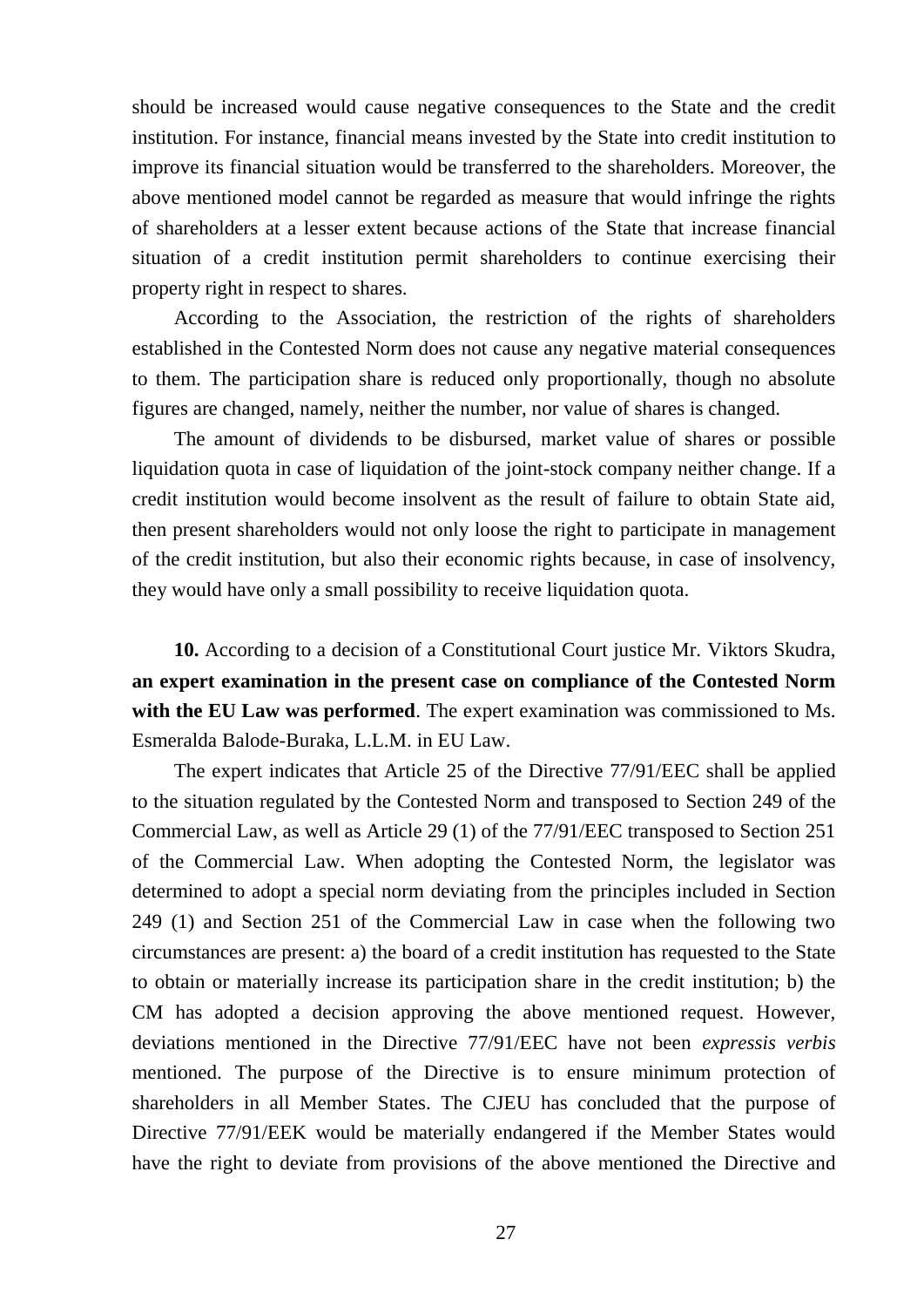preserving even such provisions that are classified as special or exceptional ones (*see: Judgment of 30 May 1991 by the* CJEU *in joined cases No. C-19/90 and No. C-20/90 "Marina Karella and Nicolas Karellas v Minister for Industry, Energy and Technology and Organismos Anasygkrotiseos Epicheiriseon AE").* 

Moreover, the right of the shareholders' meeting to adopt decisions included in Section 25 (1) of the Directive 77/91/EEC shall also be applied in situation related with commercial activities undergoing substantial financial difficulties [*see: Judgment of 12 May 1998 by the* CJEU *in the case No C-367/96 "Alexandros Kefalas and Others v Elliniko Dimosio (Greek State) and Organismos Oikonomikis Anasygkrotisis Epicheiriseon AE (OAE)"*]. Consequently, the expert concludes that the Contested Norm fails to comply with Article 25 (1) of the Directive 77/91/EEC.

The expert indicates that the CJEU did not have yet the opportunity to provide a detailed interpretation of Article 25 (1) of the Directive 77/91/EEC; however, applying similar argumentation based on the purpose of the above mentioned Directive, it is possible to make an identical conclusion, namely, that the Contested Norm fails to comply with what has been established in Article 29 (1) of the Directive 77/91/EEC. Moreover, the CJEU has found that Article 25 (1) and Article 29 (1) of the Directive 77/91/EEC have unconditional wording, they have a clear and precise enough wording for them to be directly applied (*see: Judgment of 30 May 1991 by the* CJEU *in joined cases No. C-19/90 and No. C-20/90 "Marina Karella and Nicolas Karellas v Minister for Industry, Energy and Technology and Organismos Anasygkrotiseos Epicheiriseon AE").*

It has been indicated in the expert opinion that a EU primary law norm, namely, Article 107 (3) indent "b" of the TFEU (former Article 87 (3) indent "b" of the Treaty Establishing the European Community also apply to the situation regulated by the Contested Norm. Exceptions referred to in the above mentioned article are applied by the EC. In the context of the global financial crisis, on 13 October 2008 the EC published a communication, wherein it was indicated that in the light of the level of seriousness that the current crisis in the financial markets has reached and of its possible impact on the overall economy of Member States, the Commission considers that Article 87(3) (b) is, in the present circumstances, available as a legal basis for aid measures undertaken to address this systemic crisis. This applies, in particular, to aid that is granted by way of a general scheme available to several or all financial institutions in a Member State (*see: Communication from the Commission "The application of State aid rules to measures taken in relation to financial institutions in the context of the current global financial crisis", Para 8 and 9, Official Journal of the EU, 25 October 2008, No. C 270*). The EC has preserved the above mentioned position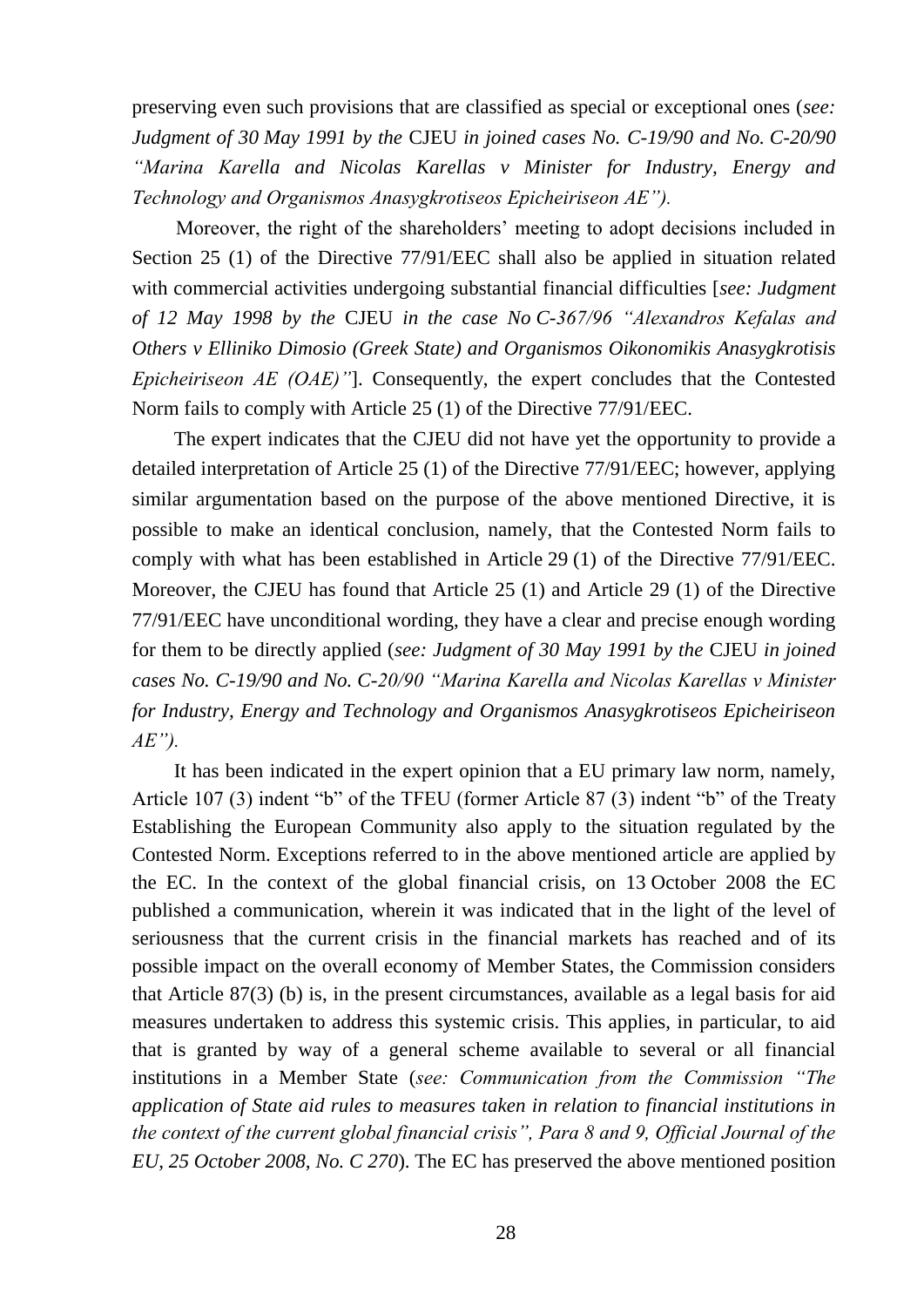by adopting secondary EU legal acts on compliance of the Latvian State aid to Parex banka with Article 107 of the TFEU. Consequently, the expert concluded that the Contested Norm does comply with Article 107 (3) indent "b" of the TFEU.

It has been indicated in the expert opinion on non-compliance of the Contested Norm with the Directive 77/91/EEC is based on previous interpretation of the respective legal norms provided by the CJEU. Namely, pursuant to the above mentioned case-law of the CJEU, the situation regulated by the Contested Norm is similar to those already considered by the CJEU especially in respect to a company suffering financial difficulties in the CJEY case No. C-367/96 "Alexandros Kefalas and Others v Elliniko Dimosio (Greek State) and Organismos Oikonomikis Anasygkrotisis Epicheiriseon AE (OAE)". However, the CJEU has failed to provide interpretation of the particular EU law norms in respect to a situation when many credit institutions in several EU Member States might simultaneously undergo financial difficulties as the result of global processes. Integration of EU financial markets has facilitated amalgamation of EU internal market, which permits distinguishing a situation regulated by the Contested Norm and those previously considered by the CJEU.

Should the Constitutional Court consider that, first, the issue regarding application of the EU law is substantiation in adjudication of the case and, second, it would take into account the fact that the CJEU has never assessed conjunct application respective norm of the Directive 77/91/EEC and Article 107 (3) indent "b" of the TFEU, as well as the fact that interpretation of the particular EU law norms is not evident, it would have the duty to address a request to the Court of Justice of the European Union to provide preliminary ruling pursuant to Article 267 (3) of the TFEU and what has been established in 6 October 1982 CJEU judgment in the case No. 283/81 "Srl CILFIT and Lanificio di Gavardo SpA v Ministry of Health".

#### **The Findings**

**11.** At the hearing, the Saeima representative asked to terminate proceedings in the present case due to the following:

1) no fundamental rights have been restricted;

2) the Applicants have failed to exhaust all legal remedies.

Consequently, the Constitutional Court shall investigate whether proceedings in the present case should be terminated.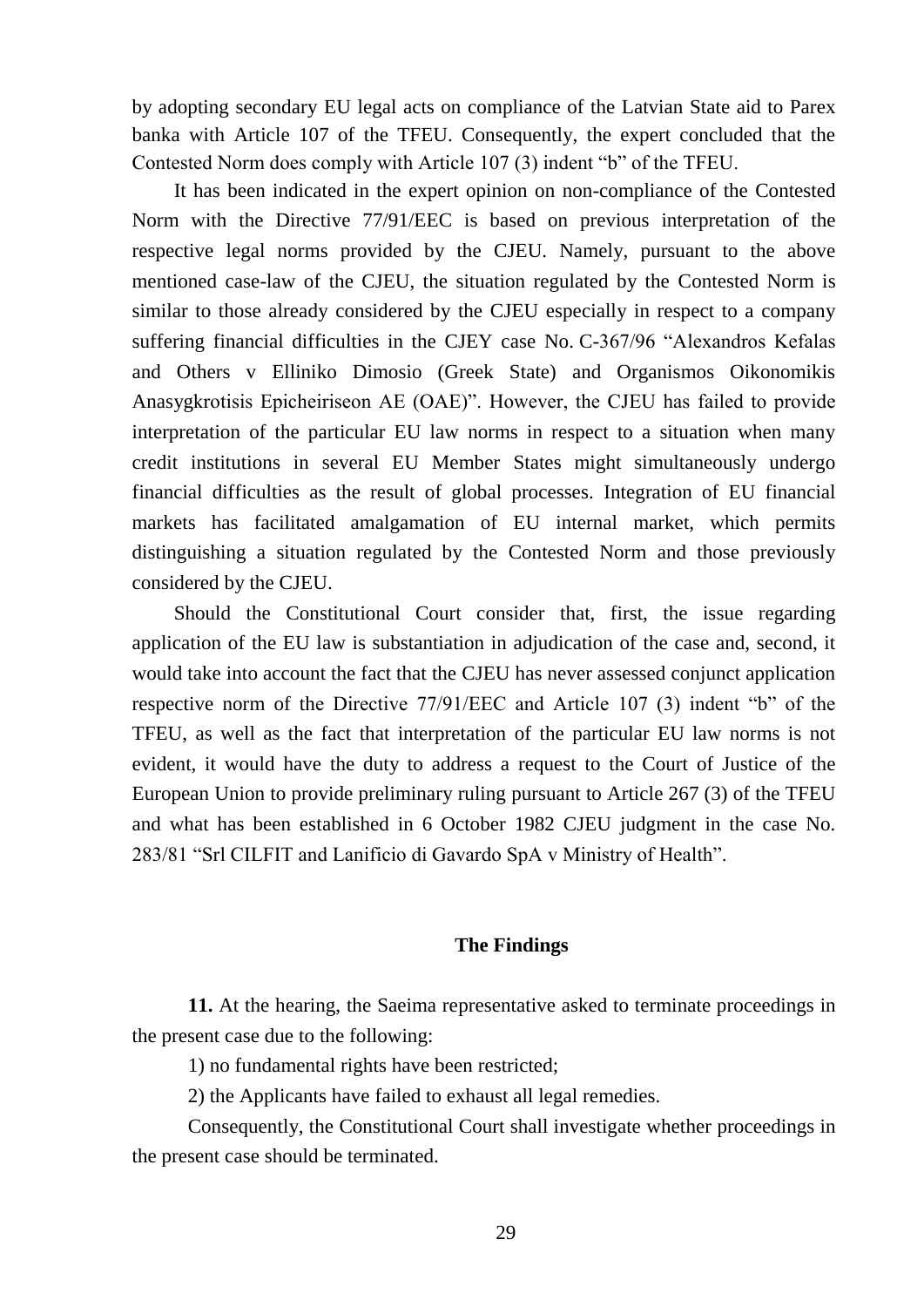**11.1.** Pursuant to Article 17 (1) indent 11 of the Constitutional Court Law, the right to submit an application regarding initiation of a matter established in Article 16 (1) of the Constitutional Court Law is held by a person in the case of the fundamental rights being infringed upon as defined in the Constitution, i.e. in the form of a constitutional complaint. Article  $19^2$  (1) of the Constitutional Court Law provides that "a constitutional complaint (application) may be submitted to the Constitutional Court by any person who considers that their fundamental rights as defined in the Constitution infringe upon legal norms that do not comply with the norms of a higher legal force", whilst Article  $19^2$  (1) indent 6 establishes in addition to the content of an application defined in Article 18 (1) of this Law a constitutional complaint shall justify the fundamental rights of the applicant defined in the Constitution have been infringed upon. Consequently, in the case of a constitutional complaint, it is necessary to establish whether the fundamental rights of the applicant established in the Satversme have been infringed.

If in the present case there are doubts regarding the fact whether the Contested Norm infringes the fundamental rights of the Applicant established in Article 105 of the Satversme, then this is the first issue to be investigated by the Constitutional Court (*see: Judgment of 20 April 2010 by the Constitutional Court on termination of proceedings in the case No. 2009-100-03, Para 8*).

**11.2.** Such assessment is related with establishing of the scope of the rights established in Article 105 of the Satversme and the content of the Contested Norm. In case if the Contested Norm does not infringe the fundamental rights of the applicant established in the Satversme, it is possible to terminate proceedings in the case pursuant to the case-law of the Constitutional Court (*see: Judgment of 20 April 2010 by the Constitutional Court on termination of proceedings in the case No. 2009-100- 03, Para 8*). However, in case if the Contested Norm establishes restriction to the fundamental rights, the Court shall proceed assessing its constitutionality.

**12.** The Applicants hold that their property right has been infringed. The property right is enshrined in Article 105 of the Satversme that provides: "Everyone has the right to own property. Property shall not be used contrary to the interests of the public. Property rights may be restricted only in accordance with law. Expropriation of property for public purposes shall be allowed only in exceptional cases on the basis of a specific law and in return for fair compensation."

By referring to case-law of the Constitutional Court, participants of the matter and all summoned persons initially held that the Contested Norm establishes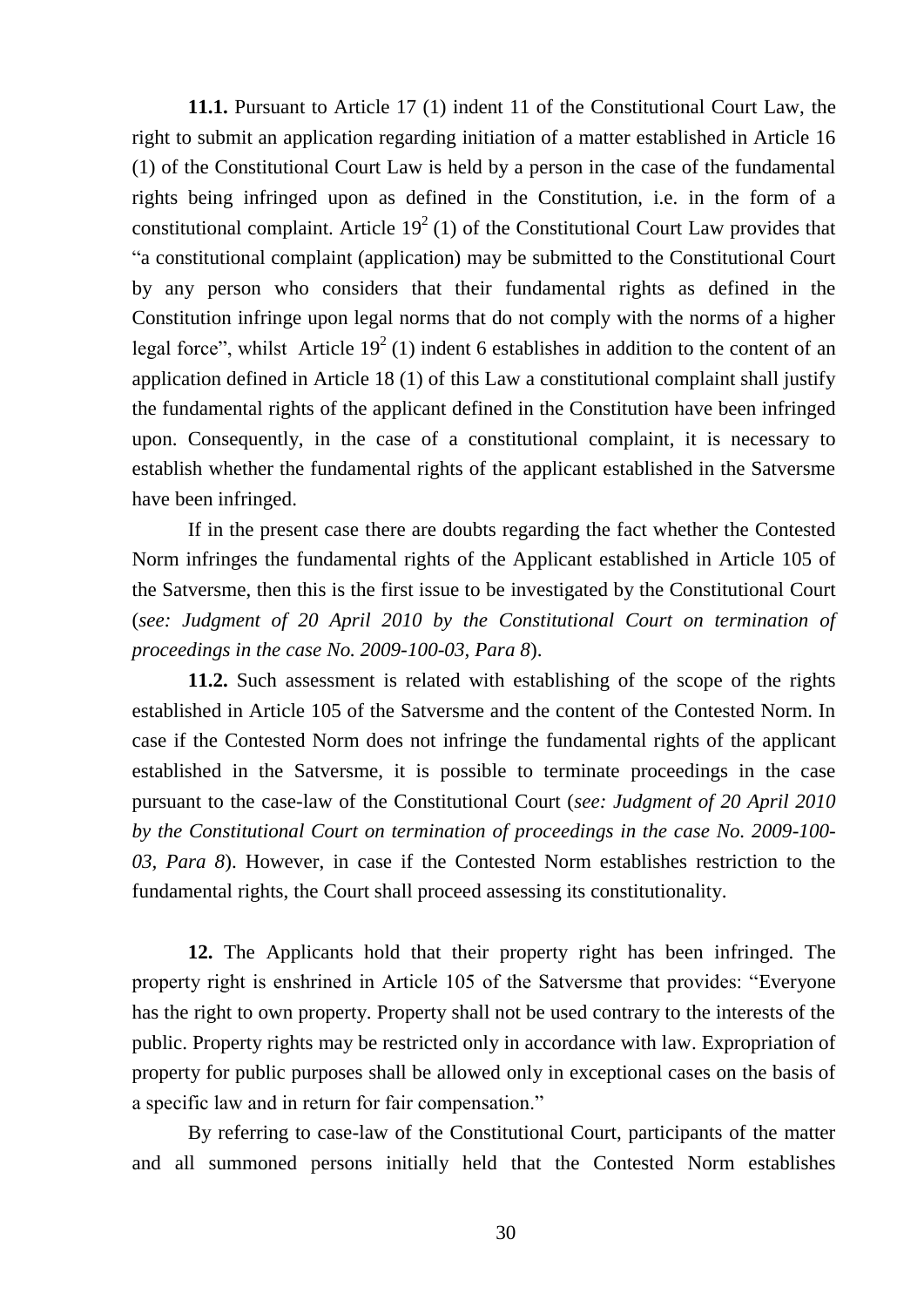restriction of the fundamental rights of the Applicants established in Article 105 of the Satversme. Their opinions differed only in respect to the extent of the restriction. However, at the hearing, the Saeima representative maintained that the term "property" used in Article 105 of the Satversme shall only to apply to shares having economic value. Shares of the Applicants, however, have no economic value and therefore they do not pertain to the scope of Article 105 of the Satversme.

Consequently, the Constitutional Court will first investigate whether the term "property" used in Article 105 of the Satversme was applicable to shares of the Applicants at the time when the Contested Norm was applied to increase equity capital of Parex banka.

**12.1.** In its case-law, the Constitutional Court has several times interpreted Article 105 of the Satversme and has already rules on method of interpretation and content thereof. It has been concluded in case-law of the Constitutional Court that Article 89 of the Satversme determines that the State recognizes and protects the fundamental rights of a person in accordance with the Constitution, the laws and international agreements binding on Latvia. The purpose of the legislator has was to harmonize norms of human rights included in the Satversme with those of the international ones (*see, e.g.: Judgment of 30 August 2000 by the Constitutional Court in the case No. 2000-03-01, Para 5 of the Findings*). When establishing the content of the fundamental rights included in the Satversme, it is necessary to take into account international liabilities of Latvia in the field of human rights. International norms of human rights and practice of their application serve as means of interpretation on the level of constitutional law to determine the contents and scope of fundamental rights and the principle of the law-governed state, as far as it does not lead to decrease or limitation of fundamental rights included in the Satversme (*see, e.g.: Judgment of 13 May 2005 by the Constitutional Court in the case No. 2004-18-0106, Para 5 of the Findings*). Consequently, if it follows from norms of the Convention and practice of their interpretation at the CJEU that the human rights enshrined in the Convention apply to the particular situation, then such a situation usually pertains to the scope of the respective human rights enshrined in the Satversme. However, if the human rights enshrined in the Convention do not apply to the particular situation, this does not mean that such situation does not pertain to the scope of respective fundamental rights established in the Satversme. In such a case, the Constitutional Court is committed to investigate whether there are any circumstances proving that the Satversme provides a higher level of protection of the fundamental rights.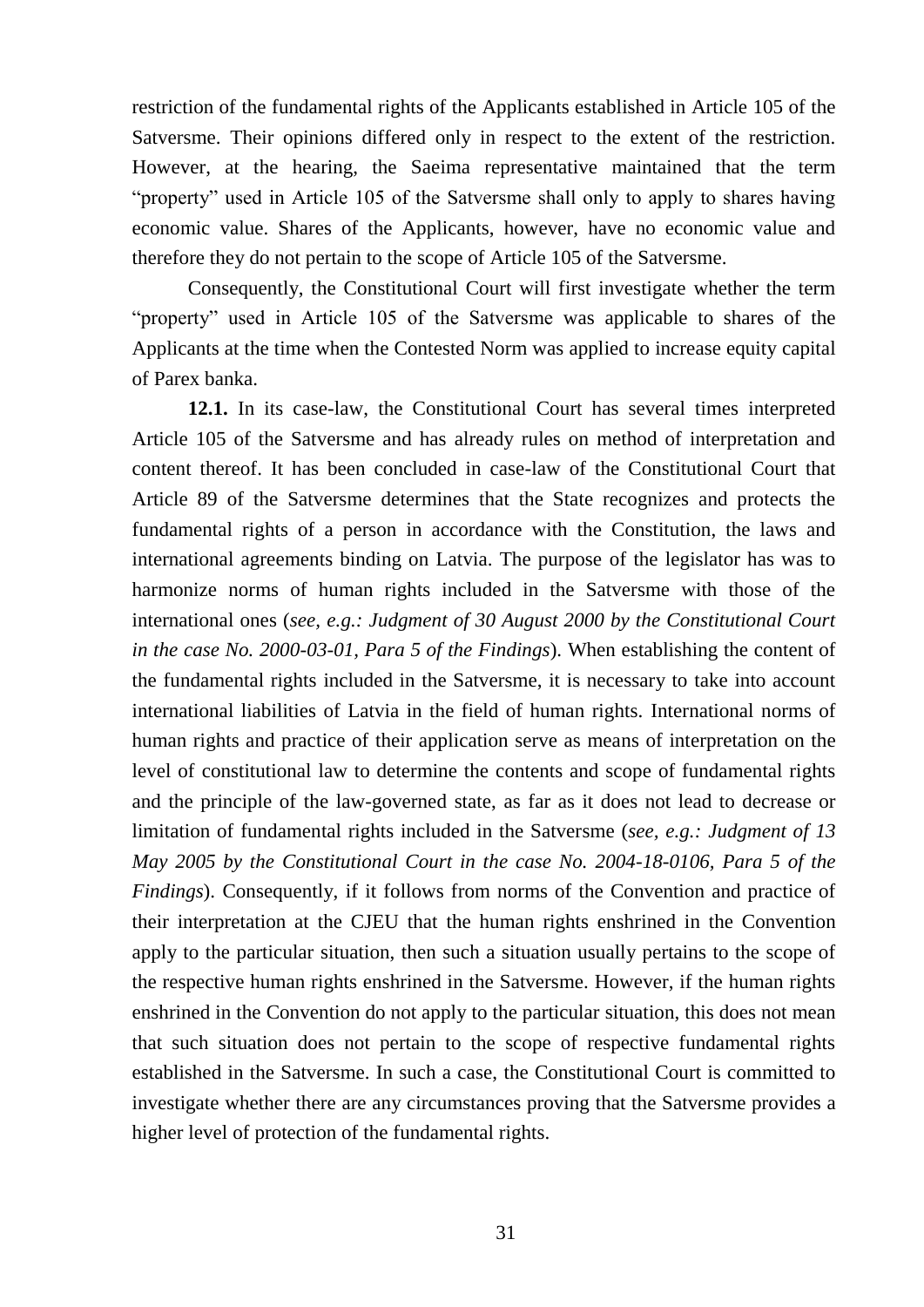**12.2.** The Constitutional Court has already concluded the following: "There is no doubt that shares shall be regarded as "property" in the meaning of Article 105 of the Satversme of the Republic of Latvia" (*see: Judgment of 6 October 2010 by the Constitutional Court in the case No. 2009-113-0106, Para 14*). The Saeima representative does not agree with the above mentioned conclusion and holds that the property right of a shareholder is protected only the shares have economic value. The Saeima representative ground the above mentioned opinion by a sentence included in one of decisions of the ECHR: "[..] A company share has an economic value, therefore it can be considered as possession in the meaning of Article 1 of Protocol No. 1 of the Convention" (*see, e.g.: Judgment of 7 November 2002 by the ECHR in the case "Olczak against Poland", application No. 041/96, Para 60*). This makes the Saeima representative to conclude the opposite (*per argumentum e contrario),* and to hold that the words "economic value" should be understood as share market value.

**12.2.1.** When interpreting a legal act, the conclusion *per argumentum e contrario* is possible only in case if it does not contradict other provisions of the legal act. It is possible to agree that, in certain cases, essence of conclusions made in ECHR judgments can be established also by means of *per argumentum e contrario*; however, in the case under consideration, no such approach has been applied. The conclusion of the Saeima representative contradicts the facts mentioned in the decision regarding financial situation of the bank, shareholder of which was an applicant of the respective complaint (*see: Judgment of 7 November 2002 by the ECHR in the case "Olczak against Poland", application No. 041/96, Para 9*). If the opinion of the Saeima representative regarding position of the ECHR would be grounded, the ECHR would have to conclude that shares of the applicant had no market value and therefore they do not pertain to the scope of Article 1 of Protocol No. 1 of the Convention. However, the EHCR concluded in the above mentioned case that the applicant as a shareholder of a public company could request the status of a victim based on Article 1 of Protocol No. 1 of the Convention (*see: Judgment of 7 November 2002 by the ECHR in the case "Olczak against Poland", application No. 041/96, Para 61 and 62*).

**12.2.2.** The Constitutional Court has already concluded that the term "property" ("possession") has an independent meaning in the light of Article 1 of Protocol No. 1 of the Convention. It means both, immovable and movable property; moreover, the term includes contractual rights with economic value and different economic interests (*see, e.g.: Judgment of 20 April 2010 by the Constitutional Court in the case No. 2009- 100-03, Para 8.2*).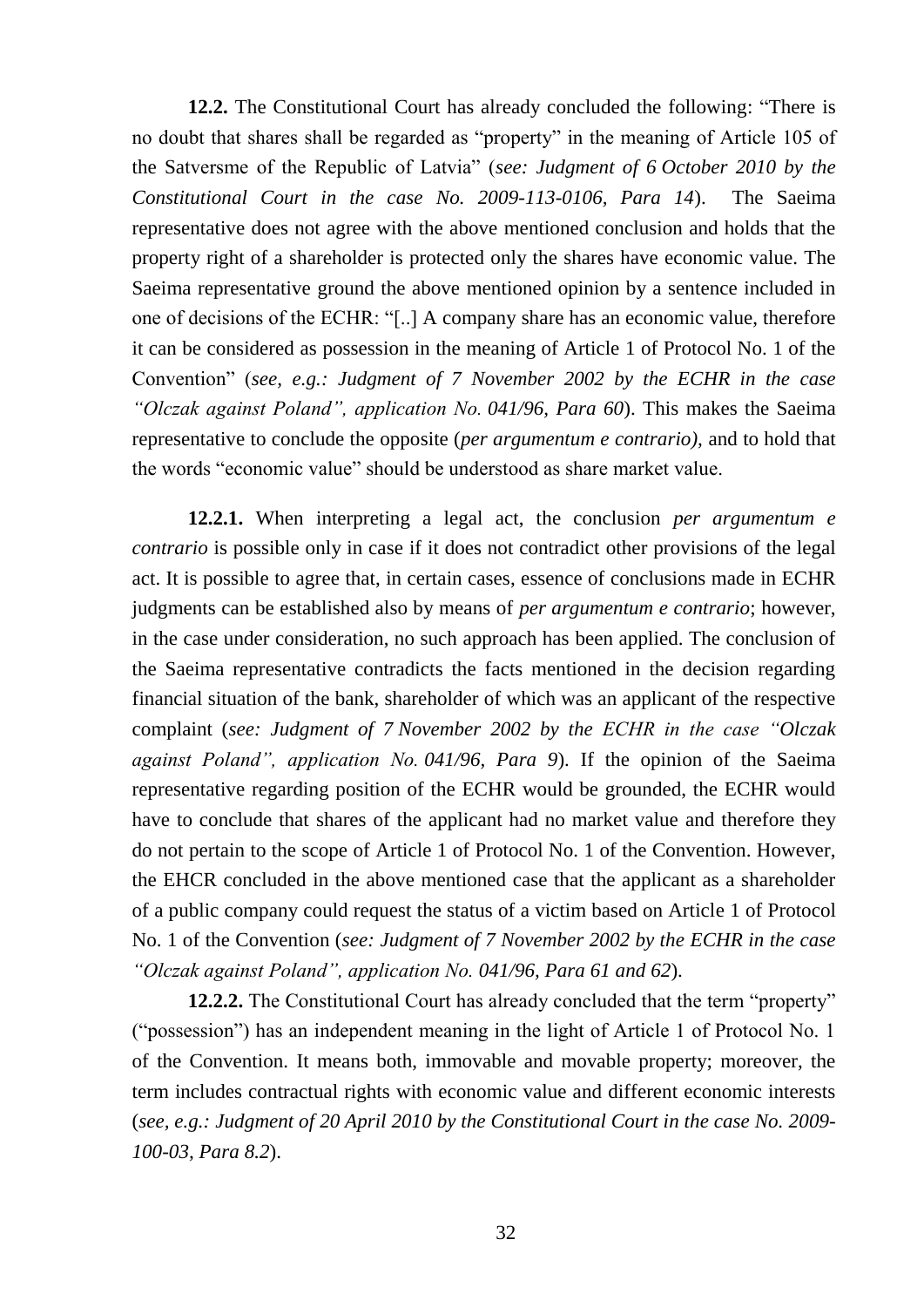According to the Saeima representative, the term "economic value" used by the ECHR in the above mentioned judgment shall be understood as share market value.

However, in cases when the subject-matter is property market value, the ECHR uses the term "market value" or "full market value" in its case-law (*see, e.g.: Judgment of 21 February 1986 by the ECHR in the case "James and others v. the United Kingdom", application No. 8793/79, Para 54, and judgment of 5 April 2011 in the case "Yildirir v. Turkey", application No. 21482/03, Para 19*).

In the context of Article 1 of Protocol No. 1 of the Convention, the term "economic value" is used on a broader meaning of compared to the term "market value" and it means property character of a claim in a wide context with the purpose to distinguish between property claims from those that do not deal with property at all.

By referring to conclusions of the EHCR and opinion of Latvian law experts, the Constitutional Court has already concluded in its case-law that "Article 105 of the Satversme provides a comprehensive guarantee of property right. Property rights means all property-related rights that a person can exercise in his or her own favour and based on his or her free will, for instance, [..] the right that follows from shares (and other securities)" (*see, e.g.: Judgment of 20 April 2010 by the Constitutional Court on termination of proceedings in the case No. 2009-100-03, Para 8.2.*).

**12.2.3.** The term "share value" can be used based on its various meanings.

This is the nominal value of a share that proves its property-related nature. It also indicates that certain property investment has been made into equity capital. Pursuant to Section 230 (1) of the Commercial Law, "the par value of stock shall be determined by the articles of association of the company and shall be expressed in lats". Pursuant to Section 259 of the Commercial Law, the par value of newly issued stock shall be determined in the regulations for increasing equity capital. For each newly issued stock shall be paid the selling price of such stock, which shall be determined by the board of directors, but which may not be less than the par value of the stock. The selling price of stock is composed of the par value of the stock, and the additional payment and the mark up of the issue.

Section 43 (2) of the Annual Accounts Law provides that Stock companies shall always set out the number of stock and their nominal value. The first sentence of Section 32 of 4 August 2008 Cabinet of Ministers Regulation No. 618 "On processing the inheritance register and inheritance matters" provides in respect to inherited property and its assessment that "value of shares, other kinds of participation, as well as securities of capital companies shall be their nominal value".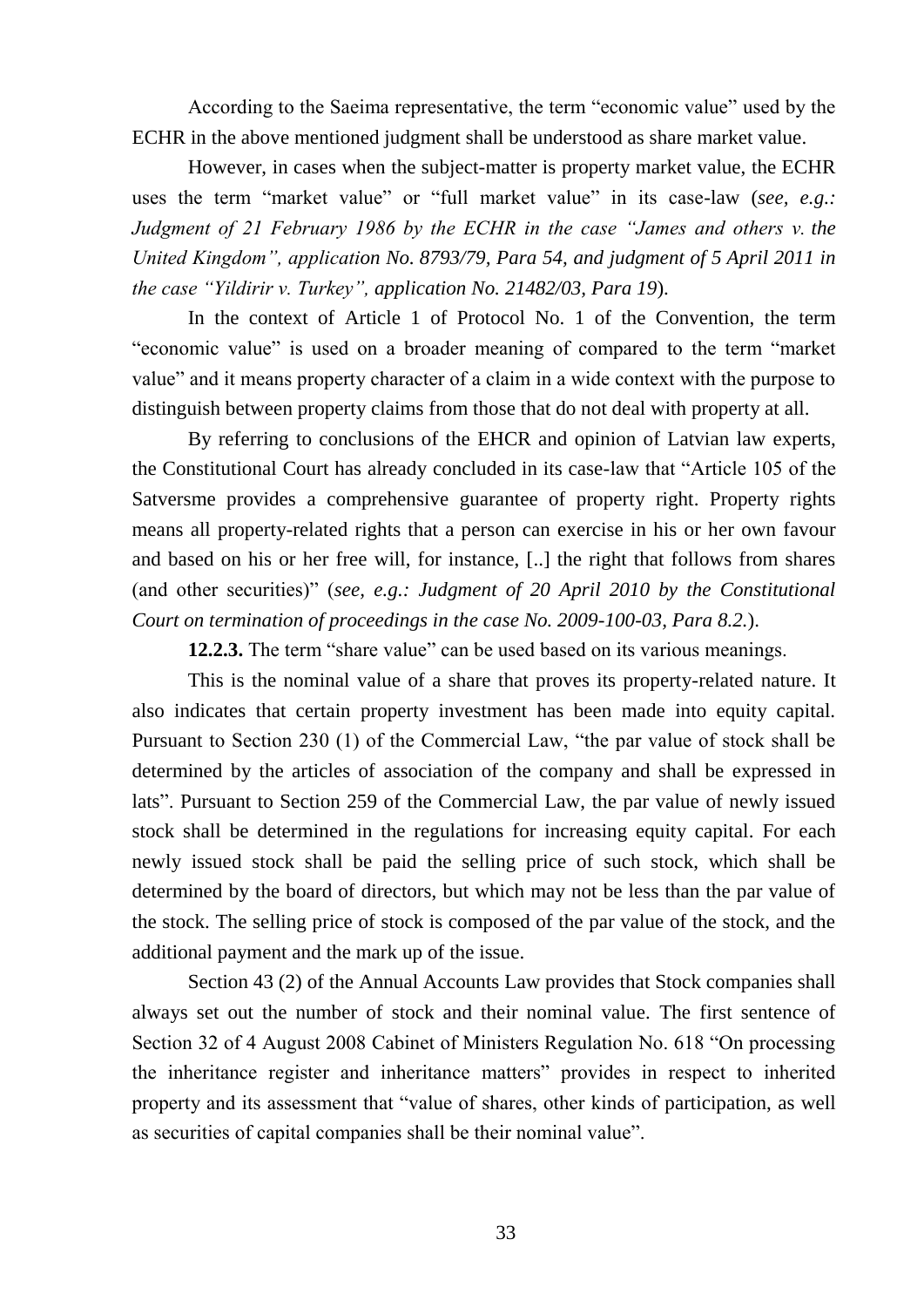Before the Contested Norm was adopted, as well as after it was applied, the Applicants possessed shares with one and the same nominal value. It cannot be stated that, at the time of adoption or application of the Contested Norm, the shares owned by the Applicants had no economic value and that the rights following from the shares were not property-related ones.

The Constitutional Court has already concluded in its case-law that Article 105 of the Satversme protects the right of a person to own property remaining after exclusion of a company, shares of which he or she owned, from the Enterprise Register (*see: Judgment of 6 October 2010 by the Constitutional Court in the case No. 2009-113-0106, Para 14*).

Consequently, the fact that the Applicant owns shares in a company that undergoes financial difficulties does not exclude him from the scope of Article 105 of the Satversme.

**12.2.4.** The Association representative indicated that share market value reflects the price that a person agrees to pay for a share in case if he or she sells it. Share market value depends on different factors, including demand and offer of respective shares in the market. If we take into account the fact that ERDB, a person subject to private law, showed its interest in purchase of shares of Parex banka and did purchase them, this does not mean that the shares had no market value at the tame of adoption and repetitive application of the Contested Norm.

The value calculated and established for a special purpose differs from nominal value and market value of shares. For instance, when expropriating property pursuant to the procedure established in Article 1 of Protocol No. 1 of the Convention, the compensation should be related with property market value; however, this norm does not guarantee the right to full compensation in all events. The term "fair compensation", used in Article 105 of the Satversme shall not always be understood as the market price of the real estate to be expropriated *(see: Judgment of 16 December 2005 by the Constitutional Court in the case No. 2005-12-0103, Para 22.3*).

Pursuant to Section 8 (1) and (4) of the Bank Overtaking Law, in case of expropriation of shares, property, denial of rights or liabilities, the procedure for establishing fair compensation, its amount and disbursing to bank shareholders or the bank shall be established by the CM, whilst in a case of a dispute – according to civil procedure based on a request of the bank of its shareholders.

The Saeima representative submitted the letter No. 7-3-07/5778 of 2 September 2011 of the MF to the Constitutional Court, wherein the following is stated: "According to the information provided by the PJSC "Privatizācijas aģentūra", share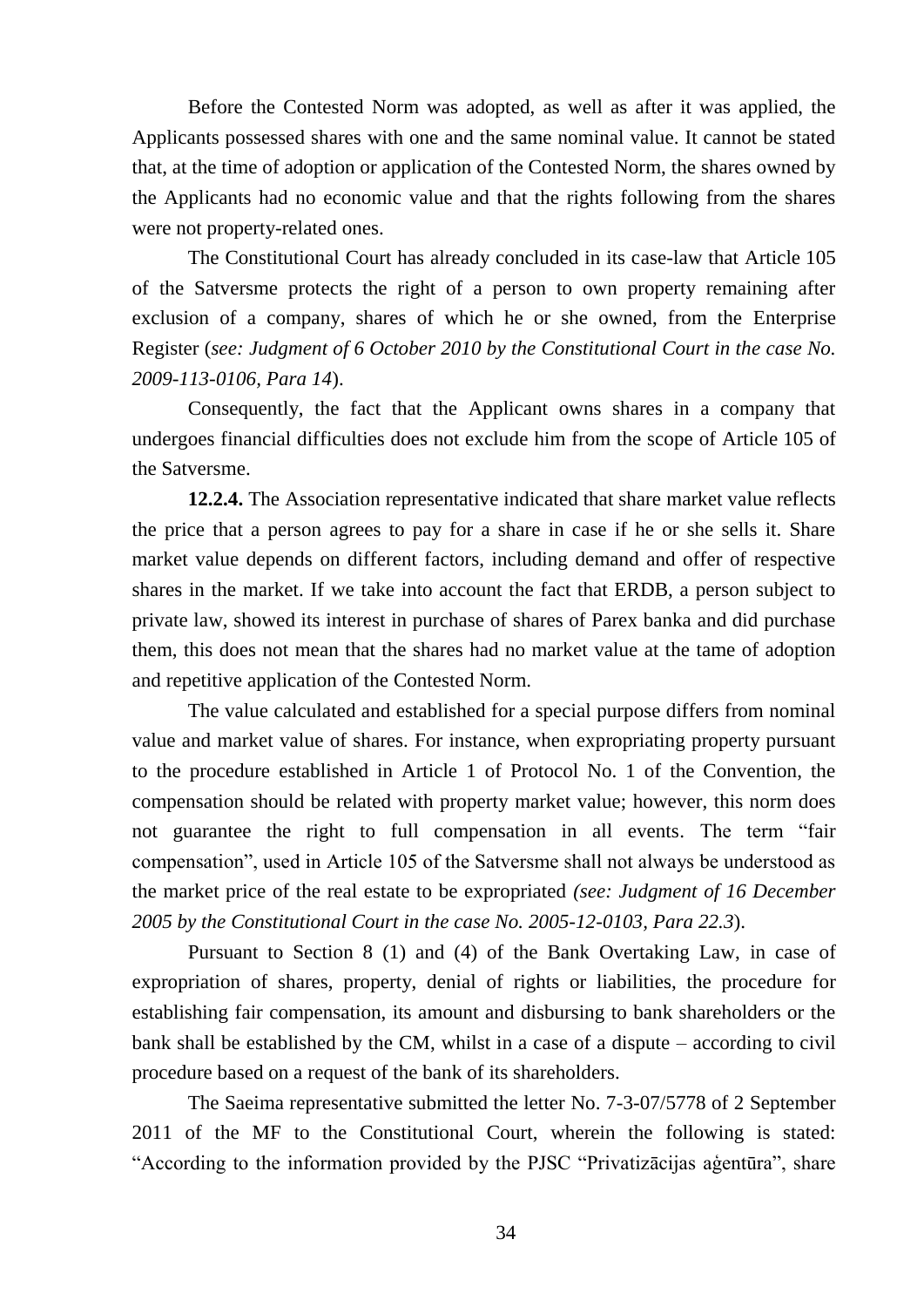market value assessment could not be performed because the value of the shares was symbolic, which is testified by their purchase price (in total, two lats and two euro cents)" (*Case materials, Vol. 4, pp. 163*). The above mentioned opinion of the MF contradicts its opinion expressed in the letter of 24 February 2009 addressed to the Prime-Minister: "For ERDB to be able to decide on possible participation in equity capital of Parex banka, it is necessary to establish the per value of shares of Parex banka. In calculations made by several institutions, different nominal value of a share was mentioned. The liquidation value could be 0.01 lat per share" (*see: Letter of 24 February 2009 of the MF No. 7/VK-74/540, case materials, Vol. 3, pp. 72*).

Taking into account the amount of shares owned by the Applicants, particularly, one of them owns more than two million shares, whilst the other – one million shares, even in case if the share value would be limited to the symbolic one, it could not be regarded as non-pertaining to the scope of Article 105 of the Satversme.

Moreover, in the audited 2008 annual report of the Applicant "East Capital (Lux)" , the market value of 28 900 shares of Parex banka pertaining to "East Capital (Lux) Eastern European Fund" was 40 thousand dollars according to what has been indicated [*East Capital (Lux). Société d'investissement à capital variable incorporated in Luxembourg. Audited Annual report 2008, case materials, Vol. 6, pp. 104*].

Consequently, it is not possible to agree with the opinion that the term "property" used in Article 105 of the Satversme does not apply to the shares owned by the Applicant and therefore the restriction of the fundamental rights of the Applicants established in Article 105 of the Satversme does not exist.

#### **Consequently, the request to terminate legal proceedings in the present case shall be rejected.**

**13.** In order to decide on the Saeima representative's request to terminate proceedings in the present case due to the fact that the Applicants have failed to exhaust all legal remedies, first it is necessary to determine the rights established in which sentence of Article 105 of the Satversme have been restricted in respect to the Applicants, namely, which sentence of Article 105 of the Satversme and to what extent is applicable to the Contested Norm. The Constitutional Court has concluded in its case-law that Article 105 of the Satversme establishes both, undisturbed enjoyment of property right and the right of the State to restrict use of property in the interests of the society. However, the fourth sentence of Article 105 of the Satversme, like Article 1 of Protocol No. 1 of the Convention, entitles the State to deny property right *de jure* in certain cases (*see, e.g. Judgment of 20 May 2002 by the Constitutional Court in the*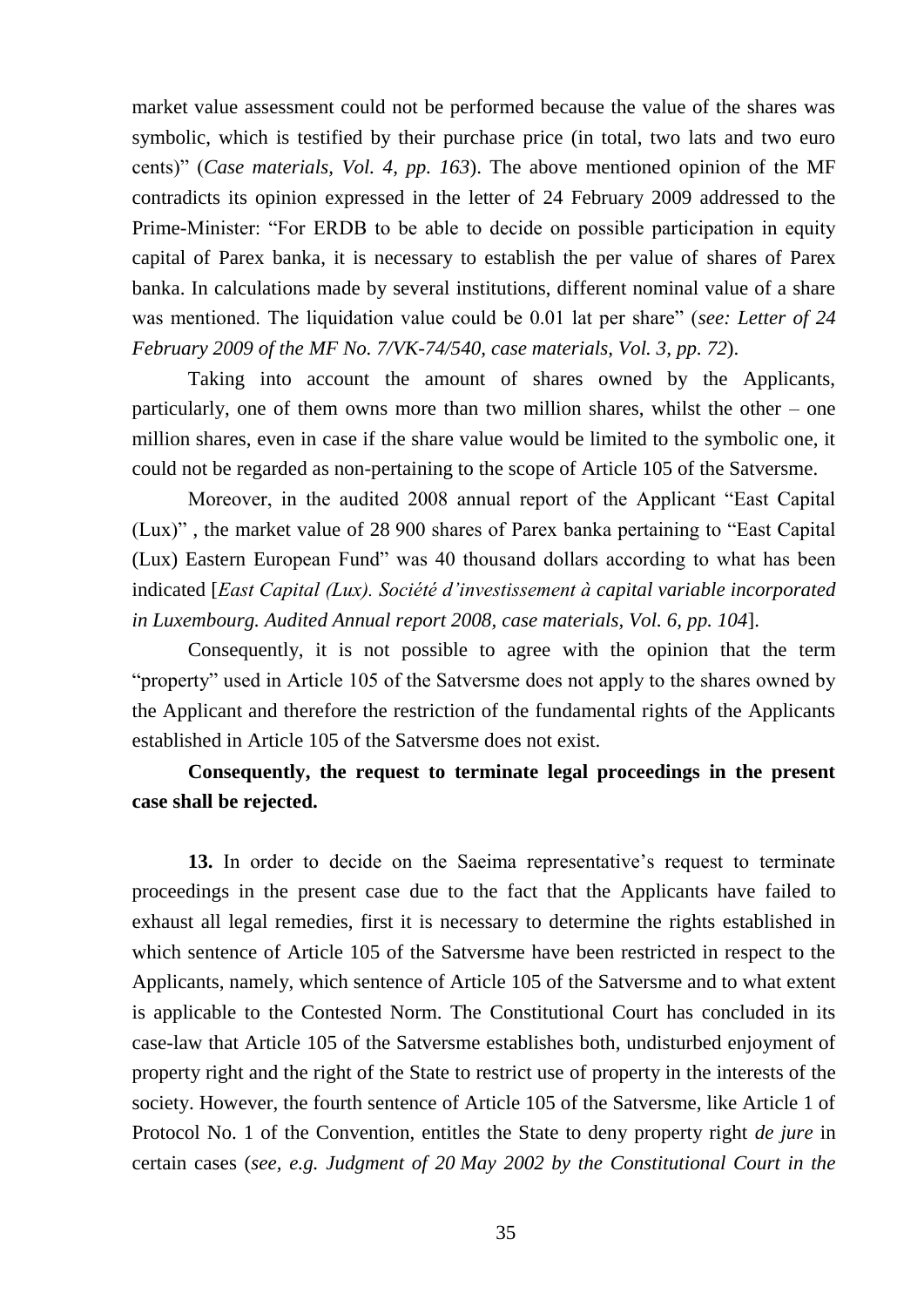*case No. 2002-01-03, the Findings*). "The above mentioned norms establish different criteria for lawful assessment of restriction; therefore it is necessary to establish which of the criteria shall be applied to the Contested Norm in particular" (*see: Judgment of 6 October 2010 by the Constitutional Court in the case No. 2009-113-0106, Para 14*).

It should be taken into account that, in case if the fourth sentence of Article 105 of the Satversme is applicable to a situation, the Constitution establishes specific requirements that might influence existence and character of possible legal remedies. Namely, expropriation of a property is admissible only on the basis of such a specific law that the legislator has adopted as an exception" (*see: Judgment of 16 December 2005 by the Constitutional Court in the case No. 2005-12-0103, Para 22.2*).

**13.1.** The Applicants hold that, in fact, the Contested Norm conceals nationalization of property without disbursement of proper compensation, and they contest compliance of the norm with the fourth sentence of Article 105 of the Satversme.

Nominal value of shares owned by the Applicants has not changed, and they owned equal number of shares before and after adoption of the Contested Norm, the shares having the same nominal value as previously unless the owner has not voluntarily expropriated them. The Contested Norm as such neither deprives the status of an owner, nor rejects the possibility to receive dividends or liquidation pertaining due to shares already possessed in case if financial status of a credit institution permits it. Likewise, the right to participation in shareholders' meetings of a credit institution, if any, and other stipulated rights of shareholders are not denied.

#### **Consequently, the Contested Norm pertains to the scope of the fourth sentence of Article 105 of the Satversme.**

**13.2.** "The first sentence of Article 1 Protocol 1 of the Convention guarantees the right of any natural or legal person to peacefully enjoy his possessions, that is, the right to run or administer the possession, use it, procure benefit and handle it" [*see: Judgment of 30 April 1998 by the Constitutional Court in the case No. 09-02(98), Para 1 of the Findings*]. The first sentence of Article 17 (1) of the Charter of Fundamental Rights of the European Union provides: "Everyone has the right to own, use, dispose of and bequeath his or her lawfully acquired possessions [..]". The above mentioned norm *expressis verbis* establishes the right not only to expropriate property but also to use it.

The ECHR indicates that share is regarded as a complex object that proves that shareholders own it with its inherent rights; consequently, shareholders not only have the right to a part of company property in case of discontinuance of its functioning but also other unconditional rights, especially the right to vole and influence the work of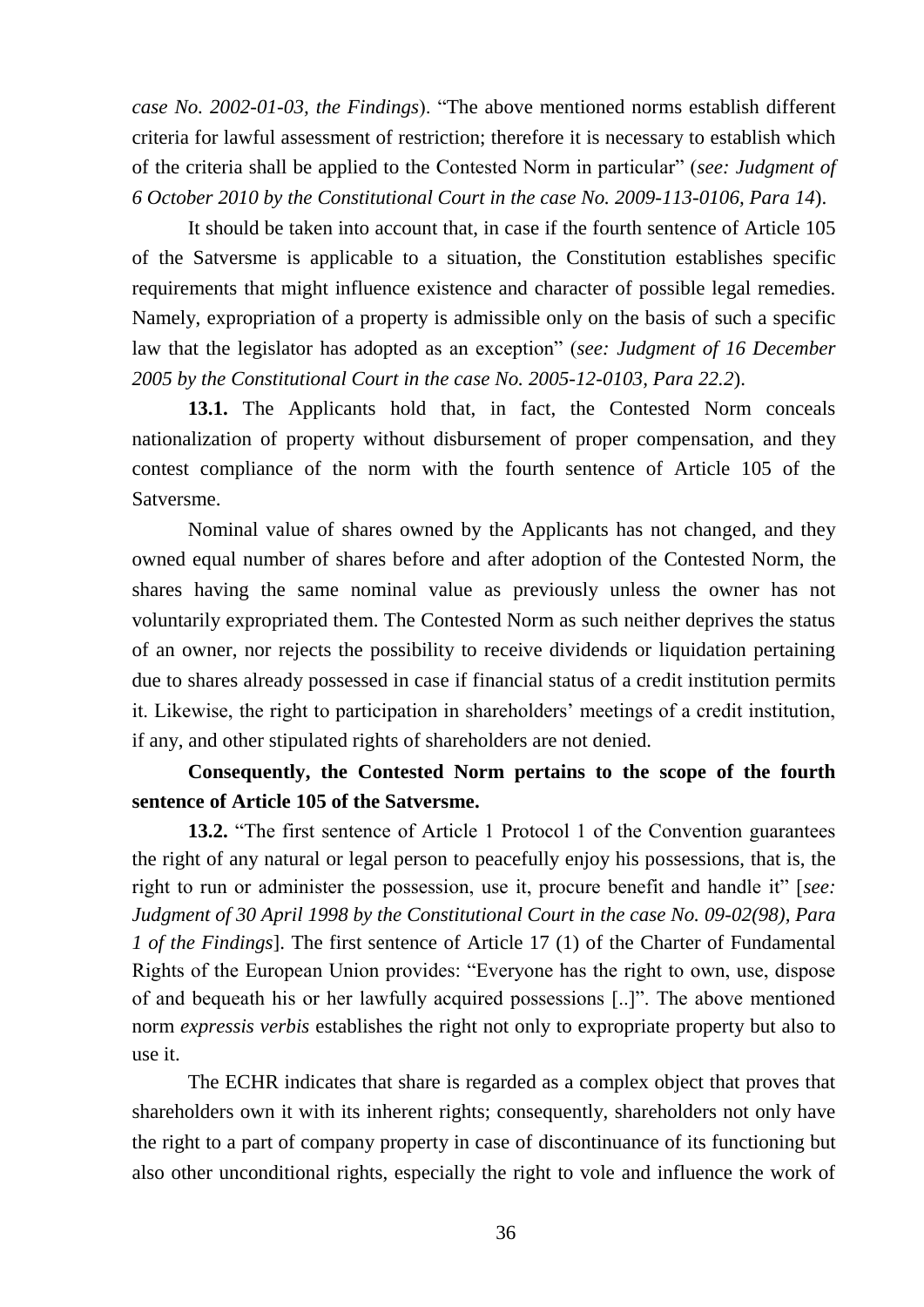the company (*see: Judgment of 27 December 2001 by the ECHR in the case "Sovtransavto Holding v. Ukraine", application No. 48553/99, and Judgment of 7 November 2002 in the case "Olczak against Poland", application No. 041/96, Para 60*). In the matter reviewed by the ECHR, the applicant initially had 49 per cent of shares, thought after repetitive increase in equity capital of the company his participation share became only 20.7 per cent. The ECHR concluded that the possibility of the applicant to influence the work of the company and implement control over its property changed (*see: Judgment of 25 July 2002 by the ECHR in the case "Sovtransavto Holding" v. Ukraine", application No. 48553/99, Para 92).* 

When interpreting the fundamental rights enshrined in Article 105 of the Satversme, the Constitutional Court has already referred to norms enshrined in constitutions of other Member States of the EU and their interpretation in case-law of constitutional courts of respective states. The German Federal Constitutional Court has indicated that the law that established the right of representatives of employees to participate in decision-making regarding certain issues in bodies of capital companies shall be assessed as a restriction of the property right (*see: Judgment of 1 March 1979 by the German Federal Constitutional Court in the joined cases No. 1BVR 532, 533/77, 419/78 and 1 BvL 21/78 BVerfGE, 50, 290*). The Constitutional Court of the Republic of Austria has concluded that the possibility to push out shareholders out of a company shall be regarded a property right restriction that needs justification due to interests of the society and appropriateness and proportionality of the restriction (*see: Judgment of 16 June 2005 by the Constitutional Court of the Republic of Austria in the case No. G129/04 [http://www.ris.bka.gv.at\)](http://www.ris.bka.gv.at/).*

When considering finding of case-law of the ECHR in conjunction with the historical and the legal regulatory framework effective in Latvia, as well as conclusions made in the field of law in respect to legal nature of shares, the Constitutional Court has concluded that "The right to own property also include the right to decide on issues related with the property" *(see: Judgment of 4 February 2009 by the Constitutional Court in the case No. 2008-12-01, Para 8*).

**13.3.** The Constitutional Court has also concluded that a stock company creates the content of human rights regarding property rights for, and natural stockholders only have the right to decide on issues mentioned in the second part of Section 284 of the Commercial Law, namely, making of amendments to the articles of association, the issuance of convertible debentures, the reorganisation of the company, entering into a group of companies agreement, amending or termination thereof, inclusion of the company, consent for inclusion and the termination or continuation of operations.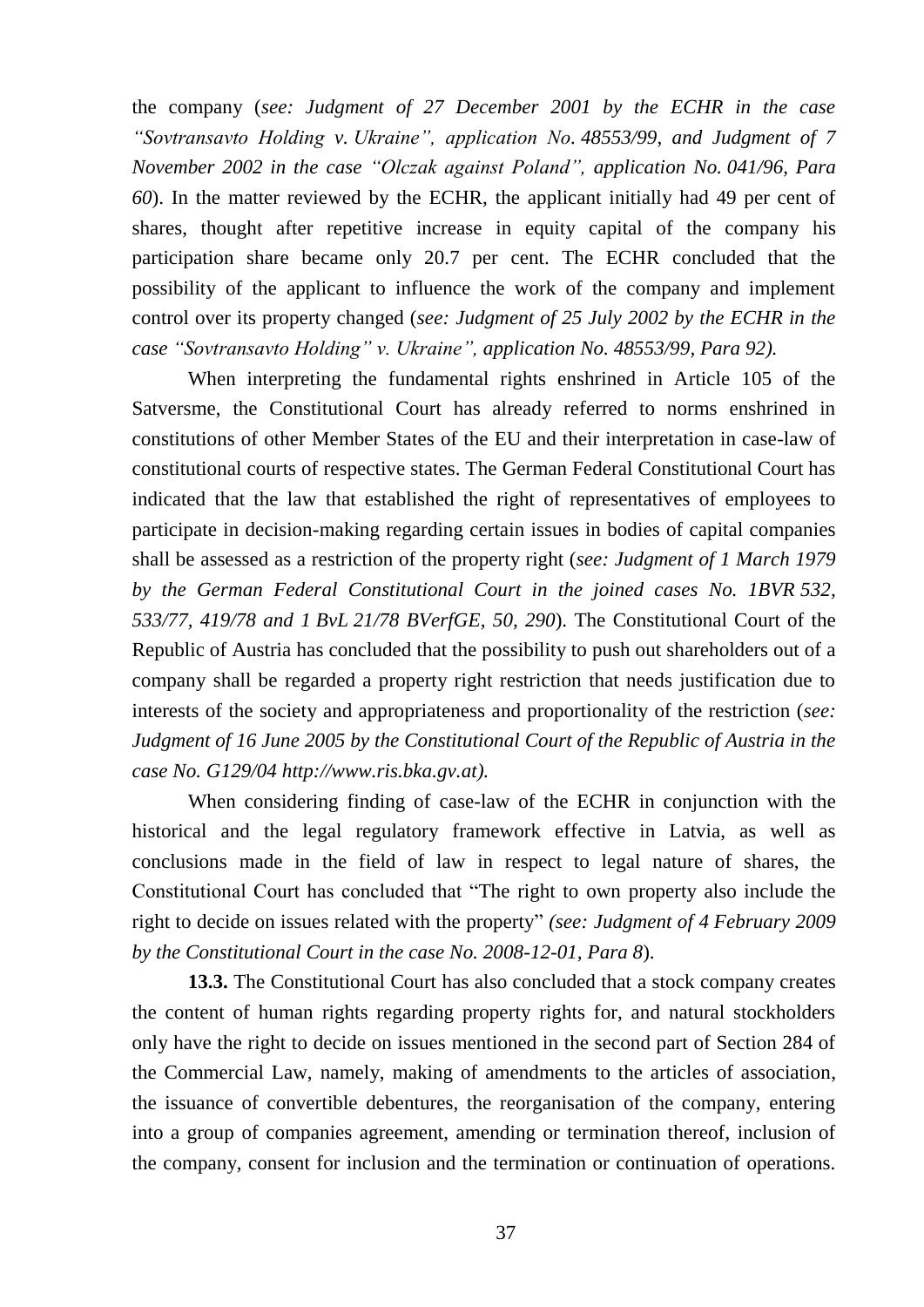The decisions mentioned in the second part of this section apply to shares of the company; and these decisions are substantial since they can affect the extent of property rights of each stockholder. Stockholders are forbidden to deliberately establish the procedure for taking such decisions. Consequently, if the shareholders cannot freely establish the procedure of adopting the above mentioned decisions, the right to own property established in Article 105 of the Satversme is restricted (*see: Judgment of 4 February 2009 by the Constitutional Court in the case No. 2008-12-01, Para 9*).

The regulatory framework included in respect to competence of shareholders' meeting and the fundamental rights of shareholders established in the Commercial Law shall be assessed in conjunction with the Directive 77/91/EEC. The first sentence of Article 25 of the Directive 77/91/EEC provides the following: "Any increase in capital must be decided upon by the general meeting", whilst the first part of Article 29 establishes: "Whenever the capital is increased by consideration in cash, the shares must be offered on a pre-emptive basis to shareholders in proportion to the capital represented by their shares."

At the national referendum of 1 September 2003, the people of Latvia decided for Latvia to become a member state of the EU. The Constitutional Court has indicated that after joining the European Union the Republic of Latvia has to honour the liabilities, following from the European Union membership, including requirements of directives (*see: Judgment of 7 June 2004 by the Constitutional Court in the case No. 2004-01-06, Para 7*). This does not mean, however, that norms included in directive would at all times influence the scope of the fundamental rights included in the Satversme.

In the present matter, it is necessary to take into account the special character and place in commercial law of the Directive 77/91/EEC as an instrument establishing minimum standards for protection of shareholders' rights. Article 25 and Article 29 of the above mentioned Directive has been elaborated taking into account protection of the fundamental rights of shareholders effected in the Member States.

**13.4.** Consequently, taking into account all above mentioned aspects, it is possible to conclude that the scope of the first sentence of Article 105 of the Satversme applies to the rights of shareholders to decide issues related with functioning of a jointstock company at a shareholders' meeting, these issues including those related to increase in equity capital, confirmation of provisions regarding increase in equity capital, as well as the fact that present shareholders would enjoy the priority right to purchase shares of new issuance.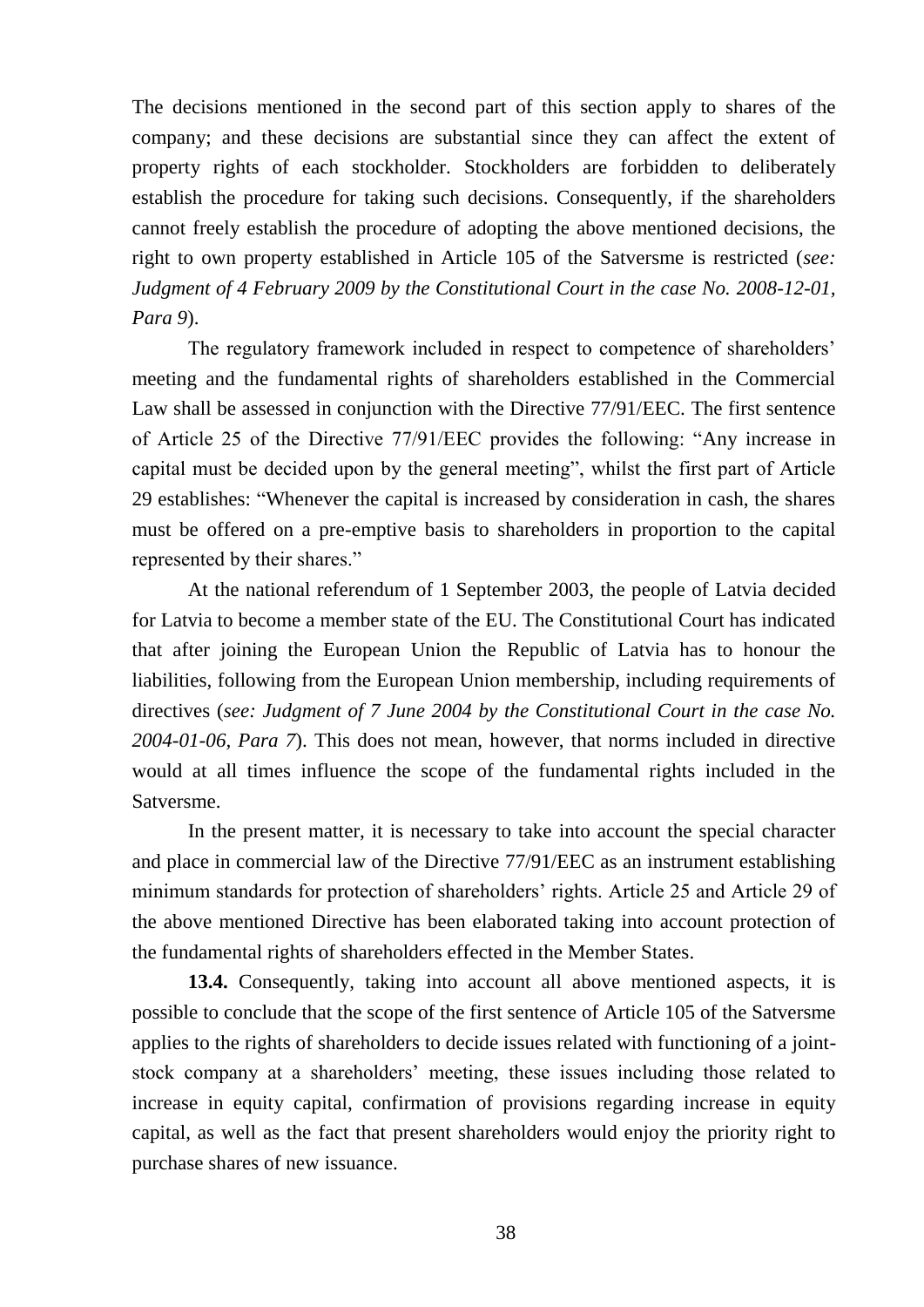These rights of shareholders pertain to the scope of Article 105 of the Satversme disregarding the fact how successful economic activities of the credit company are, and it embraces the right to participate in decision-making process regarding issues related with rescuing of a failing credit institution by mediation of shareholders' meeting.

The Contested Norm provides that the council of a credit institution is entitled, in certain situation, to adopt a decision regarding increase in equity capital and confirm provisions regarding the increase in equity capital without summoning a shareholders' meeting. However, the second part of the Contested Norm provides that in the above mentioned cases present shareholders of the credit institution shall not have the priority right to purchase shares of new issuance.

The Contested Norm prohibits shareholders to exercise their rights following from shares, namely, to participate in a shareholders' meeting, to adopt decision regarding substantial issues of the company, as well as to preserve their participation share in the company.

## **Consequently, the Contested Norm does pertain to the scope restriction of the fundamental rights established in the first, the second and the third sentence of Article 105 of the Satversme of the Republic of Latvia.**

**14.** The Saeima is of the viewpoint that proceedings in the present case should be terminated because the Applicants have failed to exhaust all legal remedies and therefore their constitutional complaint does not comply with the principle of subsidiarity.

Article 19.<sup>2</sup> indent 2 of the Constitutional Court Law provides that a person shall have the right to submit a constitutional complaint "only if all the options have been used to protect the specified rights with general remedies for protection of rights (a complaint to the higher authority or higher official, a complaint or statement of claim to a general jurisdiction court, etc.) or if such do not exist".

"A constitutional complaint is a measure for protection subsidiary right and it has been established in the Constitutional Court Law together with the institute of application. A constitutional complaint and an application to the Constitutional Court are mutually related institutes. The legislator has presumed that in cases when in a particular civil, criminal or administrative case the applicable legal norm infringes the fundamental rights established in the Satversme, the court would suspend legal proceedings and address the Constitutional Court" (*see: Decision of 31 August 2005 by the Constitutional Court "On refusal to suspend execution of decision of a judge of the*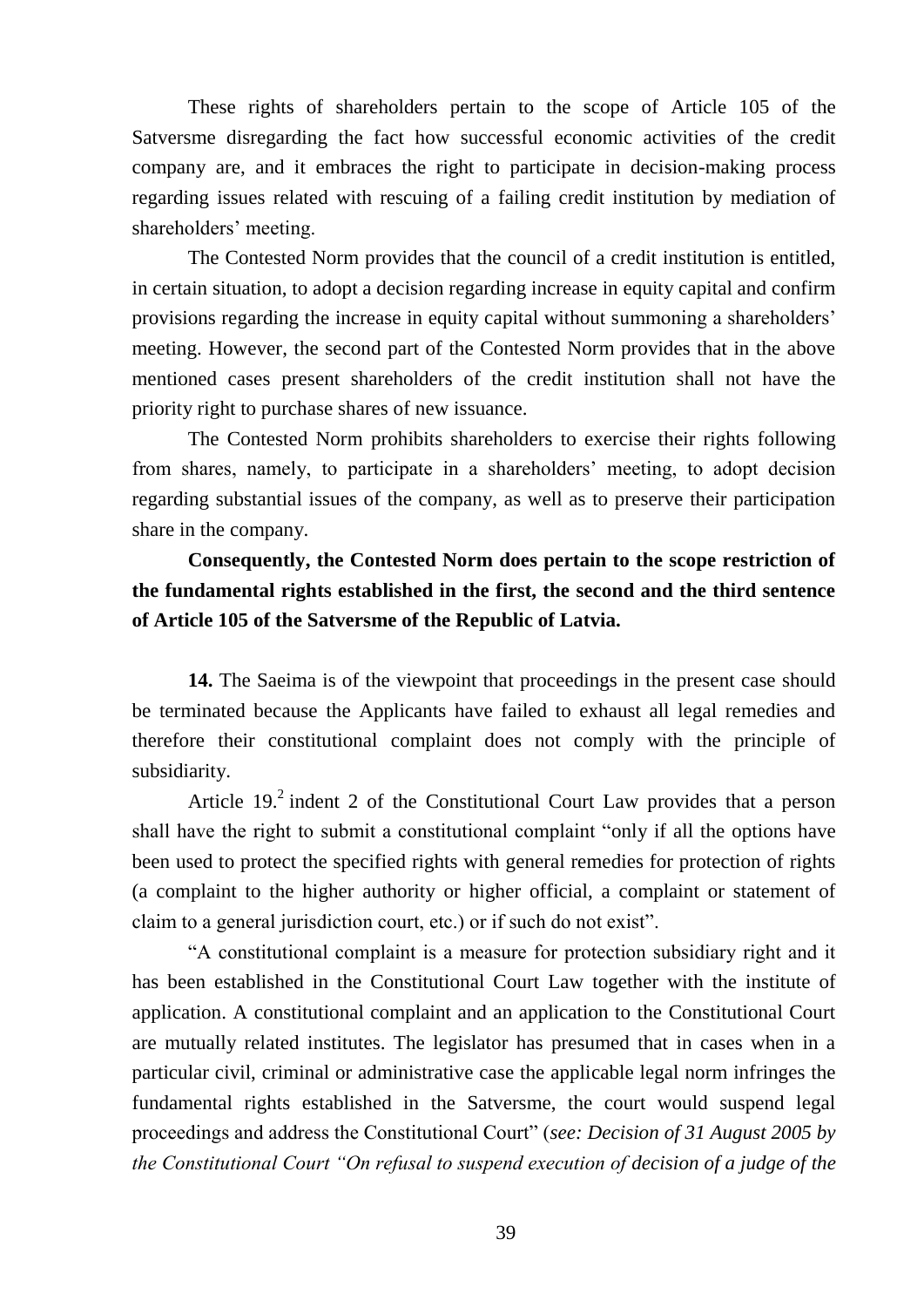*Zemgale Regional City Court in the civil case No. 31249605,2496/05 and decision of 29 August 2005 of a judge of the Zemgale Regional City Court in the case No. 31247205, 2472/05", Para 2 of the Findings*). The purpose of the principle of subsidiary is to ensure that a court, when examining a case on its merits, would first apply legal application and interpretation methods at its disposal to reach a result compliant with the Satversme; only in case if it is not possible, the court would have the right to lodge an application before the Constitutional Court. It has been established in the case-law of the Panels of the Constitutional Court that it is necessary to exhaust real and effective options to protect the fundamental rights infringed to ensure observance of the principle of subsidiary rather than to apply any theoretically feasible legal remedies that are somehow related with the situation of the applicants.

Pursuant to the above mentioned case-law, the following has been concluded in Para of the decision regarding initiation of a case under consideration "The applicants have no possibilities to protect their fundamental rights by mans of general legal remedies" (*see: Case materials, Vol. 1, pp. 115*).

**14.1.** The Saeima representative has provided information to the Constitutional Court testifying that the Riga City Northern Region Court, based on claims of several persons, has initiated a civil case on the assurance of the right of Parex banka minority shareholders to purchase shares of JSC "Citadele banka" issued as the result of reorganization of Parex banka and to receive compensation for moral harm resulting from the reorganization (*see: Case materials, Vol. 4, pp. 164*). By referring to a judgment in the case No. 2010-60-01, the Saeima representative holds that submission and review of analogous civil claims of the Applicants would serve as pre-condition for submission of a constitutional complaint.

However, in the above mentioned judgment, it is dealt with the legal remedy of civil rights in the meaning of Article 92 of the Satversme rather than legal remedy of fundamental rights in the meaning of the Constitutional Court Law. Without denying that in certain cases indemnification of loses can be regarded as legal remedy in the meaning of the Constitutional Court Law, the Constitutional Court shares the viewpoint of the Applicant, namely, that such claim is not aimed at protection of fundamental rights that follow from the right of the Applicants as shareholders to participate in administration of Parex banka. Consequently, a claim to indemnify losses in the present case cannot serve as a pre-condition for submitting a constitutional complaint.

**14.2.** Section 286 and 287 of the Commercial Law regulate appealing against a shareholder's meeting decision, though Section  $310<sup>1</sup>$  – that of a board decision.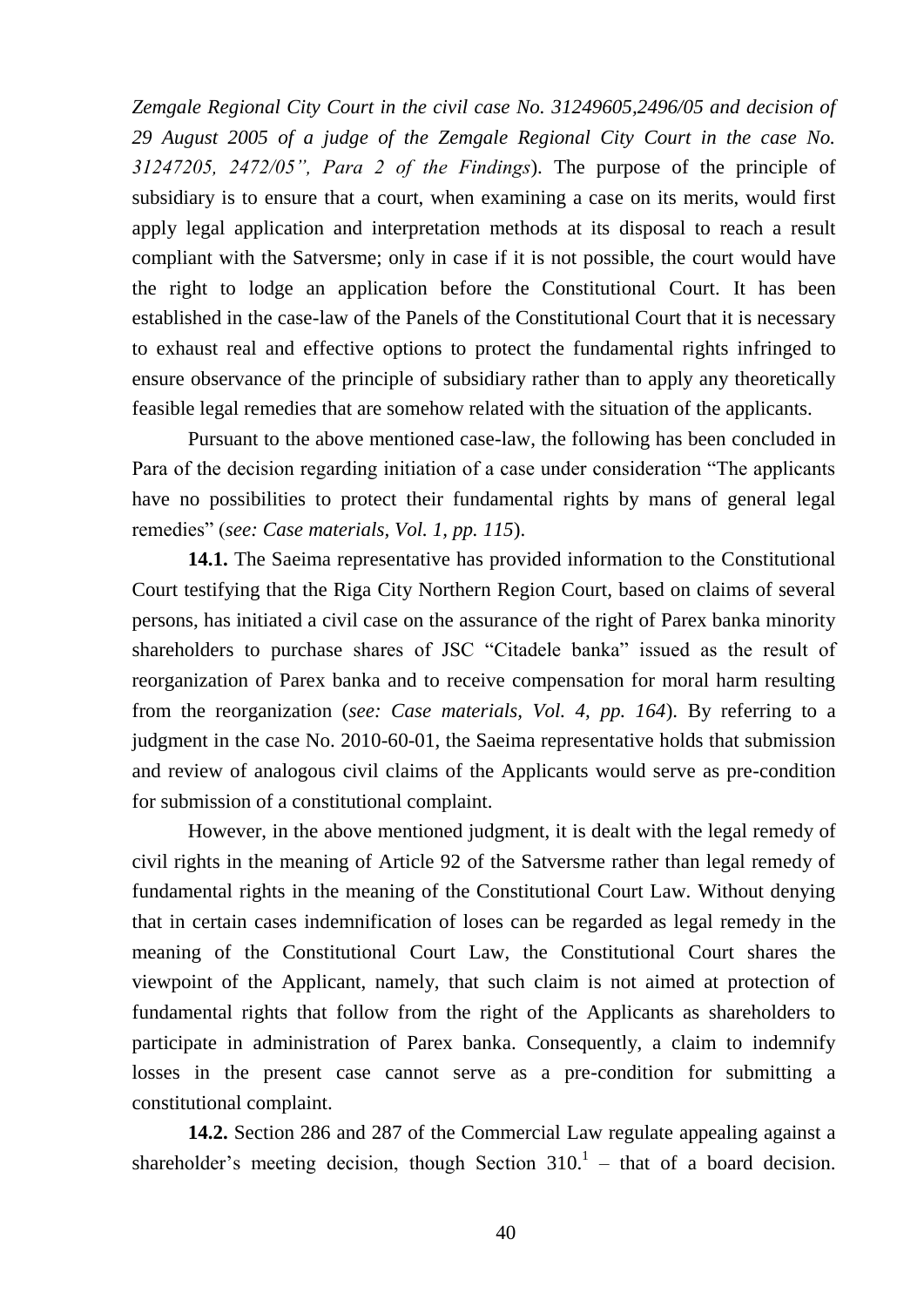Neither the Commercial Law, nor the Credit Institutions Law *expressis verbis* establish the possibility to appeal against a decision of a council of a capital company. Therefore, it has been indicated in the application that, by rejecting the right of the shareholders' meeting to decide on increase in equity capital, the Contested Norm has also prohibited shareholders the right to appeal against such decision.

The Saeima representative holds that a bank council decision can be appealed against based on analogy and such appeal would serve as pre-condition for submitting a constitutional complaint.

It should be taken into account that the aim of sections of the Commercial Law is to exhaustively enumerate cases, in which a shareholder has the right to appeal against decisions of bodies of a company. A situation, when shareholders would try to influence economic activities of the company by means of a court in cases when the law does not establish it, would fail to comply with the principles of the rights of the society.

As it has already been mentioned, the principle of subsidiary requires exhausting real and effective options to protection the fundamental rights infringed rather than to apply any theoretically applicable legal remedies.

**14.3.** The Saeima representative holds that the Applicants had to appeal, according to the procedure of administrative proceedings, against the decision of State Notary of the Enterprise Register regarding registration of amendments into the Articles of Association. Section 19 of the Law "On the Enterprise Register of the Republic of Latvia" provides: "The decisions and actions of State notaries of the Register of Enterprises of the Republic of Latvia may be contested in accordance with the procedures specified by law by submitting a relevant submission to the Chief State Notary of the Register of Enterprises of the Republic of Latvia [..]".

However, it should be taken into account that pursuant to Section 14 (2) of the Law "On the Enterprise Register of the Republic of Latvia", the competence of the Enterprise Register shall not include examination of the factual circumstances of the decision-making of the merchant. Jurisdiction of the Enterprise Register includes only examination of lawfulness of form and content of submitted documents. Since documents submitted testify legal facts, officials of the Enterprise Register shall be committed to verification of compliance of the facts established in the documents with requirements of law rather than compliance of all facts mentioned in the documents with factual situation" (*Strupišs A. Komerclikuma komentāri. Jurista Vārds, 3 June 2003, No. 21).*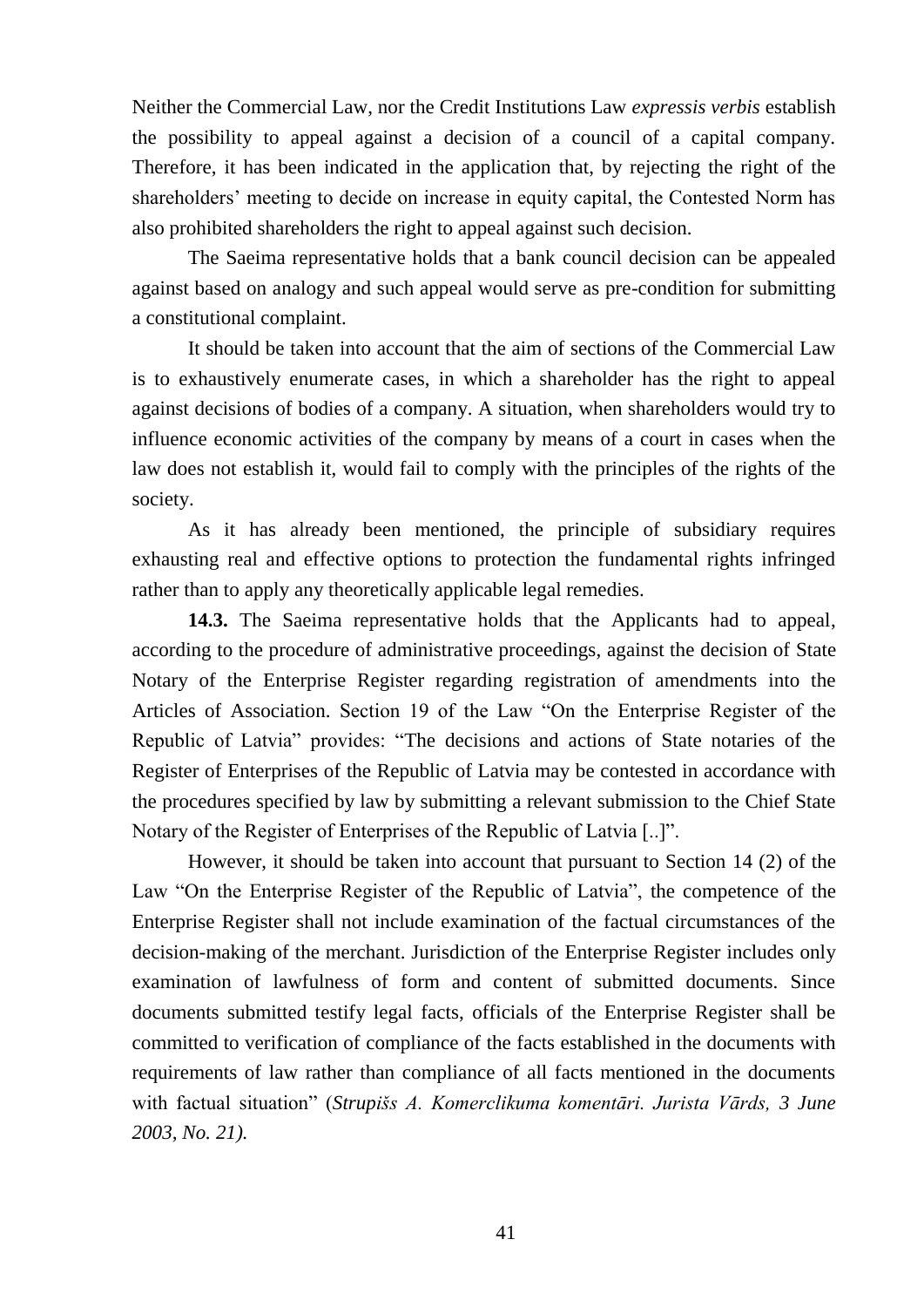Consequently, in the light of the Constitutional Court Law, appeal against a decision of the Enterprise Register in the present case cannot be regarded as an option to protect the fundamental rights infringed by means of general legal remedies.

**14.4.** At the judicial debate, the Saeima representative indicated that "[..] the Applicants have failed to exhaust the general legal remedies of the European law" (*see: Transcript of the Constitutional Court hearing of 6 September 2011, case materials, Vol. 7, pp. 134*). Since the Applicants refer to two articles of the Directive 77/91/EEC, they had to address the court by requesting effective application of the EU law or – according to the "Frankovitch doctrine" – indemnification of losses from the State due to breach of the directive (*see: Transcript of the Constitutional Court hearing of 20 September 2011, case materials, Vol. 7, pp. 133*). During adjudication of the case, the Saeima representative also maintained that the Applicants had to appeal against the EC decision regarding compliance of the State aid to Parex banka with the common market of the EU.

The Constitutional Court has already concluded in its case law that: "It follows from Article19.<sup>2</sup> (2) of the Constitutional Court Law, as well as from the essence of Constitutional Court as a national mechanism for protection of rights that the duty to exhaust all general legal remedies apply only to national measures for protection of rights" (*see: Judgment of 6 October 2010 by the Constitutional Court in the case No. 2009-113-0106, Para 14*).

Exhausting of such legal remedies that are not directly related with protection of the fundamental rights established in the Satversme and are aimed only at assurance of application of the EU law shall not be regarded as pre-condition for a person to be able to lodge a constitutional complaint before the Constitutional Court.

**Consequently, the Applicants do not have the possibility to prevent infringement of their fundamental rights by means of general legal remedies, and the request of the Saeima representative regarding termination of the legal proceedings shall therefore be rejected.** 

**15.** According to the Applicants, the Contested Norm contradicts the principle of proportionality and that of legitimate expectations, and therefore it fails to comply with Article 1 of the Satversme.

When assessing the conformity of the impugned norm with legal principles that follow from constitutional values included in Section 1 of the Satversme, one shall take into consideration the fact that manifestation of these principles may differ in different domains of law. The nature of the impugned norm, its connection with other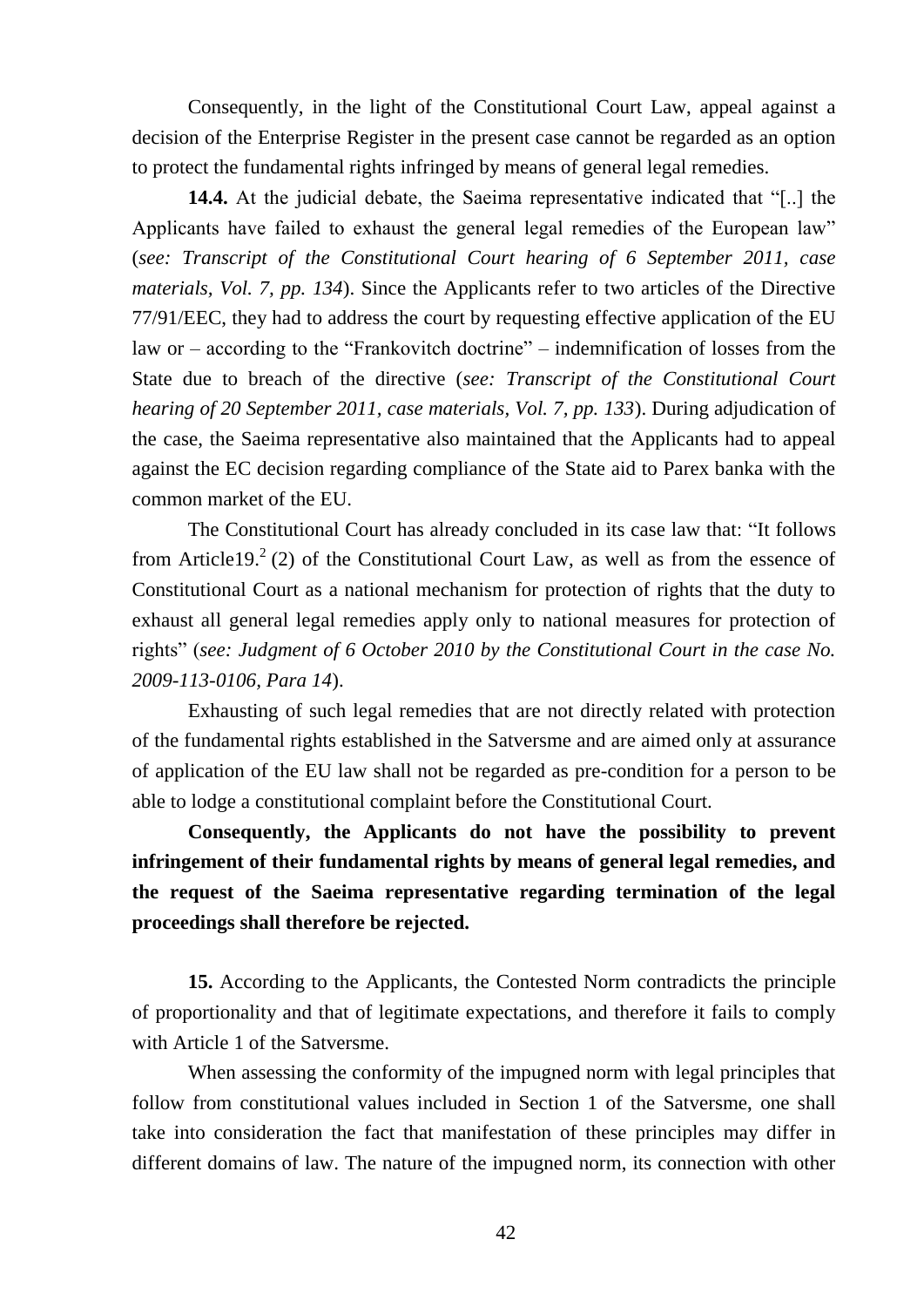norms of the Satversme and their place in the system of fundamental rights, inevitably influence the scope of the control realized by the Constitutional Court. If compliance of a contested norm with the principle of legitimate expectations and Article 105 of the Satversme is contested, then compliance of the Contested Norms with Article 1 of the Satversme must be assessed in conjunction with Article 105 of the Satversme (*see: Judgment of 6 December 2010 by the Constitutional Court in the case No. 2010-25-01, Para 4*).

"Assessment of the principle of proportionality is aimed at norms that include restrictions of rights. Consequently, restriction of particular rights shall be subject to assessment of its proportionality" (*see: Judgment of 30 March 2011 in the case No. 2010-60-01, Para 11*).

Consequently, compliance of the Contested Norm with the principle of proportionality and that of legitimate expectations shall be assessed, if necessary, in conjunction with the assessment of restriction of the fundamental rights established in Article 105 of the Satversme.

**16.** The Contested Norm has been adopted and applied at the time what was already characterised as crisis period in judgments of the Constitutional Court. The Constitutional Court has indicated in its case-law that in 2009 "Latvia underwent the most rapid reduction of economic activities in the entire European Union. For instance, the revenues of the State consolidated budget during the first six months of 2009 were for 15 per cent lower than those of the corresponding time period in 2008. At the same time, the expenditures of the State consolidated budget during the first six months of 2009 were for 7.2 per cent higher than those of the corresponding time period in 2008. The Gross Domestic Product drop in comparison to the first six months of 2008 was 18.7 per cent. The drop persisted also in the third quarter of 2009, reaching 18.4 per cent" (*see: Judgment of 15 March 2010 by the Constitutional Court in the case No. 2009-44-01, Para 20*). Consequently, it is not possible to share the opinion of the Applicant representative Mr. V. Tihonovs that there was no crisis (*see: Transcript of the Constitutional Court hearing of 6 September 2011, case materials, Vol. 7, pp. 17*).

However, the Constitutional Court had already indicated that **the fundamental rights of persons established by the Constitution are binding to the legislator irrespective of the economic situation in the State** (*see: Judgment of 21 December 2009 by the Constitutional Court in the case No. 2009-43-01, Para 24*).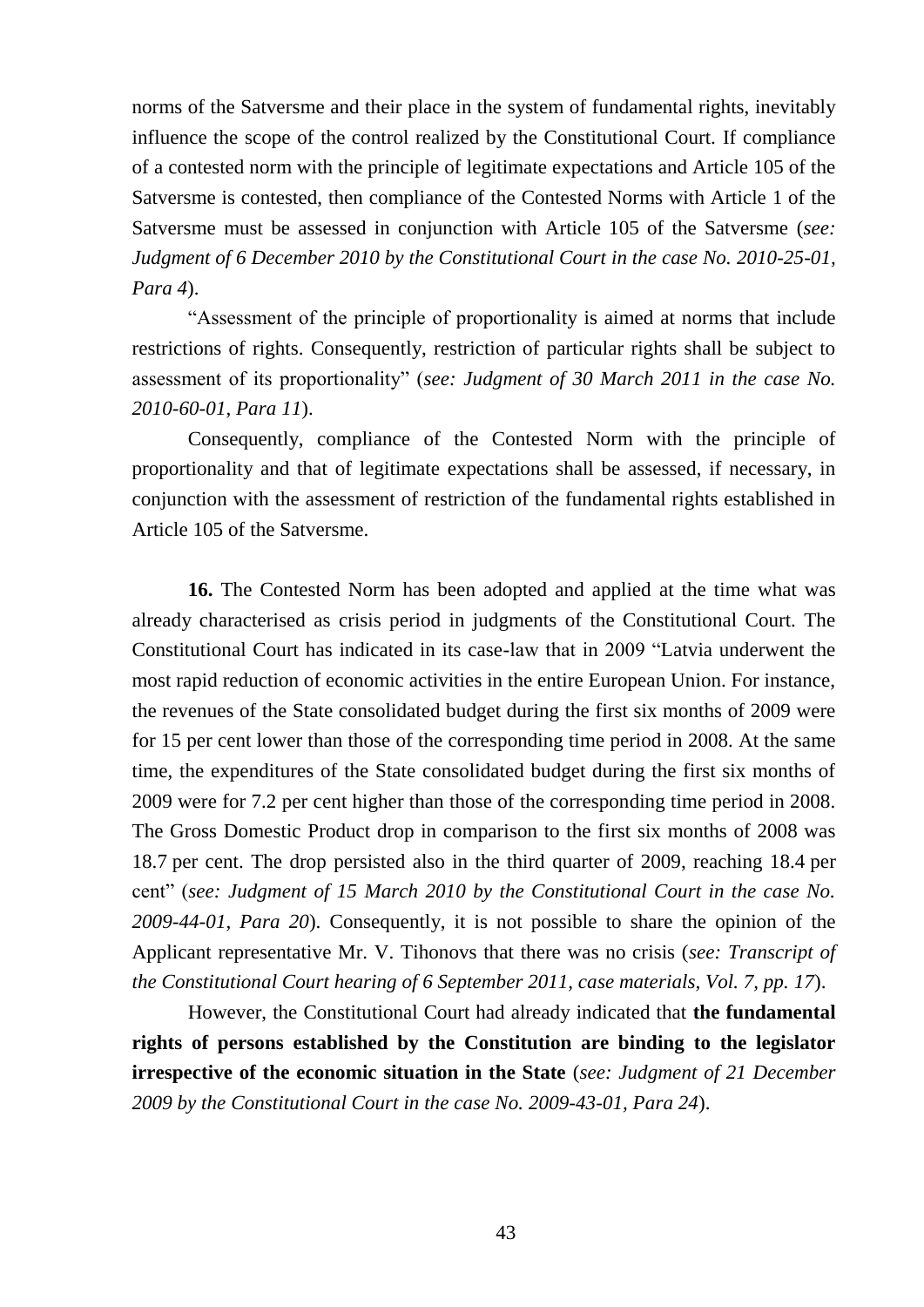**17.** Article 105 of the Satversme provides not only the right of a person to own property, but also the right of the State to restrict exercise of property right in the interests of the society (*see, e.g. Judgment of 20 March 2002 by the Constitutional Court in the case No. 2002-01-03, the Findings*). In order to assess constitutionality of the restriction of the rights established in Article 105 of the Satversme, it is to be investigated whether it is statutory, whether it is provided for protection of a legitimate objective and whether it complies with the principle of proportionality (*see: Judgment of 8 June 2007 by the Constitutional Court in the case No. 2007-01-01, Para 22*).

**18.** When preparing the case, the Constitutional Court started doubting compliance of the procedure of adoption of the Contested Norm with Section 95 (1) indent 6, Section 106 (1) and Section 111 (1) of the Rules of Procedure. Therefore, the Constitutional Court shall assess whether the Contested Norm has been adopted pursuant to the above mentioned norms.

**18.1.** Legislation process is a special procedural order, according to which the Saeima or the people achieve that a draft law elaborated in advance becomes a law, i.e. a normative enactment that occupies a certain place in the system of normative enactments. The legislation process can be divided into the following stages: legislation initiative, discussing of the draft law, adoption of a law, publishing of the law *(see: Judgment of 16 December 2008 by the Constitutional Court in the case No. 2008-09-0106, Para 6.1, and judgment of 30 October 2009 in the case No. 2009-04- 06, Para 11*).

When preparing the draft law for the third reading, the Contested Norm was incorporated into the respective drat law as a suggestion of the responsible committee, namely, the Budget Committee. Consequently, no annotation has been elaborated in respect to the Contested Norm, which would have provided insight into the course of elaboration of the Contested Norm, its compliance with the fundamental rights of a person, international liabilities of Latvia and other important issue of the draft law. Other Saeima commissions and members did not have the opportunity to express their viewpoint or submit suggestions regarding the particular norm before review of the draft law at the third reading. However, "according to the Saeima Rules of Procedure, during revision of a draft law, the respective section, a part thereof or any amendment can be included into a legal norm in both, the second and the third reading. The aforesaid does not apply only to the cases when, according to Article 76 of the Satversme, those are amendments to the Satversme considered. In such a case, proposals can be submitted for the second and the third readings only regarding those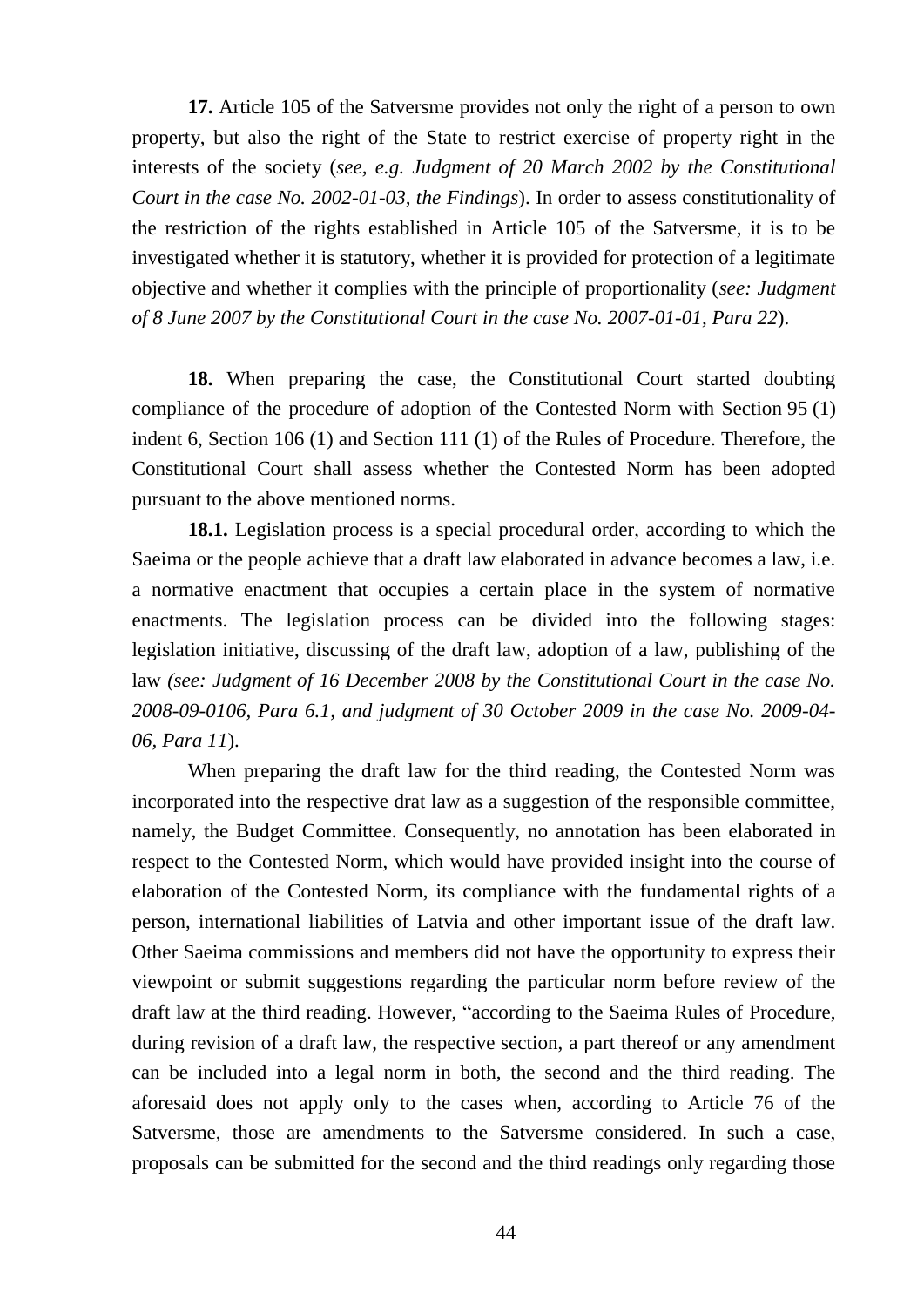articles (regarding amending or repealing of those articles) that have already been present in the draft law approved at the first reading" *(see: Judgment of 16 December 2008 by the Constitutional Court in the case No. 2008-09-0106, Para 6.5*). The Constitutional Court has already concluded in its case-law that, at the third reading, the Saeima is entitled to adopt norms also in respect to the issue initially not included into a particular draft law (*see: Judgment of 30 October 2009 by the Constitutional Court in the case No. 2009-04-06, Para 11.2*).

**18.2.** "The Rules of Procedure commissions a considerable part of elaboration of draft laws to Saeima committees. The responsible committee ensures that a draft law is properly elaborated for examination thereof at the Saeima meeting (*see: Judgment of 16 December 2008 by the Constitutional Court in the case No. 2008-09- 0106, Para 6.4, and judgment of 30 October 2009 in the case No. 2009-04-06, Para 11.2*). Section 106 (1) of the Rules of Procedure establishes: "A draft law shall be prepared for the third reading by the responsible committee, together with the Saeima legal service and experts in the official language. The committee shall provide its opinion concerning the submitted proposals and, if necessary, add its own proposals."

Pursuant to Section 95 (1) indent 7 of the Rules of Procedure, proposals for amendments to a draft law or a draft resolution of the Saeima may be submitted by the Saeima legal service if the proposals are related to the legislative technique and codification. When considering the draft Rules of Procedure at the second reading at the Saeima meeting of 25 May 1994,Mr. Aivars Endziņš, Head of the Committee for elaboration of the Saeima Rules of Procedure indicated the following: "When preparing a draft law for the second reading, it is necessary to involve, along experts of the State language, experts of the Legal Bureau in order to prevent all possible contradiction with norms of a particular law and other norms of an effective law after adoption of the law" (*see: Transcript of the Saeima meeting of 25 May 1994, http://www.saeima.lv/steno/st\_94/st2505.html)*.

The Constitutional Court has already concluded in its case-law that the Saeima procedure is established also by parliamentary traditions insofar as they do not contradict the Saeima Rules of Procedure: [*see: Judgment of 13 July 1998 by the Constitutional Court in the case No. 03-04(98, Para 3 of the Findings*]. Pursuant to the Rules of Procedure and normative acts regulating work of the Legal Bureau, as well as parliamentary traditions of the Saeima, the duty of the Legal Bureau is to procure, as far as possible that members and committees of the Saeima would have professional information on compliance of a draft law, suggestion or proposal with the Constitution, international liabilities of Latvia and EU law, as well as compatibility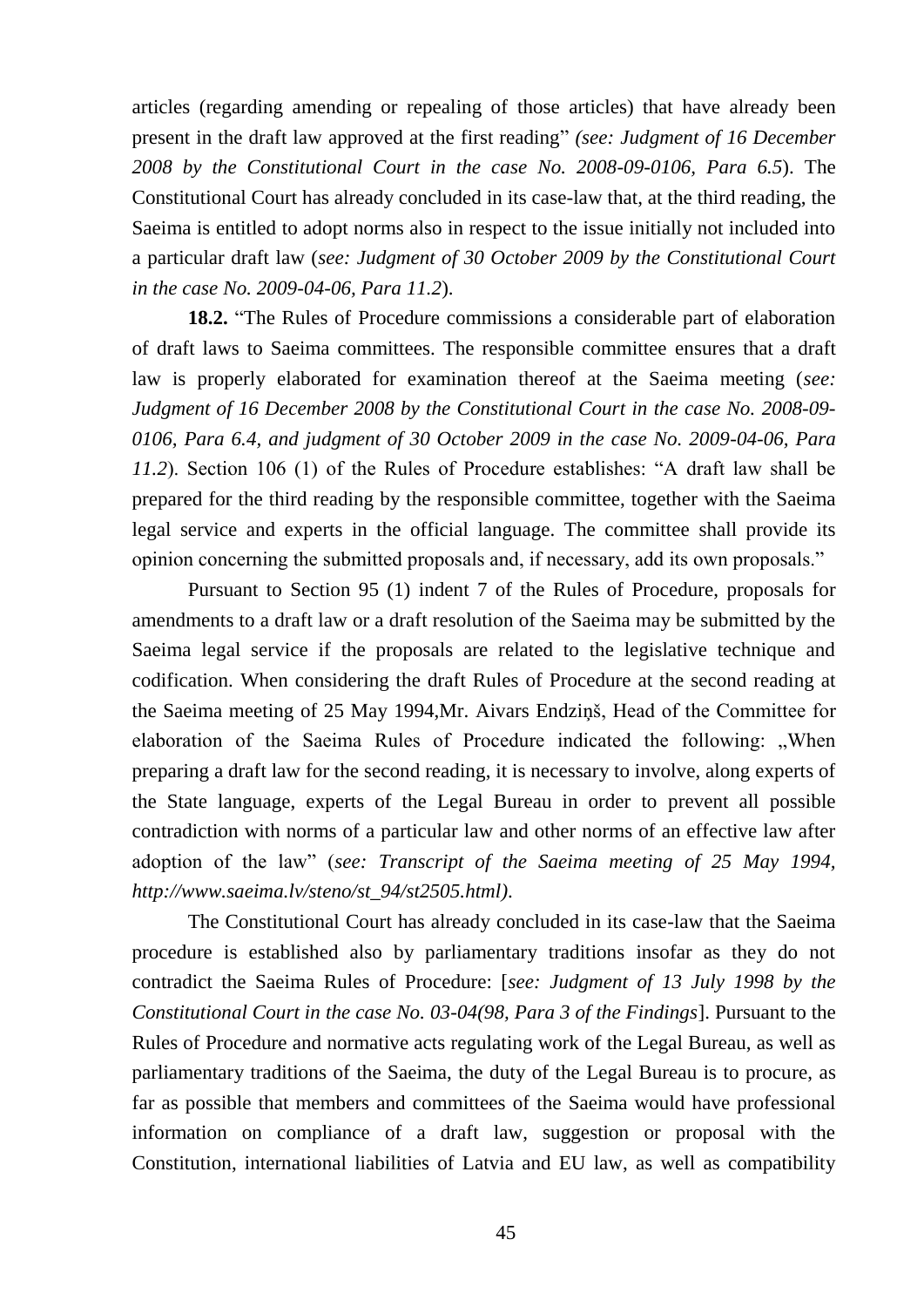thereof with the legal system of Latvia at their disposal. However, the task of the responsible committee is to timely submit to the Legal Bureau all materials to be reviewed at a committee meeting, to hear opinion of the Legal Bureau on a particular draft law and suggestions, as well as to assess arguments of the Legal Bureau.

**18.3.** At the Opinion of 17 February addressed to the Budget Committee, the Legal Bureau indicated that, when getting acquainted with the table of suggestions in respect to the draft law No. 963 for the third reading, it has established that the possible suggestion of the Budget Committee to supplement the draft law by Section  $59<sup>5</sup>$  of is included. It is not possible to generally assess compliance of it with other laws and legal norms of a higher legal norm in such a limited timeframe; however, having made initial analysis of the suggestion, the Legal Bureau held that "it contradicts the Commercial Law and considerably restricts the rights of present shareholders of a credit institution". By referring to Section 111 (2) of the Rules of Procedure, the Legal Bureau indicates that such suggestions shall be transferred to the Ministry of Justice for assessment. However, should the Budget Committee decide to support the suggestion regarding supplementing the law by Section  $59<sup>5</sup>$ , the Legal Bureau suggested supplemented the draft law with the following norm: "Amendments regarding supplementing the draft law by Section  $59<sup>5</sup>$  shall come into force along with respective amendments into the Commercial Law" [*see: Opinion of 17 February 2009 by the Saeima Legal Bureau No. 12/17-3-9-(9/09), case materials, Vol. 2, pp. 48*].

In minutes of meeting of 17 February 2009 of the Budget Committee No 227, there are no entries regarding the fact whether the respective opinion of the Legal Office was reviewed at the meeting and the fact that the Budget Committee would have assessed compliance of the draft law prepared with Section 111 (2) of the Rules of Procedure (*see: Minutes of the meeting of 17 February 2009 by the Budget Committee No. 227, case materials, Vol. 2, pp. 42 – 45*). On February 2009, meetings of the Budget Committee were not recorded (*see: Letter of 30 March 2011 by the Saeima Chancellery No. 12/1-3-n/57-2011, case materials, Vol. 2, pp. 41*). However, it can be concluded from written opinions submitted by the summoned persons, namely, the Budget Committee and the Legal Bureau, and information provided by representatives of the summoned persons that at the Budget Committee meeting of 17 February, the opinion of the Legal Bureau was heard and assessed. As the result of discussions, it was decided, however, that adoption of the Contested Norm would cause no contradictions with the effective laws. The Commercial Law establishes a general regulatory framework, though the Contested Norm as a special legal norm regulates the situation in respect to a specific subject-matter, namely, a credit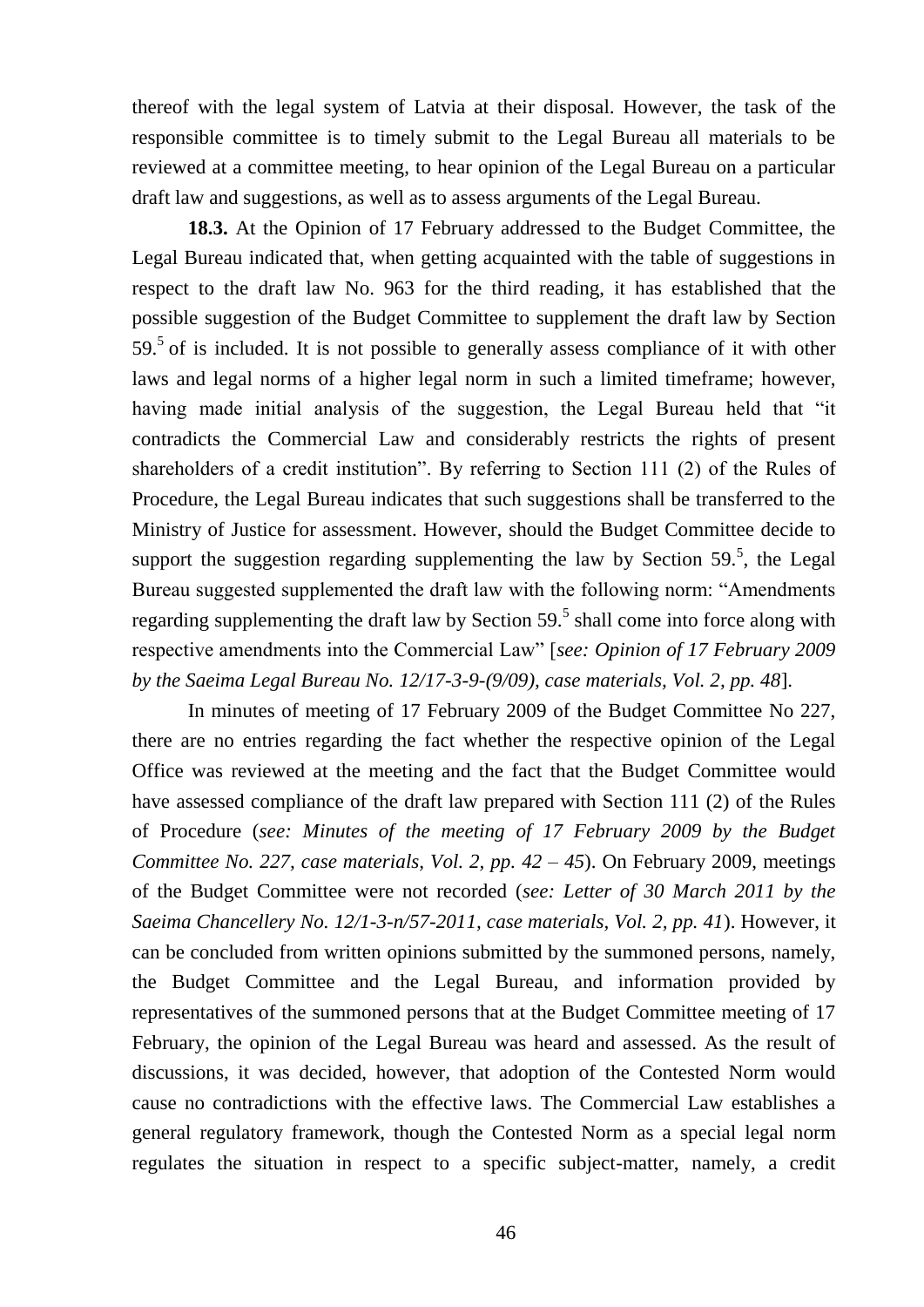institution. Application of the Contested Norm is established by Section 8 of the Law on the Procedure for the Proclamation, Publishing, Entry into Force, and Validity of Laws and other Legislative Acts Issued by the Parliament (Saeima) State President and Cabinet of Ministers, as well as Section 4 of the Credit Institutions Law. Consequently, it is not necessary to introduce, into Transitional Provisions, the regulatory framework established in Section 111 (2) of the Rules of Procedure.

**18.4.** When responding to the question whether constitutionality of a suggestion is assessed when it is introduced at the third reading of a draft law, the Budget Committee informs that it is usually assessed by the Ministry of Justice or the Legal Bureau. However, the Legal Bureau representative indicated that the Legal Bureau could assess compliance of the Contested Norm with the Satversme and liabilities of Latvia as an EU Member State only at a limited extent.

The Constitutional Court has already indicated that in cases when the Rules of Procedure establish a particular right to a person, for instance, the right to submit an suggestion, though the term for exercise of the right is to be determined by the Saeima, for instance, the term for submitting suggestions for an urgent draft law, the term should be of the length permitting a person to exercise his or her rights established in the Rules of Procedure (*see: Judgment of 26 November 2009 by the Constitutional Court in the case No. 2009-08-01, Para 17.1*).

Article 75 of the Satversme and the Rules of Procedure establish the procedure for adopting urgent draft laws. As to procedure of adoption of urgent draft laws, the Constitutional Court has recognized that the timeframe for submitting suggestions, i.e. 15 minutes shall not be regarded as breach of the Rules of Procedure (*see: Judgment of 26 November 2009 by the Constitutional Court in the case No. 2009-08-01, Para 17.1*). However, the Contested Norm has been enshrined into the draft law, on urgency of adoption of which the Saeima members had not decided.

The Constitutional Court draws attention to the fact that filature to reflect substantial conclusions in minutes of committee meeting prohibits having a full insight into the course of the committee meeting and decisions adopted. However, the fact that the Legal Bureau is not given enough time to assess constitutionality of suggestions causes risk that a norm infringing the fundamental rights is adopted. Such action of the Budget Committee contradicts Section 106 of the Rules of Procedure and Saeima traditions. Consequently, such procedure shall be regarded as breach of parliamentary procedure.

However, the Constitutional Court has already concluded in its case-law that not every violation of the parliamentary procedure can serve as the reason of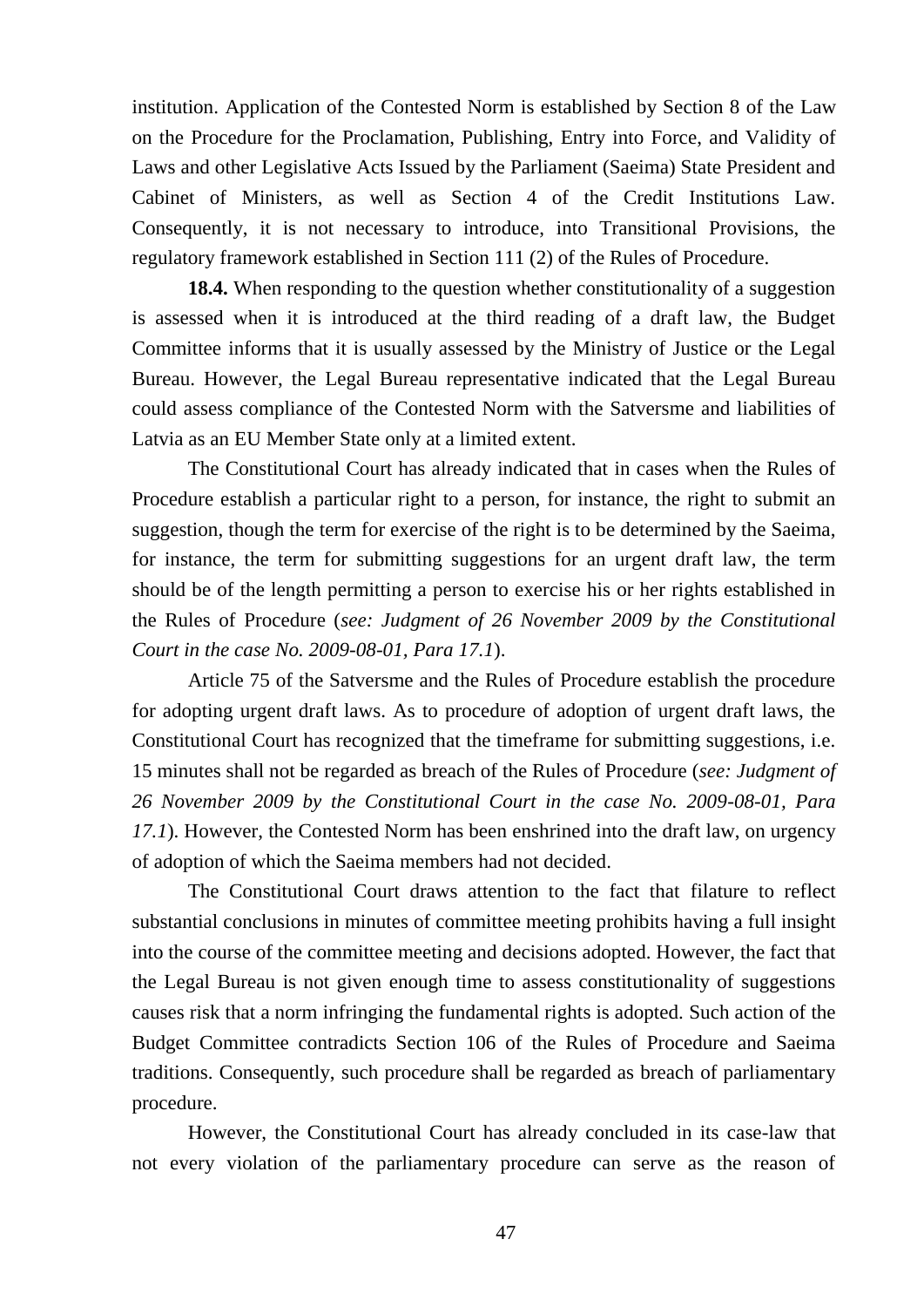considering it an act without a legal force. To declare an act null and void because of violation of parliamentary procedure, one should have well–founded doubt, that – in case – if the procedure was observed, the Saeima would have adopted a different resolution (*see: Judgment of 13 July 1998 by the Constitutional Court in the case No. 03-04(98), Para 3 of the Findings*]. In the present matter, there exist no such doubts.

### **Consequently, the restriction of the fundamental rights has been established by a law adopted and proclaimed according to proper proceedings.**

**19.** Any restriction of the fundamental rights must be based on circumstances and arguments of necessity of it, namely, that the restriction is established for purpose of important interests, namely, a legitimate aim (*see, e.g.: Judgment of 22 December 2005 by the Constitutional Court in the case No. 2005-19-01, Para 9*).

It follows from the opinion of the Saeima and those of the summoned persons that the legitimate aim of the Contested Norm is assurance of fast and effective recapitalization process of a failing credit institution though being systematically important for the State by including, into the process, the possibility to adopt a foreseeable decisions compliant with the requirements of the in the field of public support in increase of equity capital.

**19.1.** In the field of financial services, the State has undertaken a great responsibility for licenced credit institutions by introducing, among the rest, deposit guarantee mechanism. When solving of financial problems of a credit institutions, interests of depositors shall first be protected. The Constitutional Court has already concluded that "at the period of crisis, interference with the banking sector should be ensured as soon as possible to ensure stability of the financial sector and protection of the rights of depositors. Functioning of a credit institution shall always be assessed in conjunction with the possible impact on the entire financial sector and national economy of the State in general" (*see: Judgment of 30 March 2011 by the Constitutional Court in the case No. 2010-60-01, Para 22*).

It also follows from the case-law of the ECHR that in certain circumstances actions of the state, in the result of which participation share of the applicant in the bank is reduced, can be taken for the purpose of a legitimate aim, namely, protection of the interests of bank clients (*see: Judgment of 7 November 2002 by the ECHR in the case "Olczak against Poland", application No. 041/96, Para 84*).

By preventing all risks to financial stability of a credit institution, interests of depositors are protected, trust into domestic banking system is restored and general financial stability is assured.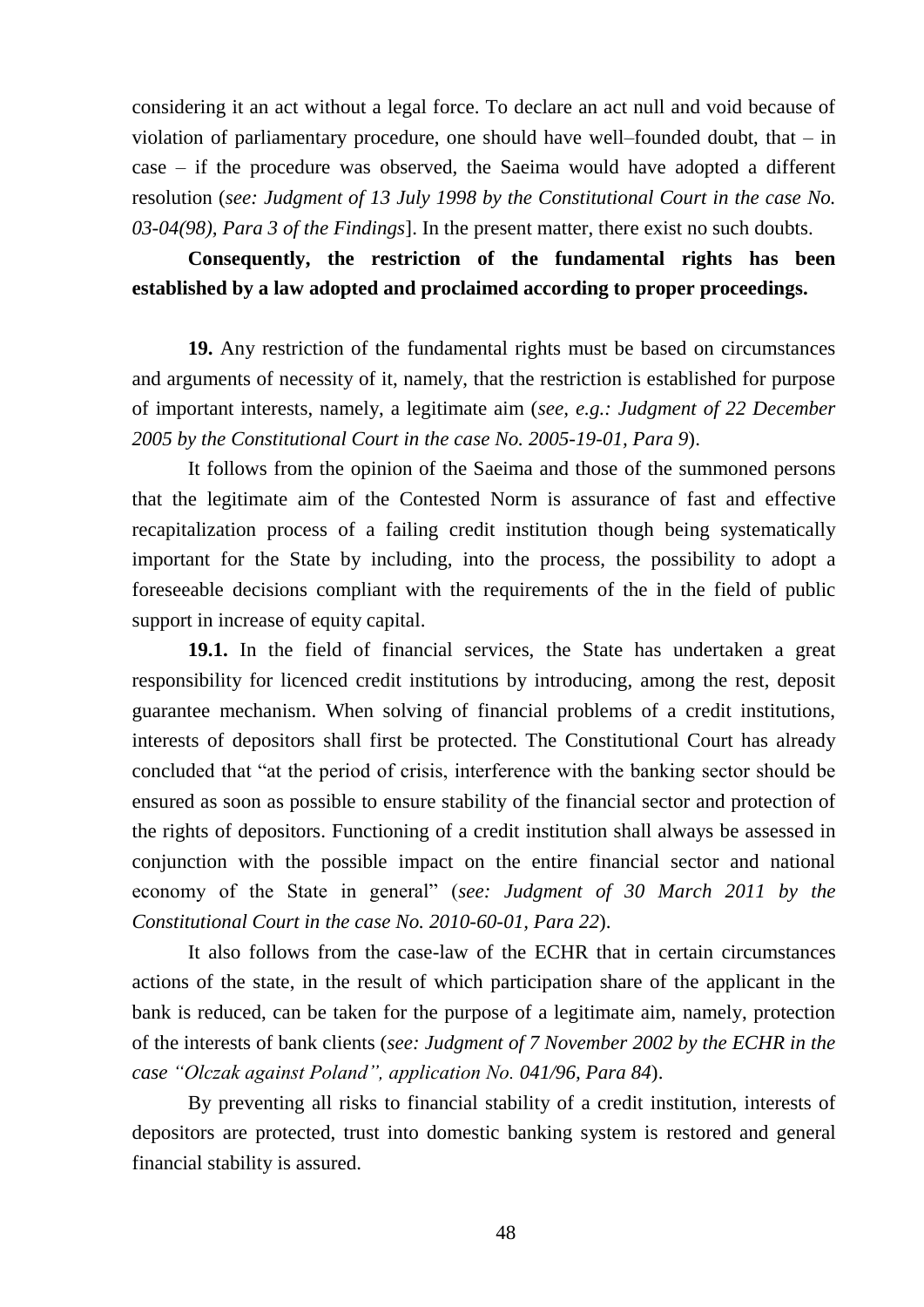**19.2.** In 16 February 2009 letter of the MF No. 7-4/127 addressed to the Budget Committee, wherein the MF asks to enshrine several norms, the Contested Norm included, into the Law as a suggestion of the responsible committee, states the following purpose: "Suggestions have been elaborated to improve the procedure for founding of a credit institution and increasing its equity capital in case if the Cabinet of Ministers has adopted a decision to materially increase participation share in the credit institution" (*see: Case materials, Vol. 2, pp. 46*).

In the MF letter of 24 February 2009 addressed to the Prime-Minister, the following has been indicated: for a potential investor to consider the possibility to participate in Parex banka capital, it is necessary to solve several issues, including the possibility to prevent the option that minority shareholders gain profit from investments into Parex banka. This can be ensured wither by executing full nationalization of Parex banka or reducing participation shares of the minority shareholders (*see: 24 February 2009 Letter No. 7/VK-74/540, case materials, Vol. 3, pp. 71*).

Reduction of participation share of shareholders if this ensures compliance of public support with the EU common market can be aimed at protection of the rights of other persons. Namely, in case if the State obtains or materially increases participation share in a credit institution, such participation shall be regarded as State aid. The Constitutional Court shares the opinions of the Saeima and the summoned persons that it is not admissible to provide support for a failing credit institution in a way that would permit former shareholders to gain ungrounded benefit from such aid. State aid impacts competition and in certain cases it can infringe the rights of shareholders of other credit institutions. Restrictions established in respect to State aid are aimed not only on fulfilment of liabilities of Latvia as a Member State of the EU but also to observance of the principle of justice and that of equality enshrined in the Satversme. A situation when shareholders of one bank would gain profit from increase in equity capital by means of State aid, though shareholders of other banks are denied such possibility cannot be admitted. Restrictions aimed at assurance of fair competition have been established for a legitimate aim, i.e. protection of the rights of other persons.

**19.3.** The Constitutional Court has already stipulated in its case-law that specific restrictions of fundamental rights were necessary in Latvia in 2009 to prevent consequences of the economic crisis. Under conditions of the economic crisis burden on members of the society should be allocated by taking into account the necessity to protect the weakest members of the society and observing solidarity between them. Under the conditions of economic crisis social solidarity means that every citizen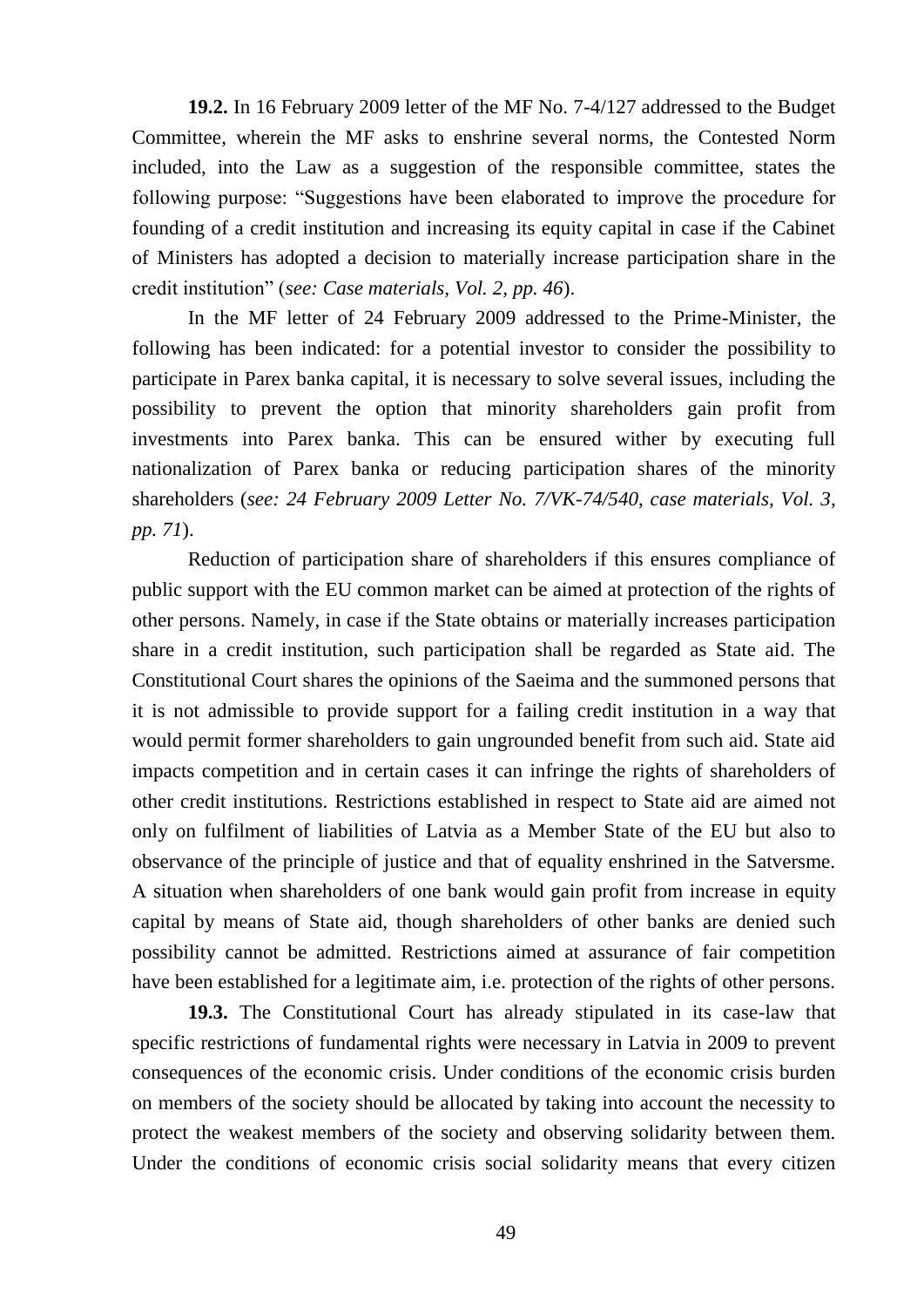assumes a proportional responsibility for eliminating the harsh consequences of the crisis (*see, e.g.: Judgment of 18 January 2010 by the Constitutional Court in the case No. 2009-11-01, Para 10.3*).

If the State gets involved in rescuing of a credit institution that would become insolvent without the State aid and as a result the credit institution can successfully continue its work, the situation when the shareholders would gain benefit from the State aid invested into the credit institution without them participating in rescue measures of the credit institution would be regarded as unethical and non-compliant with the principle of justice. The restrictions that are aimed at shareholders of a credit institution to undertake a proportional burden if compared with that undertaken by tax payers in case if the credit institution is provided State aid have a legitimate aim, which is assurance of welfare of the society.

### **Consequently, the legitimate aim of the Contested Norm is assurance of welfare of the society and protection of the rights of other persons.**

**20.** To assess proportionality of the restriction of the fundamental rights, the following should be investigated: 1) whether the measures selected are appropriate for reaching of the legitimate aim; 2) whether there exist other more lenient measures that would restrict the fundamental rights of persons at a lesser extent; 3) whether the benefit gained by the society is greater than the detriment done to rights and legal interests of a person (*see, e.g.: Judgment of 30 March 2011 in the case No. 2010-60- 01, Para 23*).

**21.** When investigating whether the Contested Norm reaches the legitimate aim, several aspects shall be taken into account.

**21.1.** Insofar as the aim of the Contested Norm is rapid increase in equity capital, the aim is reached. Namely, increase in equity capital of a joint-stock company according to the general procedure, as regulated in the Commercial Law, is being executed in several stages, each of them having its own term; though the Contested Norm reduces the term of the procedure.

Pursuant to Section 249 (1) of the Commercial Law, the equity capital may be increased or reduced only on the basis of a decision of a meeting of stockholders, in which the regulations for an increase or reduction of the equity capital shall be approved, and amendments to the articles of association of the company made, except the case referred to in Paragraph four of this Section. Pursuant to Section 273 (1) indent 1 of the same law, a notice regarding the convening of a meeting of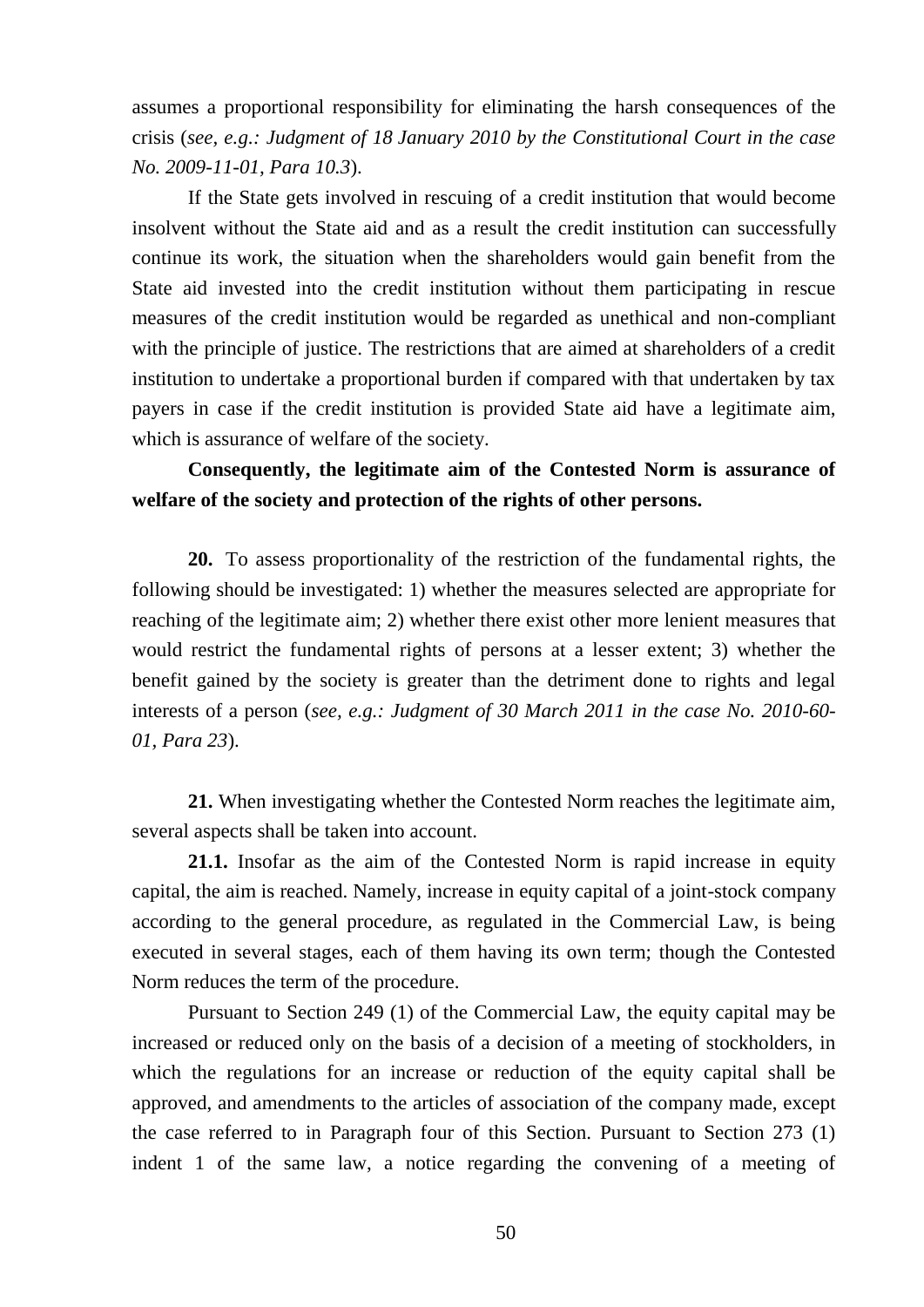stockholders shall be announced not later than 30 days prior to the planned meeting of stockholders. However, the Contested Norm establishes that no summoning of shareholders' meeting is necessary to perform increase in equity capital, and therefore no such term is required.

Pursuant to Section 252 of the Commercial Law, a notice regarding a priority right of stockholders to the newly issued stock shall be published in the newspaper *Latvijas Vēstnesis* and the company shall send a notice regarding their priority to the newly issued stock to all stockholders registered in the register of stockholders. The notice shall indicate the time period during which the stockholders must exercise their priority right, and which may not be less than one month from the date when the notice is published, or in the case of registered stock – from the date when the notice was sent. The Contested Norm provides no fundamental rights to the present shareholders; therefore no such term is necessary.

Moreover, if increase in equity capital takes place according to the procedure established in the Commercial Law and any of the shareholders fail to exercise his or her priority right, the term is extended even more, though no such situation occurs in case of application of the procedure established in the Contested Norm.

**21.2.** Insofar as the purpose of the Contested Norm is to effectively increase equity capital by reducing participation share of present shareholders, the purpose can be considered as reached because the Contested Norm does not establish the right of present shareholders to purchase shares of new issuance. Amongst the rest, conclusions included into EC 15 September 2010 decision testify that in the resent case the Contested Norm has most probably reached its aim. The EC held that measures already implemented and those that Latvia undertook implementing ensure a broad use of resources and the fact that private shareholders of Parex banka provide appropriate contribution into restructuration of the bank. Burden of former majority shareholders of the bank is testified by the fact that Latvia took over all their shares for a symbolic price – two lats. Consequently, it can be concluded that they have undertook consequences of insolvency of Parex banka. Along with the change of majority shareholders and as a result of recapitalization of the bank by the ERDB, impact of minority shareholders has been considerably reduced. The property right of the latter have reduced from 15.2 per cent previously owned to 3.7 per cent currently owned [*see: EC 15 September 2010 decision on the State aid C 26/09 (ex N 289/09) to be implemented by Latvia to restructure JSC Parex banka, Para 146 – 147, Official Journal of the EU, L 163, 23 June 2011, pp. 48*].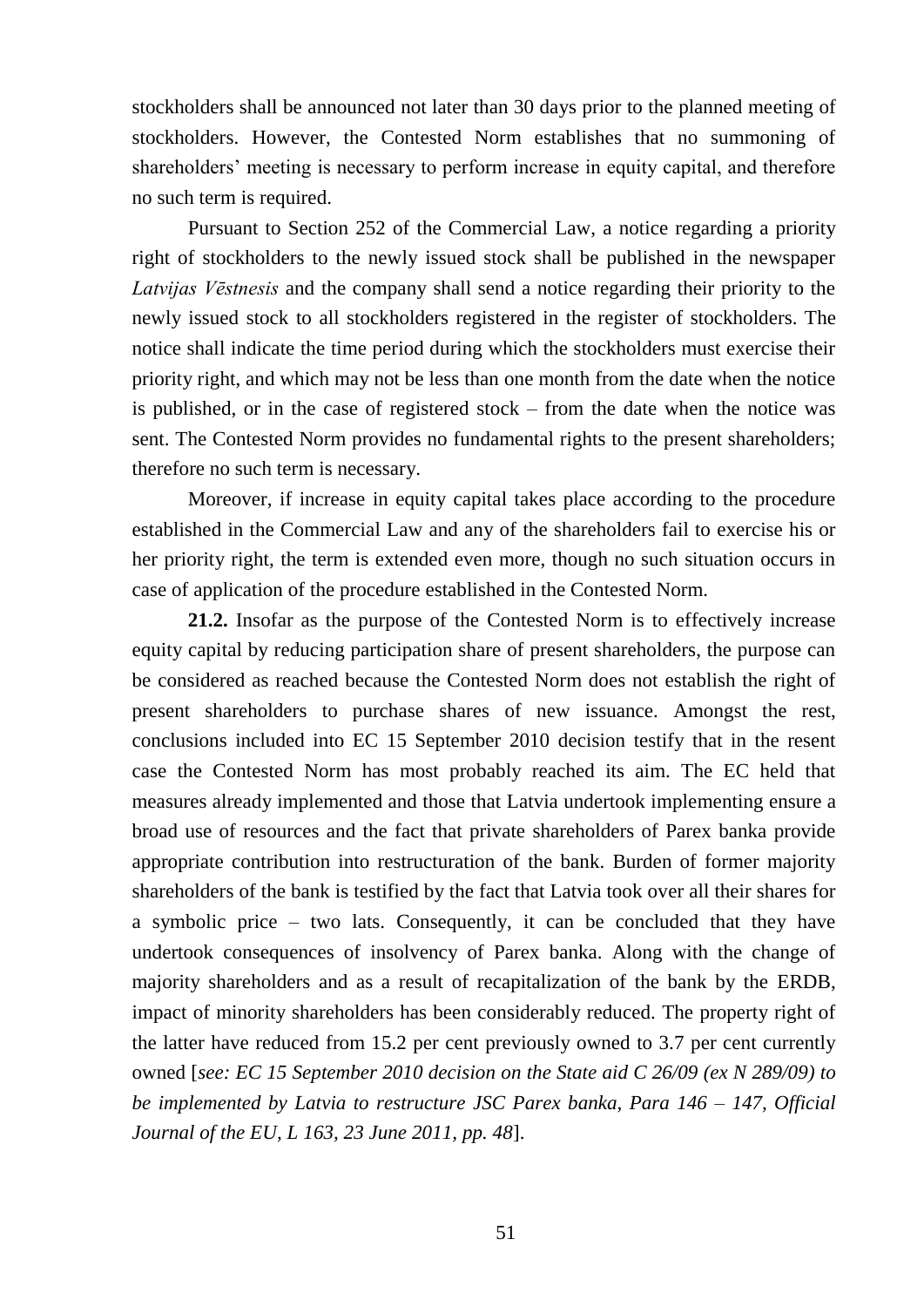However, to reach the above mentioned aim, it is not necessary to refuse summoning shareholders' meeting. At the hearing, when replying to a question of the Applicant, Ms. D. Lagzdiņa indicated that, in the light of the right of the State to provide aid, it is of no importance whether a particular decision is adopted by the board or the council (*see: Transcript of Constitutional Court hearing of 6 September 2011, case materials, Vol. 7, pp. 83*).

None of notices by the EC relating to State aid necessary to overcome the financial crisis indicate that refusal to summon shareholders' meeting in such a case would be necessary to ensure fair competition. The Saeima representative could not prove that any of EC decisions on the State aid to Parex banka would accept that equity capital can be increased without a respective decision by the shareholders' meeting.

It can also be concluded from case-law of the EC regarding assessment of public support to credit institutions of other Member States of the EU that in case if equity capital is increased based on a decision of shareholder's meeting, it is rather likely that state aid would not comply with the EU common market. For instance, in the EC decision on state aid provided to a German bank "Commerzbank", it is indicated that this is the shareholders' meeting deciding on increase in equity capital (*see: EC 7 May 2009 judgment in the case State Aid N 244/2009 Commerzbank Germany" Para 32, http://ec.europa.eu /competition/state\_aid/cases/231053/231053\_959312\_23\_1.pdf)*, though the EC decision in the above mentioned case is positive.

Consequently, insofar as the aim of the Contested Norm is to effectively increase equity capital by also reducing participation share of present shareholders, no refusal from summoning shareholders' meeting is necessary to reach it.

**21.3.** The EC indicated one of the criteria in respect to public support measures in crisis situation already in October 2009, which is restriction of state support to the minimum. It is established in the EC notice that state aid for increase in equity capital should be restricted to the minimum and it may not permit the recipient to participate in aggressive commercial strategies or extend its activity, or to participate in reaching of other aims including excessive hampering of competition. The recipients shall make largest investments possible using their own resources, as well as ensure participation of the private sector (*see: Communication from the Commission on the application of State aid rules to support measures in favour of banks in the context of the financial crisis", Para 38, Official Journal of the EU, 25 October 2008, No. I*).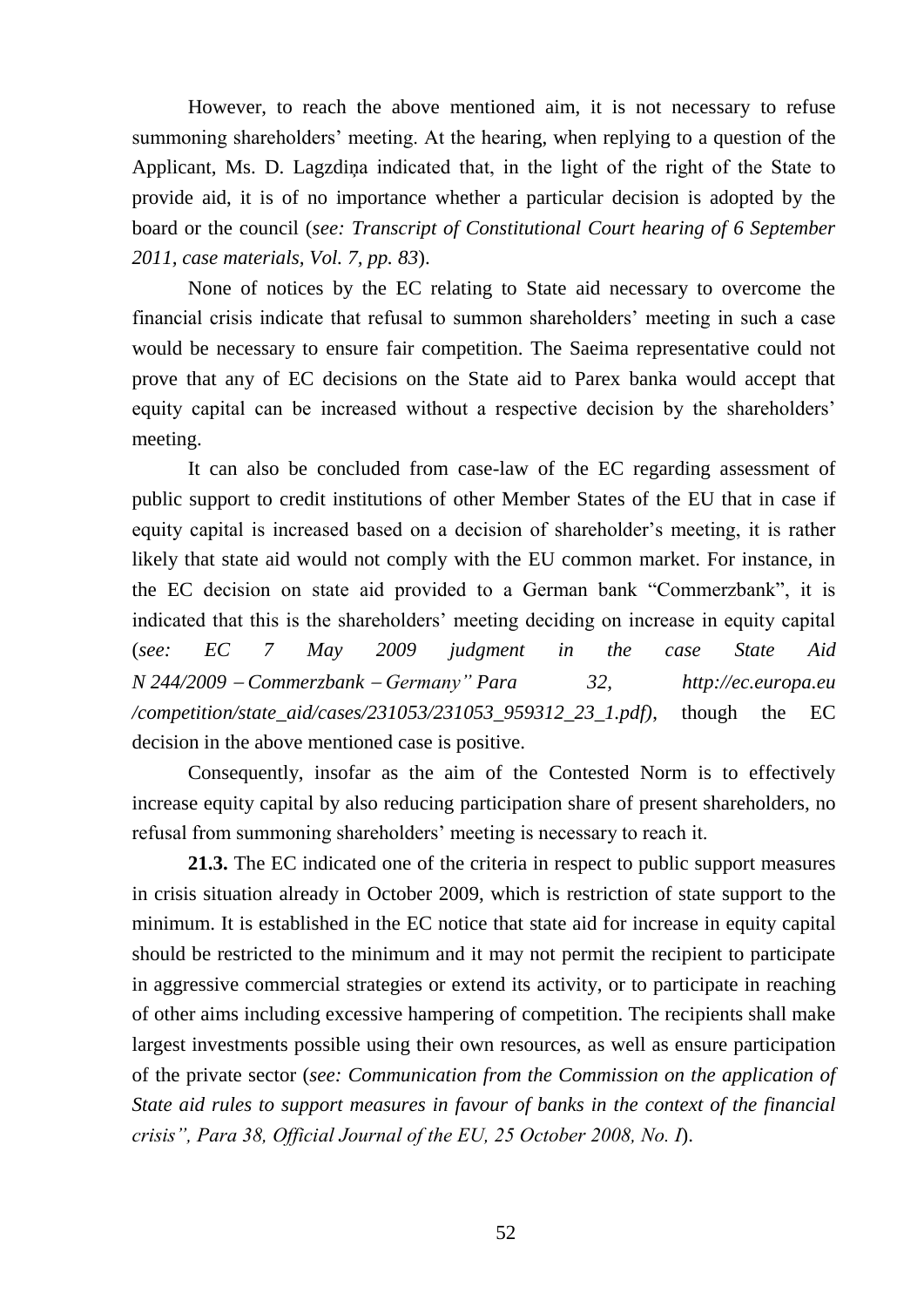The regulatory framework that at all times denies shareholder's priority right to purchase shares of new issuance prohibit them making his or her own contribution into equity capital of the company and thus improve financial status of the company. Such solution has not been aimed at increase of financial status of the company by using private resources as far as possible. This might cause a situation when private capital is rejected, thought tax payers' funds are invested.

Insofar as the aim of the Contested Norm is to effective increase equity capital, the Contested Norm fails to reach the particular aim because it prohibits attracting private funds as far as possible to rescue the bank.

**22.** When assessing whether legitimate aim can be reached otherwise, the Constitutional Court has concluded in its case-law that a more lenient means are not any means, but only such by which the aim may be reached in the same quality (*see: Judgment of 13 May 2005 by the Constitutional Court in the case No. 2004-18-0106, Para 19 of the Concluding Part*). In the above mentioned case, several alternative measures for reaching of the legitimate aim are mentioned.

**22.1.** The Applicants indicate that one of the means restricting the fundamental rights at a lesser extent and ensuring reaching of the legitimate aim is action of the State in accordance with the procedure established in the Bank Overtaking Law. The State can obtain a considerable participation share in equity capital by first overtaking shares pertaining to shareholders of a credit institution, those of minority shareholders included, and them making investments into equity capital of the credit institution.

One of the economic policy pre-conditions for further disbursement of financial aid set for Latvia by the EU council in the 20 January 2009 decision providing medium-term financial assistance to Latvia is as follows: "[..] ensuring that the remaining minority shareholders of Parex banka do not benefit from the resolution of the bank and measures to enhance financial stability, by means of fully nationalising Parex banka (*see:* EU council in the 20 January 2009 decision 2009/290/EC providing medium-term financial assistance to Latvia, Article 3 (5) indent "i", Official Journal of the EU, 25 March 2009; or *http://eurlex.europa.eu/LexUriServ/LexUriServ.do?uri=OJ:L:2009:079:0039:0041:LV:PDF).* Also Para 30 of EC 11 February 2009 decision NN 3/2009 Modification of public support measures to JSC Parex banka deals with a fair compensation to minority shareholders and conditions thereof (*see: EC 11 February 2009 decision NN 3/2009 Modification of public support measures to JSC Parex banka, Para 30, Official* 

53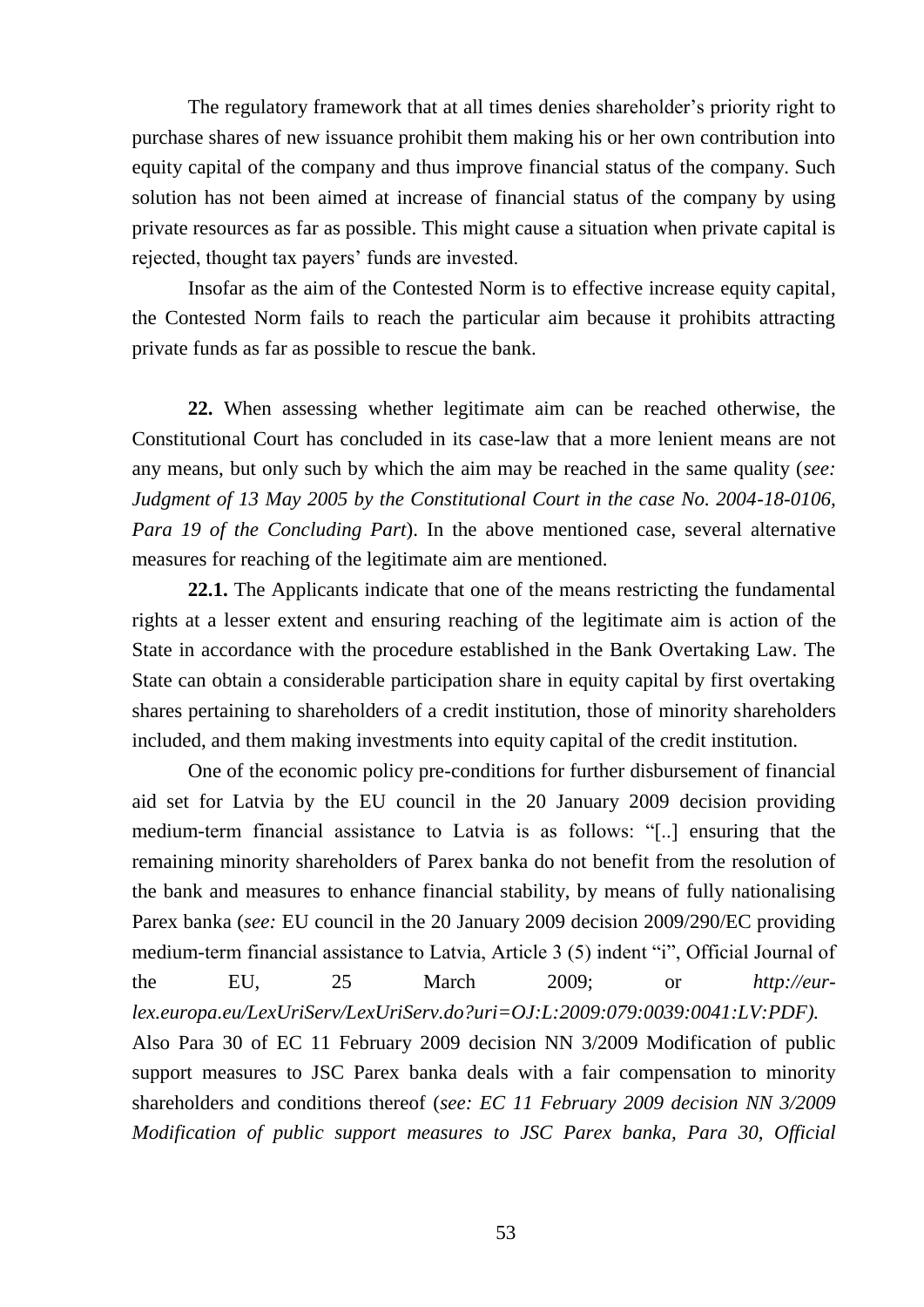*Journal of the EU, 27 June 2009, No. C 147, or http://ec.europa.eu/eu\_law/state\_aids/comp-2009/nn003-09-en.pdf)*.

It is not possible to agree with the opinions expressed by the summoned persons during the hearing that the Bank Overtaking Law could not be applied in respect to the Applicants. Such statement contradicts with the opinion of the Latvian state submitted to the EC: "[..] it is not excluded that LHZB will fully nationalise Parex banka through acquisition of its remaining shares from the minority shareholders. In this regard, the Latvian authorities confirmed that the compensation that would be paid to these shareholders in such event would be set according to the Bank Overtaking Law" (*see: EC 11 February 2009 decision NN 3/2009 Modification of public support measures to JSC Parex banka, Para 9, or http://ec.europa.eu/eu\_law/state\_aids/comp-2009/nn003- 09-en.pdf)*.

When reporting on the Contested Nom at the Saeima meeting of 26 February 2009, Mr. K. Leiškalns, Head of the Budget Committee indicated the following: "By applying the particular norm, interests of present shareholders are restricted at a lesser extent if compared to the case if the State would decide on performing compulsory takeover of the bank pursuant to the Bank Overtaking Law" (*see: Transcript of the Saeima meeting of 26 February 2009, [http://titania.saeima.lv/LIVS/SaeimaLIVS.nsf/0/9E0A71FA0FC099A6C225756E0047](http://titania.saeima.lv/LIVS/SaeimaLIVS.nsf/0/9E0A71FA0FC099A6C225756E0047D780?OpenDocument) [D780?OpenDocument\)](http://titania.saeima.lv/LIVS/SaeimaLIVS.nsf/0/9E0A71FA0FC099A6C225756E0047D780?OpenDocument).* It is not possible to agree with the opinion of the Mr. K. Leiškalns expressed at the court hearing, namely, that the Contested Norm is necessary because the Bank Overtaking Law could not be applied.

The following has been indicated in the annotation to the Bank Overtaking Law: "[..] if no agreement on voluntary takeover is reached, the draft law establishes that a separate law shall be adopted for each case of compulsory takeover. Such approach ensured that the legislator verifies in each particular case that an extraordinary situation has occurred and it is necessary to overtake shares or property, rights and obligations of a particular company to preserve stability of the national banking system, assure food functioning of financial transaction system, as well as to ensure interests of the society" (*see: Annotation to the draft Law "Bank Overtaking Law", http://titania.saeima.lv/*

#### *LIVS/SaeimaLIVS.nsf/0/4BFD4A715FA0A04BC225752100522558?OpenDocument)*.

The Constitutional Court has indicated in its case-law that "real protection of the property of a person is not guaranteed only by a fair compensation (its amount), but also by the process of coercive expropriation itself" (*see: Judgment of 16 December 2005 by the Constitutional Court in the case No. 2005-12-0103, Para 22.3*).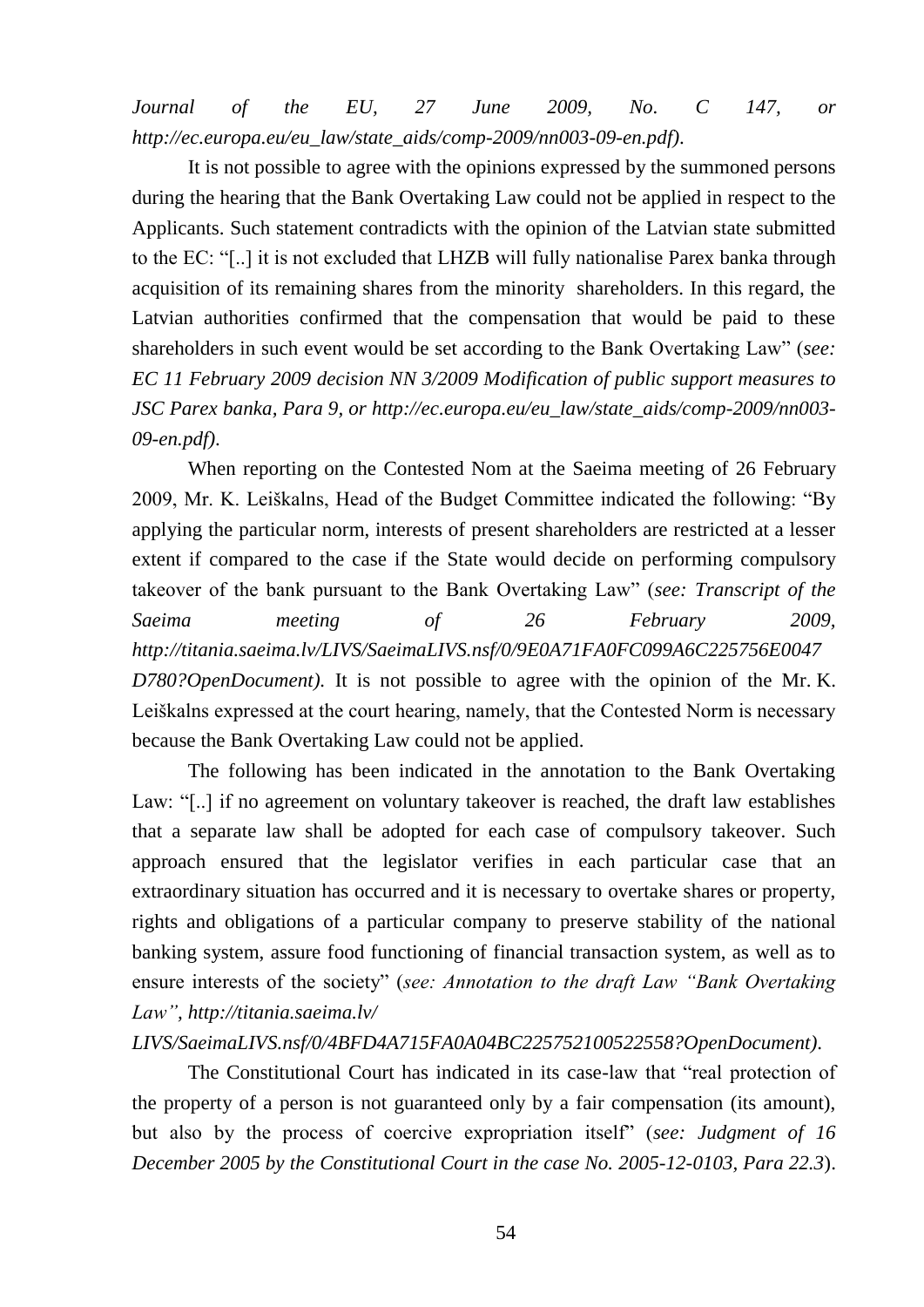It is possible to agree that the Bank Overtaking Law is more favourable in respect to the Applicants insofar as it provides that issues regarding expropriation of shares shall be assessed by the Saeima in the frameworks of legislative procedure, thought disputes regarding the amount of a fair compensations hall be settled at the court. The Contested Norm does not establish any of the above mentioned procedures.

The Cabinet of Ministers holds that that the fundamental rights would be restricted at a greater extent in case if the State would have fully overtaken Parex banka. As to compulsory expropriation of shares for an appropriate remuneration, Section 8 (1) of the Bank Overtaking Law provides: If the overtook bank has received state aid or the BL has granted funding to it before the suggestion on bank takeover has been made or simultaneously with it, then the granted state and BL funding shall be excluded from calculations without stating its amount whatsoever. 10 February 2009 Cabinet of Ministers Regulations No. 112 "Procedure for Calculation, Proposing and Payment of a Fair Compensation Amount to be Disbursed to the Bank Shareholders or the Bank" requires establishing the value of the object to be overtaken by taking into account the amount of bank capital and reserves presented as difference between the value of bank assets balance and liquidation value by assuming that the bank would receive state aid and BL funding in the future and taking into account any information on commercial activities of the State, actual ability of the State to continue commercial activities in the future, bank capital sufficiency indices and solvency status as on the date when a suggestion on bank takeover is submitted, as well as bank liquidity indices.

At the hearing, the Saeima representative and several summoned persons held that a fair compensation to the Applicants in case of application of the Bank Overtaking Law would be close to zero. Such opinion differs from the written opinion of the Association, namely, takeover of shares of shareholders of the credit institution and subsequent increase in equity capital would cause several negative consequences to the State and the credit institution. Financial means that the State would invest into the credit institution to improve its financial situation could be transferred to the shareholders.

It can be concluded form the case materials that in December 2009 the Applicant estimated their assets in the following way: two or more lats per share. In the interview with the newspaper "Dienas Bizness", one of the minority shareholders who is not the Applicant maintained that "Parex banka has a large credit portfolio. [..] A lot of its property – symbolically a half of Latvia is bound at Parex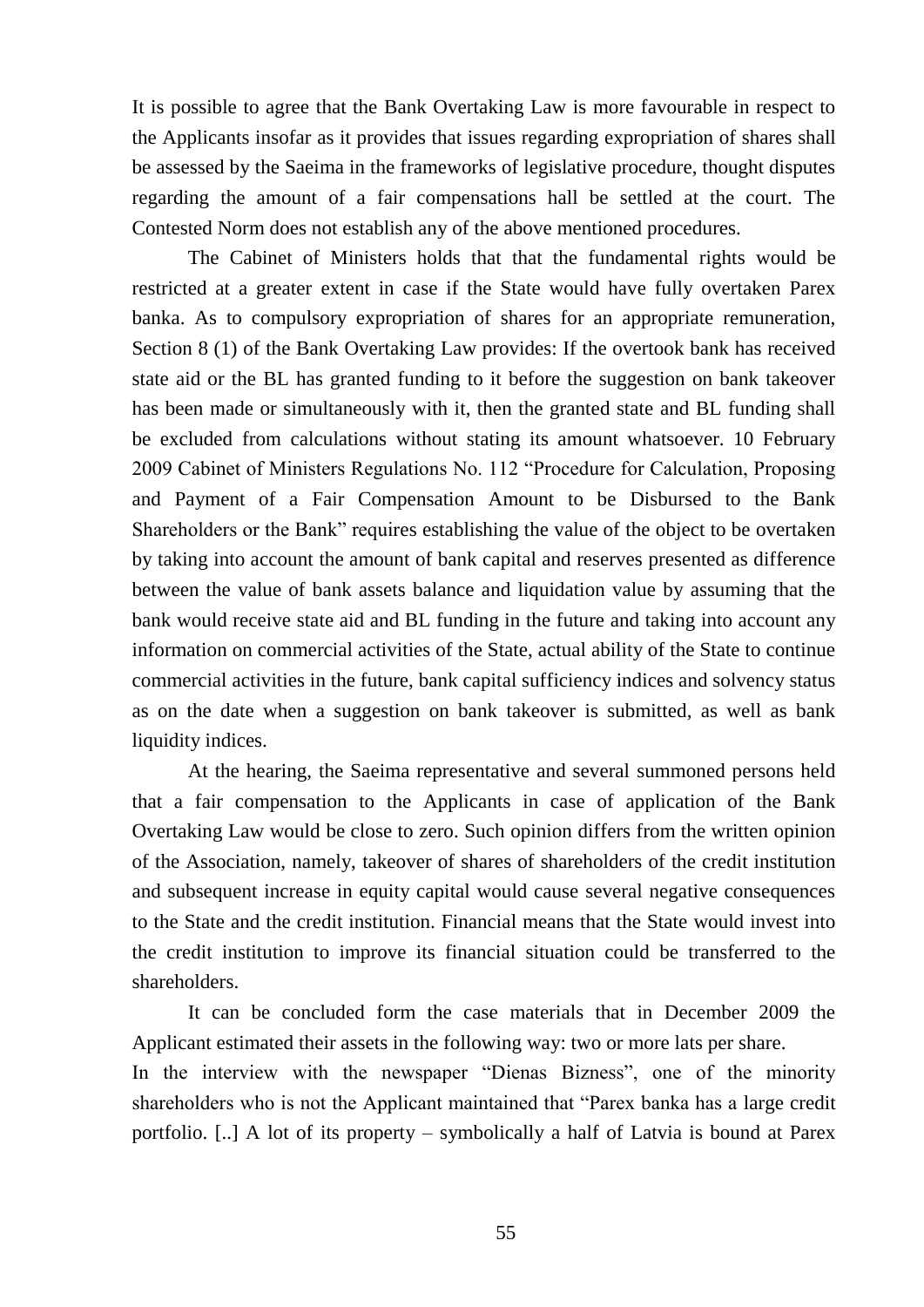banka" (*see: Mārtiņa I. Nav gatavi tāpat atdot akcijas. Dienas Bizness, 19 December 2009, http://www.db.lv).*

At the moment of adoption of the Contested Norm, the MF held: if the issue of minority shareholders of Parex banka was solved by applying the Bank Overtaking Law, considerable negative consequences would occur in the form of litigation costs in case if the minority shareholders would not be satisfied with the amount of compensation disbursed (*see: FM letter of 24 February 2009 No. 7/VK-74/540, Case materials, Vol. 3, pp. 71 – 72*). Consequently, at the time of adoption of the Contested Norm, the MF was not sure about the exact amount of a fair compensation and it had certain concert about the risk of litigation.

The EC indicates in respect to assessment of assets and establishment of prices complying with rescue measures of financial institutions that, at the first stage, assets should be assessed, if possible, based on the present market value. "In fact, any transfer of assets included in a rescue scheme and exceeding market value shall be regarded ad State aid. However, present market value can considerably differ from the book value of assets, though in case of absence of the market, assets may have no value at all (certain assets may, in fact, have the value of zero)" (*see: Communication from the Commission on the treatment of impaired assets in the Community banking sector, Official Journal of the EU, 26 March 2009, or http://eurlex.europa.eu/LexUriServ/Lex UriServ.do?uri=OJ:C:2009:072:0001:0022:LV:PDF).*

In the frameworks of the present case, it is not possible and even necessary to investigate whether a fair compensation and at what amount would be due to the Applicants in case if the State would decide to perform full nationalization of Parex banka.

Action of the State, in the result of which financial status of a credit institution was improved, permits shareholders to preserve their status of owner and exercise the rights that follow from shares. Consequently, application of the Bank Overtaking Law cannot be regarded as means restricting the rights of the Applicants at a lesser extent.

**22.2.** As to the legitimate aim is to reduce time necessary to summon shareholders' meeting, there exist an alternative means to reach the aim, namely, reduction of the stipulated term for summoning shareholders' meeting. The legislator had the possibility to reduce the term of 30 days established in the Commercial Law in a general manner and in respect to cases when a failing credit institution undergoing financial difficulties is to be rescued.

Likewise, it was possible to establish a very short term, in which a shareholder had to decide on implementation of its priority right and pay the subscribed capital.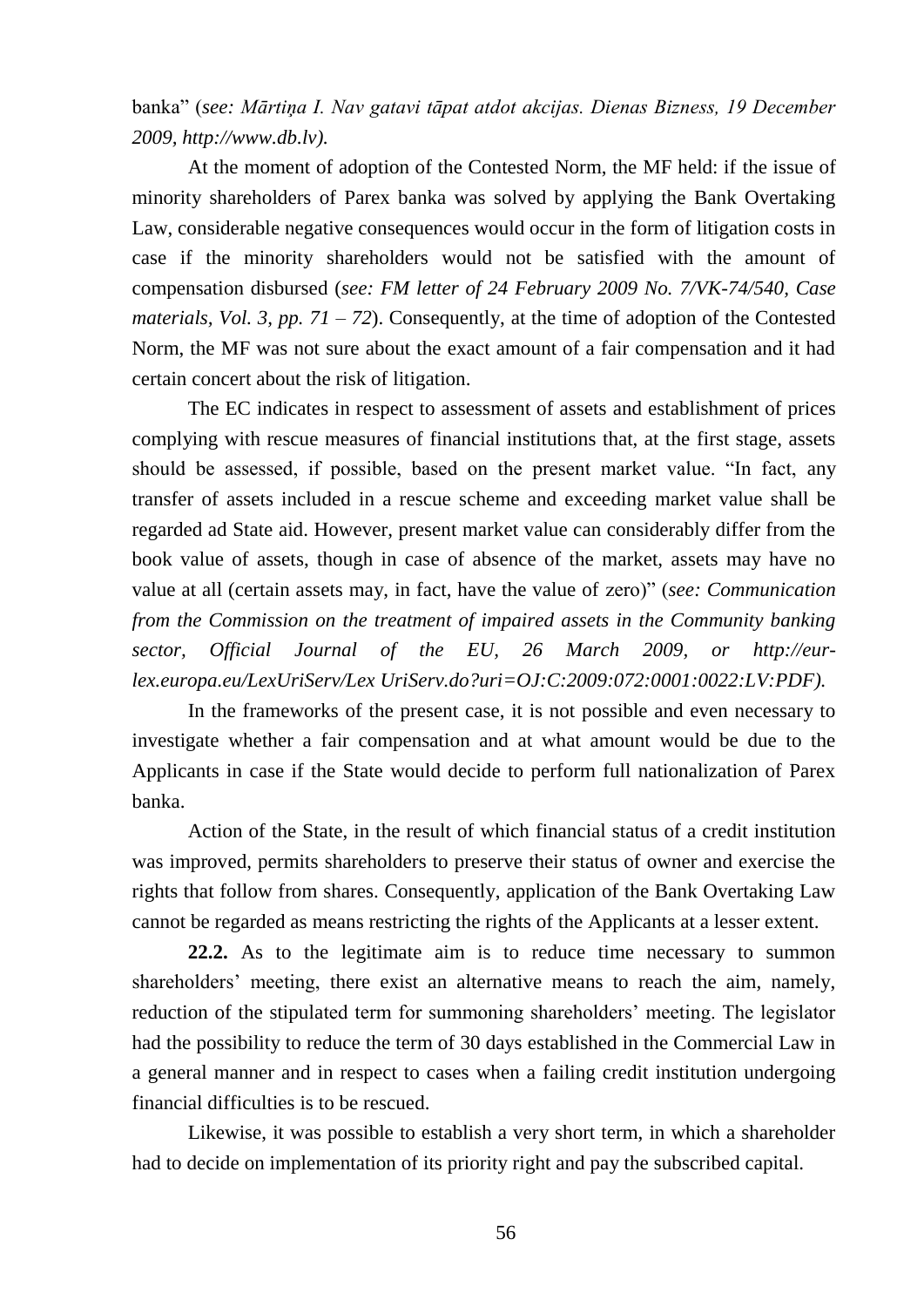**22.3.** The Contested Norm is related with State aid; therefore increase in equity capital pursuant to the procedure established therein is possible only after receipt of consent of the EC. This is illustrated by the situation in March 2009 when the first decisions of Parex banka council regarding increase in equity capital was not implemented because the EC did not confirm the amount of State aid requested. It was necessary for the CM to issue another decision and for the Council of Parex banka to adopt another decision (*see: Para 1.6. of the present judgment*).

Although it is probable that in an urgent case a EC decision is adopted on urgent basis, the EC decision of 11 May 2009 regarding Parex banka was received after a longer time period than that established by the Commercial Law for summoning shareholders' meeting. At this period, it was possible to timely summon shareholders' meeting. For instance, in May 2009, the EC adopted an individual decision regarding compliance of State aid with the common market also in relation to the German bank "Comerzbank", wherein Germany obtained 25 per cent of shares plus one share. The above mentioned bank decided on increase in equity capital at shareholders' meeting that was summoned at the time when the EC had not yet reviewed the particular issue. The shareholders' meeting took place shortly after the EC decision was adopted (*see: https://www.commerzbank.de/de/hauptnavigation/presse/pressemitteilungen/archiv1/2 009/quartal\_09\_02/presse\_archiv\_detail\_09\_02\_5417.html).*

As to State aid to Parex banka in the frameworks of restructuration stage, the procedure for adopting the EC decision lasted for more than one year. Namely, Latvia submitted the first wording of restructuring plan already on 11 May 2009, though the positive decision was taken only on 15 September 2010 (*see: Para 1.6 of the present judgment*). Norms of the Commercial Law does not prohibit summoning shareholders' meeting before a EC decision is adopted. Likewise, it is also possible to establish such regulatory framework that would permit the shareholders' meeting to relate increase in equity capital with the condition that the increase in equity capital takes place only based on a positive decision of the EC.

**22.4.** Unlike practice of other Member States of the EU, the regulatory framework of the Commercial Law prohibits shareholders' meeting to decide on refusal from the priority right of shareholders. The first sentence of Section 253 (1) of the Commercial Law provides that "the priority right of stockholders may not be revoked or restricted by the memorandum of association, the articles of association or by a decision of a meeting of stockholders". The second sentence of Section 253 (1) of the Commercial Law provides that "in the cases of increasing equity capital provided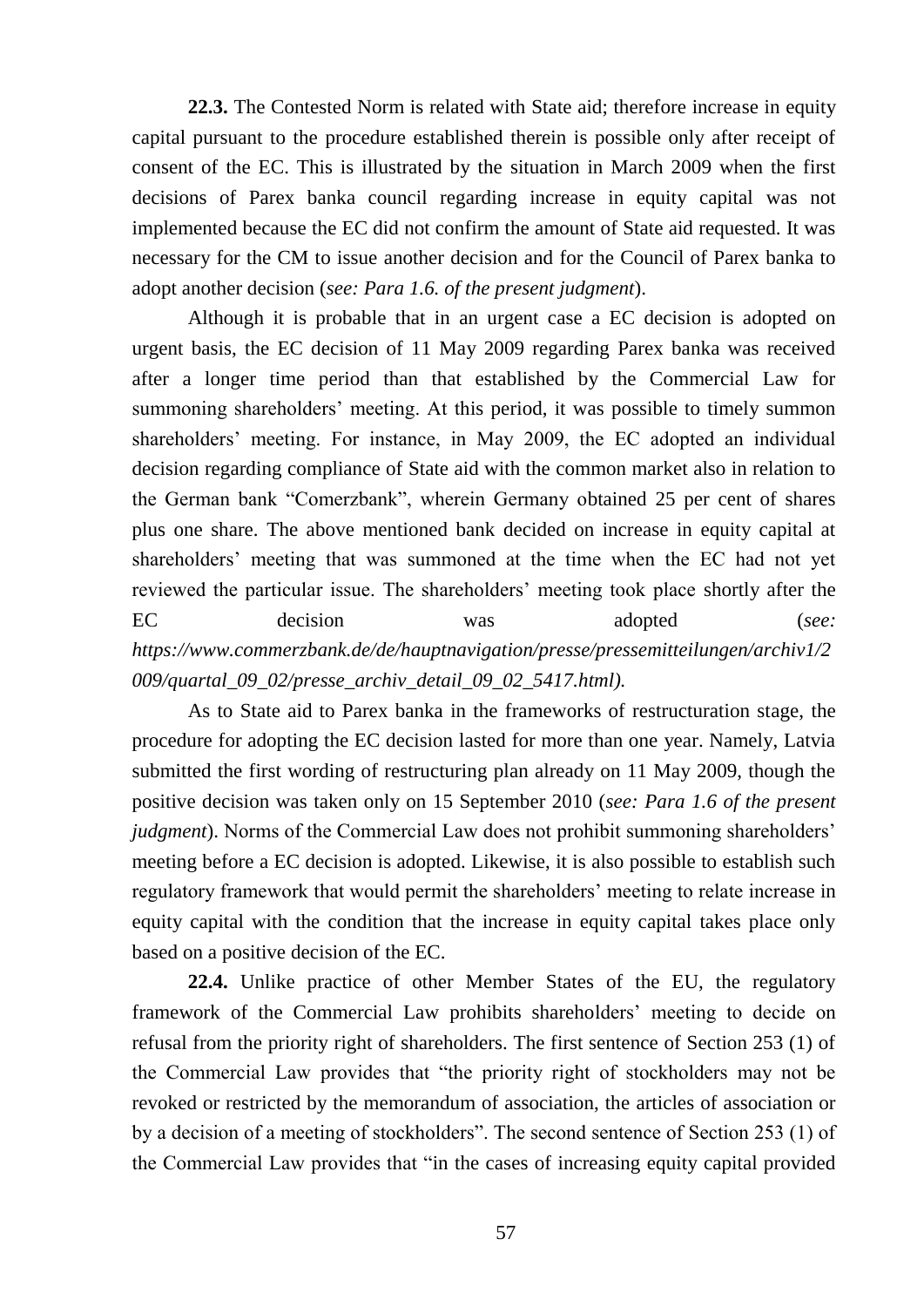for in Section 254, Paragraph two of this Law, stockholders shall not have priority rights". However, Section 254 of the same Law regulates inrease in equity capital for a special purpose. Purposes referred to in the second paragraph of the above mentioned section do not apply to the situation regulated by the Contested Norm.

Nonetheless, such regulatory framework is a result of a free choice of the legislator of Latvia. EU legal acts do not prohibit the legislator to develop such norm into the Commercial Law that would permit the shareholders, after having independently assessed the situation and their capacities, to decide on refusal from the priority right if it is necessary for rescuing of the bank.

Insofar as the legitimate aim of the Contested Norm is to increase equity capital in a way excluding all possibilities of the shareholders to exercise their priority right, it is possible to reach the above mentioned aim by applying more lenient means.

**Consequently, the legislator had the possibility to reach the legitimate aim by alternative measures that would infringe the fundamental rights of persons at a lesser extent.** 

**23.** When assessing proportionality of the contested restriction, several aspects should be taken into account.

**23.1.** On the one hand, the Contested Norm has been adopted in the context of the situation of Parex banka, though, on the other hand, the possibilities to apply the Contested Norm are not limited with the particular subject-matter or the situation in spring 2009 when equity capital of Parex banka was increased when rescuing it.

**23.2.** At the court hearing, Mr. K. Leiškalns maintained that, when adopting the Contested Norm, the opinion of the EC and that of the International Monetary Fund was obvious: in case if minority shareholders proportionally participate in increase in equity capital, the EC would not accept such State aid. However, the case materials contain no documents stating such opinion of the EC before the Contested Norm was adopted. On 24 February 2009, namely, when the Contested Norm was included into the Draft Law No. 963 as a suggestion of the Budget Committee, though not yet confirmed, the MF indicated: in order to prevent the possibility of minority shareholders of Parex banka to gain profit from ERDB investments into Parex banka, possible solutions were discussed, "dilution of share value" included (*Letter of 24 February 2009 by the MF No. 7/VK-74/540, case materials, Vol. 3, pp. 71*). Consequently, reduction of participation share of shareholders, in fact, was aimed on fulfilment of requirements of the investor rather than at reaching of the aims referred to during the court hearing. However, as it follows from the above mentioned FM

58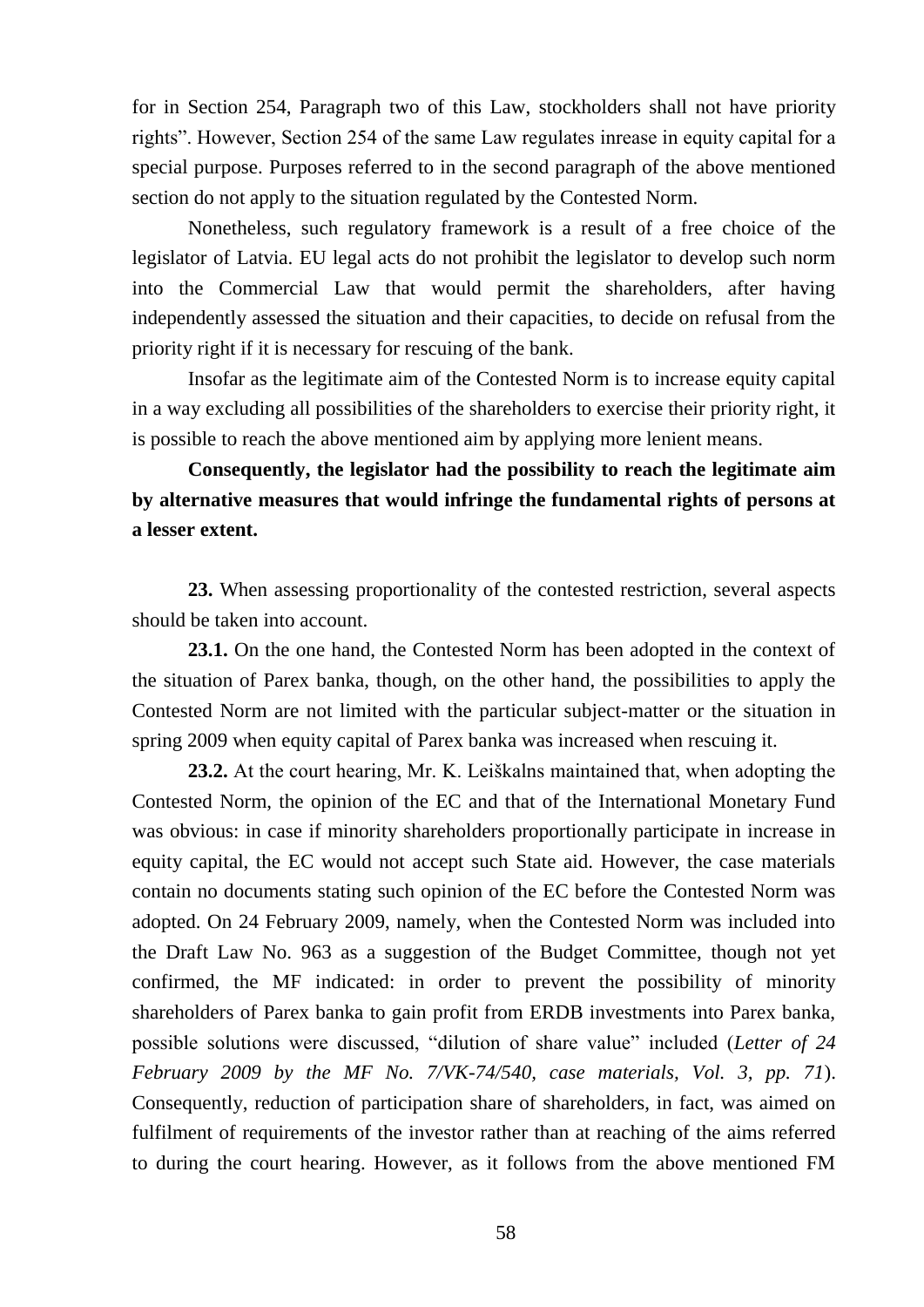letter, the ERDB did not even ask to debar shareholders from the priority right, though it drew attention to a possible solution, "in the frameworks of which minority shareholders preserve the amount of assets, though their participation share being reduced in case if they are not capable of investing their private funds into increase of equity capital of Parex banka (*see: Letter of 24 February 2009 by the MF No. 7/VK-74/540, case materials, Vol. 3, pp. 72*).

**23.3.** At the judicial debate, the Saeima representative emphasized the complex nature of the State aid granted to Parex banka as an important aspect of constitutionality of the Contested Norm. Namely, the State provided its support by not only increasing equity capital of the bank but also providing guarantees and warranting syndicated credits. The CM representative also emphasized the historical context for adoption of the Contested Norm and asked to assess the situation in conjunction with the events of November 2009 when the State purchases shares of Parex banka. Likewise, it follows from transcripts of CM meetings, in which the Cabinet decided on increase in equity capital of Parex banka, that the CM has also decided on other financial instruments necessary for ensuring of functioning of Parex banka.

However, the Contested Norm *expressis verbis* contains only two preconditions for its application: a request of the board and a decision of the Cabinet of Ministers. The norm provides no other conditions that would restrict its application in extraordinary conditions; it does not establish that it is applicable only in respect to banks that have certain systematic importance in the national economy of the State or in case if it is indispensible to ensure compliance of State aid with the common European market. The Contested Norm neither refer to other specific circumstances that the Saeima representative and the summoned persons have established in the case of Parex banka.

In the EC notices (communications), wherein it explains its policy for overcoming financial crisis in the field of planned State aid, the EC draws attention to several measures preventing hampering of competition to be executed to ensure that banks undergoing financial difficulties and their shareholders would bear a fair burden. However, it is not always the case that reduction of participation share of shareholders should be established at the burden. In February 2011, the EC has indicated in its notice (communication): "Until redemption of the State, behavioural safeguards for distressed banks in the rescue and restructuring phases should, in principle, include: a restrictive policy on dividends (including a ban on dividends at least during the restructuring period), limitation of executive remuneration or the distribution of bonuses, an obligation to restore and maintain an increased level of the solvency ratio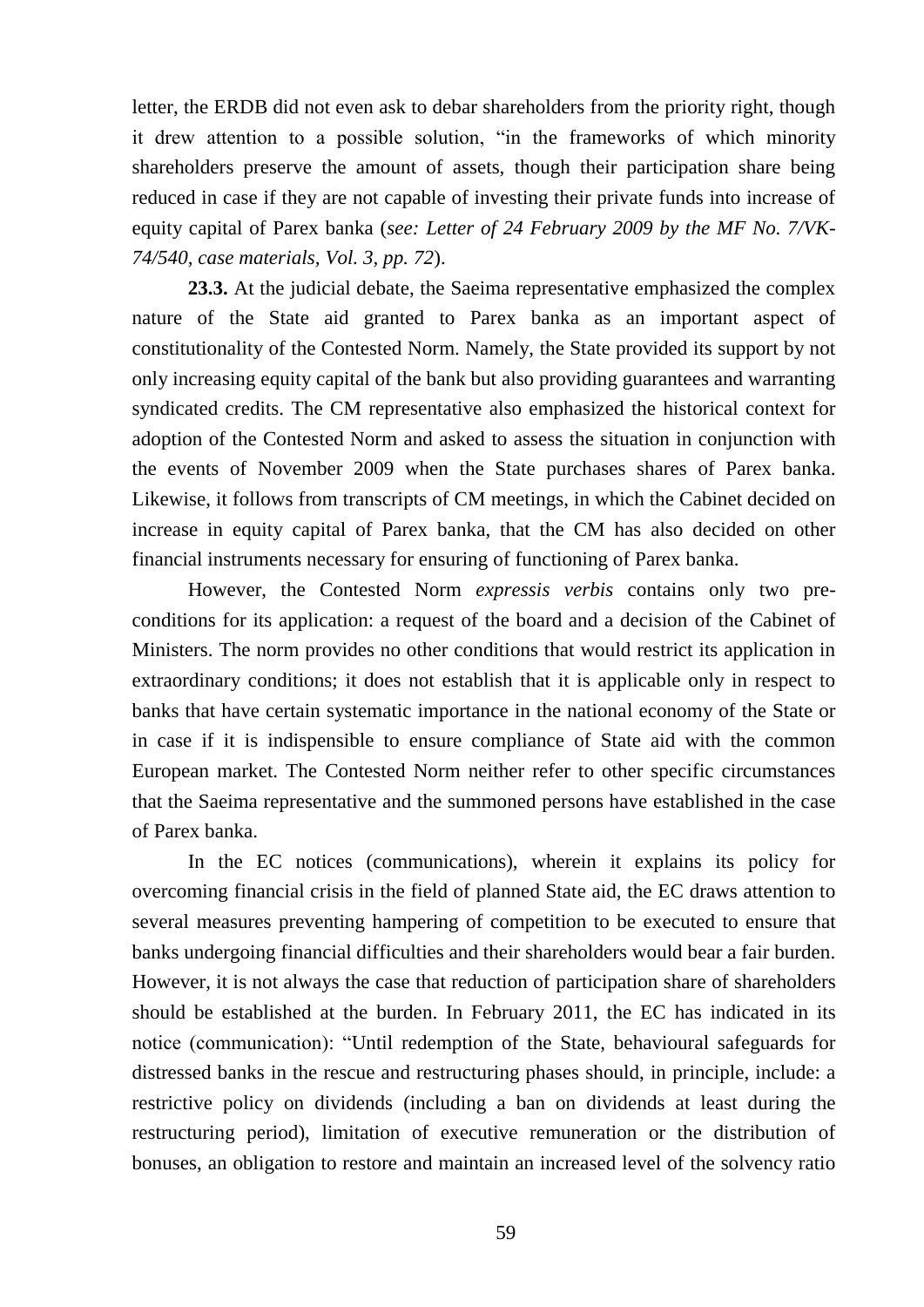compatible with the objective of financial stability, and a timetable for redemption of State participation" (*see: Communication from the Commission — The recapitalisation of financial institutions in the current financial crisis: limitation of aid to the minimum necessary and safeguards against undue distortions of competition, Para 45, http://eur-lex.europa.eu).*

Not in every case whenever a credit institution is granted restructuring aid contradicts the common European market just due to the fact that present shareholders of the credit institution have the possibility to exercise their priority right.

**23.4.** Two months after adoption of the Contested Norm, Mr. K. Leiškalns indicated when reporting on the draft Bank Overtaking Law: "This Law permits also minority shareholders to solitarily participate in recovery of the bank and therefore their shares can no way be expropriated since they do participate on solitary basis" (*see: Transcript of the Saeima meeting of 18 December 2009, [http://titania.saeima.lv/LIVS/SaeimaLIVS.nsf/0/C212D7807418F5A6C22575370053D](http://titania.saeima.lv/LIVS/SaeimaLIVS.nsf/0/C212D7807418F5A6C22575370053DBFD?OpenDocument) [BFD?OpenDocument\)](http://titania.saeima.lv/LIVS/SaeimaLIVS.nsf/0/C212D7807418F5A6C22575370053DBFD?OpenDocument)*.

It follows from the information presented by Mr. K. Leiškalns at the hearing that the Budget Committee, when considering the Contested Norm, assumed that at least in the case of Parex banka minority shareholders would not even want to participate in increase of equity capital.

The FCMC representative indicated that the Contested Norm shall be applicable when further functioning of the Credit institution without receiving additional capital in the form of investments is impossible, though present shareholders do not have the necessary capital, which was the case of Parex banka. The FCMC had no information at its disposal regarding the fact that minority shareholders also wanted to participate in increase of equity capital (*see: Transcript of the Constitutional Court hearing of 20 September 20011, case materials, Vol. 7, pp. 89 and 91*).

At the court hearing of 6 September 2011, the CM representative indicated that the MF has not received a concrete offer of minority shareholders to get involved in assuring liquidity of Parex banka, to perform payments into its equity capital or solve issues related with syndicated credits (*see: Transcript of the Constitutional Court hearing, case materials, Vol. 7, pp. 67*). However, in the letter of 24 February 2009, the MF expressed the following point of view: "[..] it is not possible to exclude the possibility that minority shareholders may also participate in increase of equity capital, for instance, the Swedish fund "East Capital"" (*see: MF 24 February 2009 letter No. 7/VK-74/540, case materials, Vol. 3, pp. 71*).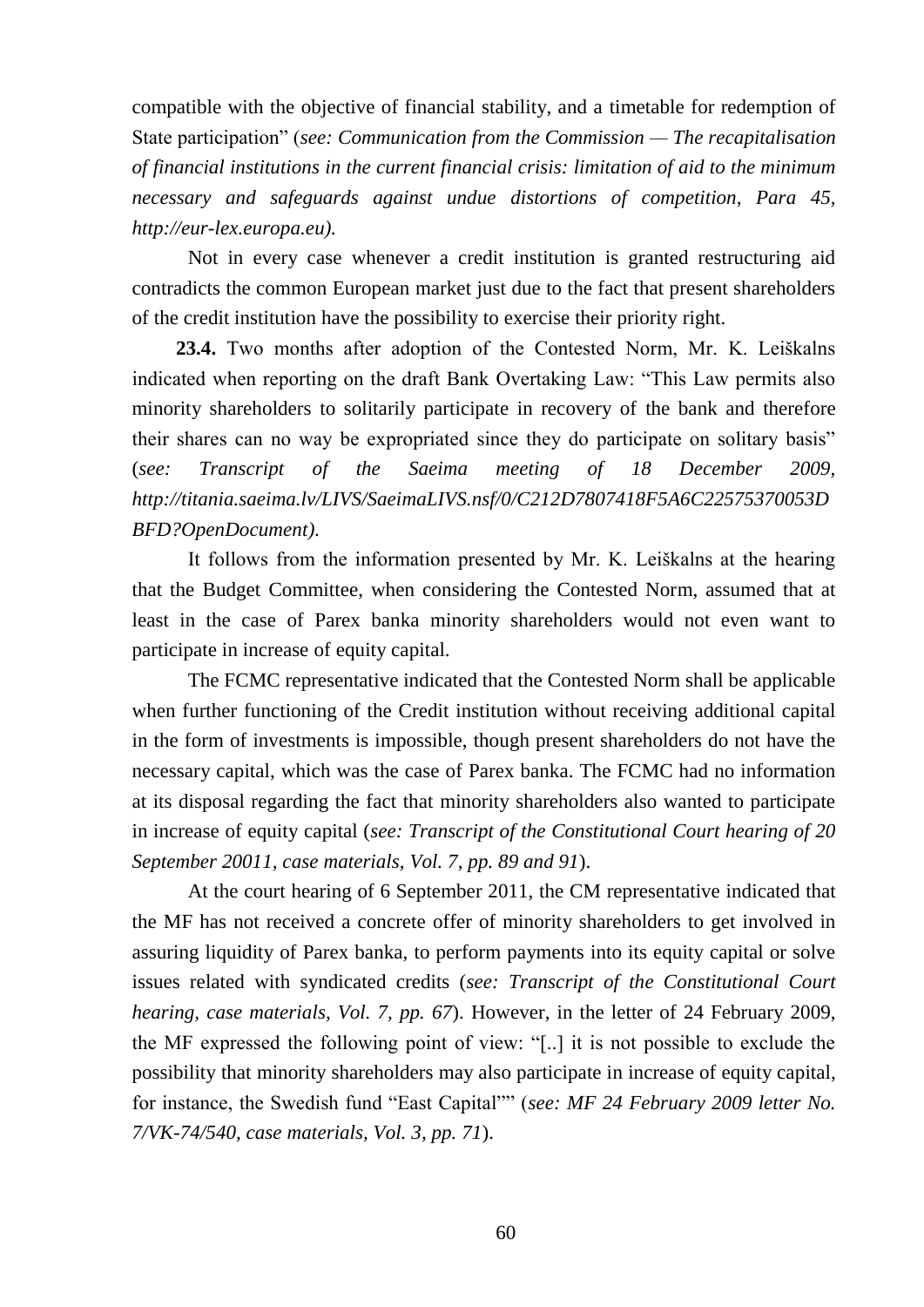On 19 December 2009, several Applicants publicly confirmed their readiness to purchase shares of the bank in proportion to their owned shared (*see: Mārtiņa I. Nav gatavi tāpat atdot akcijas. Dienas Bizness, 19 December 2008)*. On 4 February 2009, two Applicants sent a letter to Mr. M. Bičevskis, State Secretary of the MF, and Mr. N. Melngailis, Head of the Board of Parex banka, wherein they confirmed their readiness to participate in recapitalization of Parex banka (*see: Case materials, Vol. 5, pp. 49 – 50*).

**23.5.** Application of the Contested Norm is not limited only to cases similar to that of the Applicants wherein proportion of shares owned by them in respect to administration of a joint-stock company permits implementing only certain rights of a shareholder.

A condition for application of the Contested Norm is a decision of the Cabinet of Ministers to obtain or materially increase participation share of the State in a credit institution. Pursuant to Section 1 (15) of the Credit Institutions Law, the term "participation" means directly or indirectly acquired participation by one or several persons acting in a co-ordinated manner based on an agreement that encompasses 10 and more per cent of equity capital of a company or number of voting stock, or give the possibility to considerably influence establishment of financial or action policy of the commercial society.

Consequently, the Contested Norm permits that it is applied in cases when a shareholder or a body of shareholders lose their majority right to the so-called "golden share" as the result of increase in equity capital, and therefore it also loses the possibility to impact economic activities of the credit institution.

In such cases, it is possible that a situation when share market value decreases in the result of application of the Contested Norm occurs.

**23.6.** Article 105 of the Satversme prohibits the State to perform measures, without sufficient grounds to do so, in the result of which negative consequences occur to property of a person, including decrease of property value or the amount of profit to be gained from property. However, when assessing compliance of certain regulatory framework with the Article 105 of the Satversme, it is necessary to establish causal relationship between the Contested Norms and the negative property consequences caused to a person. The fundamental right to own property established in Article 105 of the Satversme does not guarantee the right to be protected against business risks. Shareholders and subordinated creditors may gain profit as the result of successful functioning of a credit institution; though they are also subject to a substantial risk. "The State does not have the duty to prevent loss of [property] value resulting from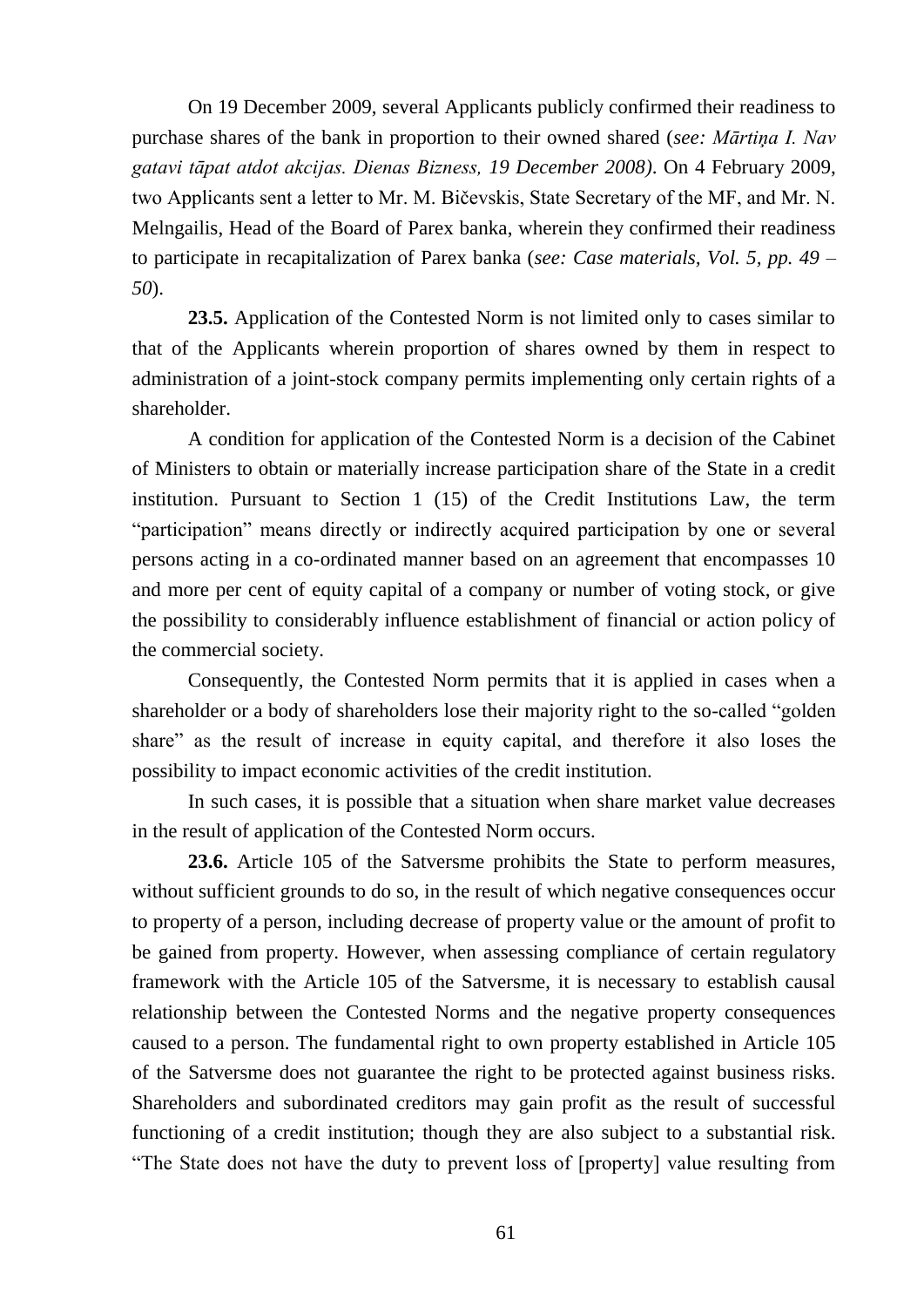market factors" (*see: Judgment of 30 March 2011 by the Constitutional Court in the case No. 2010-60-01, Para 17.3*).

It follows from the documents that the representatives of the Applicants asked to include into the court file, as well as from their explanations at the hearing, the infringement referred to by the Applicants could be partially related to the fact that, under circumstances of economic crisis before 2008, the Board of Parex banka has failed to ensure successful functioning of the bank, the FCMC has failed to perform effective monitoring of Parex banka and prevent outflow of financial resources from the bank. Likewise, the State has failed to timely adopt a legal norm on the procedure of bank takeover. The former majority shareholders have decided to sell shares of Parex banka owned by them to the State without having found out the possibilities of rescuing the bank that could be assured by the Applicants. In December 2008, before the Contested Norm was adopted, the Board of Parex banka has failed to show its interest in the possibility to use free assets at the disposal of the Applicants. The above mentioned circumstances would have served as the reason why the Applicants could not timely get involved into rescuing of Parex banka, though their asset market value has reduced considerably.

In the frameworks of the case under consideration, the task of the Constitutional Court is not to assess the above mentioned circumstances because they do not influence constitutionality of the Contested Norm.

**23.7.** At the Saeima meeting of 26 February 2009, Mr. K. Leiškalns, Head of the Budget Committee indicated that the Contested Norm would be applied only in case if the bank and the shareholders "would sink"" (*see: Transcript of the Saeima meeting of 26 February 2009, [http://titania.saeima.lv/LIVS/SaeimaLIVS.nsf/0/9E0A71FA0FC099A6C225756E0047](http://titania.saeima.lv/LIVS/SaeimaLIVS.nsf/0/9E0A71FA0FC099A6C225756E0047D780?OpenDocument) [D780?OpenDocument](http://titania.saeima.lv/LIVS/SaeimaLIVS.nsf/0/9E0A71FA0FC099A6C225756E0047D780?OpenDocument)*).

However, the FCMC representative expressed the following opinion in respect to the fact when the Bank Overtaking Law and when – the Contested Norm should be applied: "The regulatory framework is clear enough id we look at these laws. Section 3 of the Bank Overtaking Law provides that bank takeover shall be permitted only in exceptional cases. [..] If banks were not overtaken, then the bank would no more be able to observe requirements regulating functioning of a bank. The Credit Institutions Law sets forth no conditions for a credit institution to be entitled to receive support" (*see: Transcript of the Constitutional Court hearing of 20 September 2011, case materials, Vol. 7, pp. 88*). Consequently, according to the FCMC, the Contested Norm could be applied not only in case if urgent threat of insolvency of a credit institution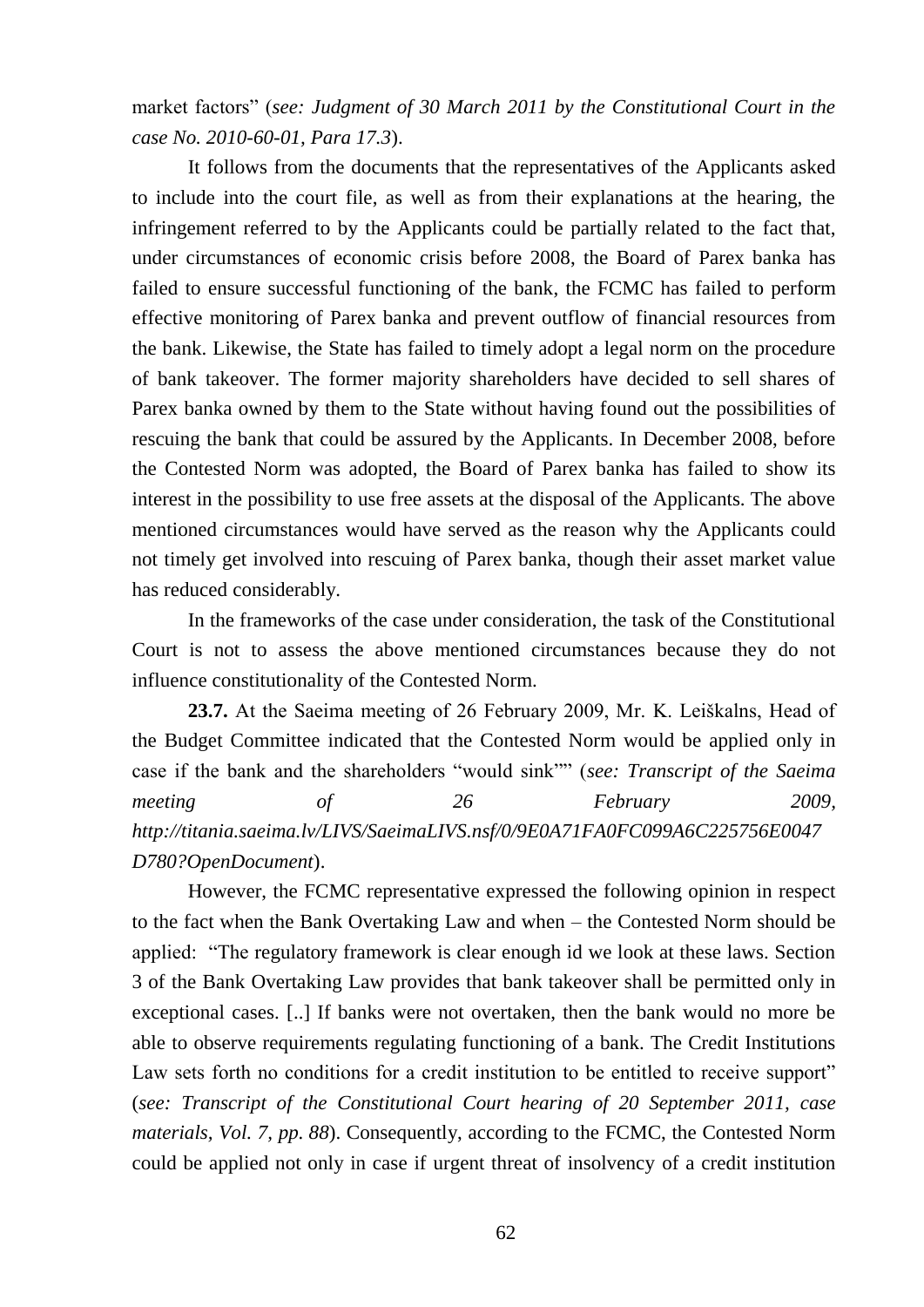exists that must be immediately prevented, but also in other cases whenever it is asked by the board and admissible from the point of view of norms regulating State aid.

It also follows from the EC decision of 11 May 2009 and EC decision of 15 September 2010 that the Contested Norm is applicable to increase in equity capital of Parex banka not only at the stage of rescuing of the bank, but also at that of restructuration.

The Contested Norm contains no restrictive criteria establishing that the norm can be applied only in case if no other means ensure rescuing of the bank.

**23.8.** The second part of the Contested Norm *expressis verbis* prohibits the present shareholders of the bank to participate in increase of equity capital of the bank. It follow from the literal sense of the norm that in case if the State already is a shareholder of the bank, it cannot participate in increase of equity capital of the bank. At the hearing of 6 September, the CM representative indicated that the second part of the Contested Norm shall be considered in conjunction with the first part thereof. If the second part of the norm would provide a hypothetical restriction in respect to the State, then the first part thereof could not be applied at all.

The Constitutional Court has already indicated in its case-law that laws and normative acts should not only be freely accessible to every person but also clear and comprehensive enough (*see: Judgment of 20 December 2006 by the Constitutional Court in the case No. 2006-12-01, Para 16*). "A norm shall be recognized as unclear in case if it is not possible to find out its real meaning by applying the method of interpretation" *see: Judgment of 20 March 2010 by the Constitutional Court in the case No. 2010-60-01, Para 15.2*).

It follows from the case materials that, when applying the Contested Norm, the CM as able to determine its real meaning. Consequently, there is no reason consider the Contested Norm as unclear. However, the Constitutional Court draws attention of the Saeima to the fact that, from the viewpoint of legal technique, the Contested Norm has an abortive wording.

**23.9.** The Contested Norm has been adopted at the time when the State had to adopt many decisions restricting the fundamental rights of persons to prevent consequences of the economic crisis. Often, an integral part of such regulatory framework is its short-term character, which is precisely established in the respective normative cat. The Constitutional Court has concluded in its case-law: the gravity of the infringement of rights is reduced by the fact that the restriction has been established only for a definite period of time (*see, e.g.: Judgment of 26 November 2009 by the Constitutional Court in the case No. 2009-08-01, Para 22.1*).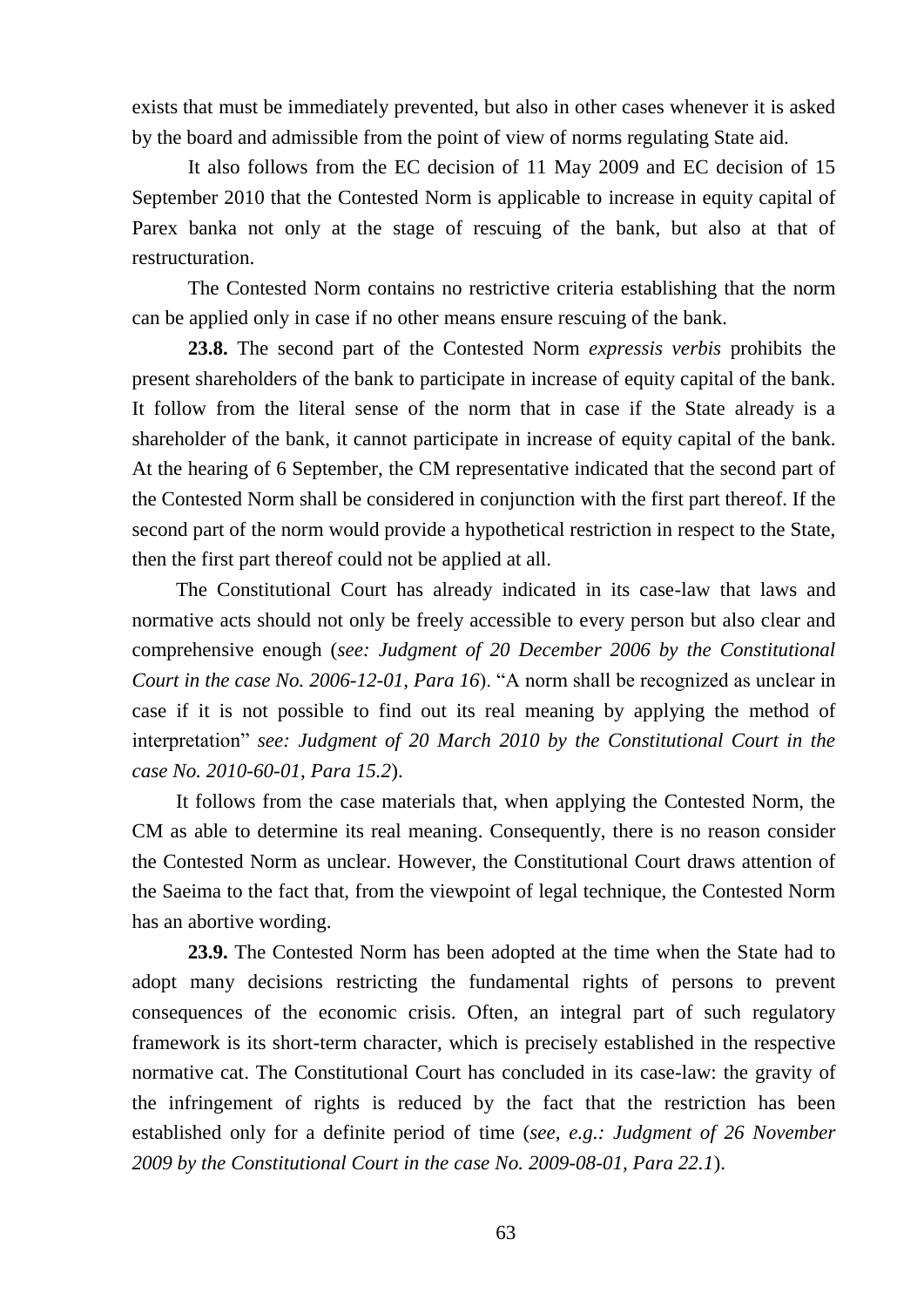However, no term of validity has been established in respect to the particular Contested Norm.

**23.10.** The Contested Norm ensures, to a State administration institution, namely, the Cabinet of Ministers, broad possibilities to interfere with private legal relations and to select the way of increase in equity capital – either in accordance with the Contested Norm or the procedure established in the Commercial Law. However, the Contested Norm fails to enable a person to verify, by way of litigation, whether, in each particular case, the restriction established to the rights is proportional.

It is necessary to indicate that several CM decisions regarding Parex banka still was restricted information when the case was prepared for adjudication by the Constitutional Court. The Contested Norm does not commission the CM or council of a particular bank to notify shareholders on planned or executed increase in equity capital and provide substantiation of necessity thereof.

The State had the possibility to elaborate the Contested Norm in a way to prevent occurrence of the above described situation.

**23.11.** In the opinion of the State Chancellery regarding the Cabinet of Ministers decision on increase in equity capital of Parex banka in October 2009, it has been indicated that denial of the fundamental rights of minority shareholders of Parex banka infringes the principle of fair and just attitude established in treaties on protection of international investments (*see: Opinion of 13 October 2009 by the State Chancellery No. 18/TA-3670-DV on the informative notice and report decision, case materials, Vol. 3, pp. 189*).

In the frameworks of the present case, compliance of the Contested Norm with any particular international agreement on protection of investments is not protected. Therefore, the Constitutional Court shall not assess the above mentioned statement. However, it should be taken into account that benefit gained by the society from the Contested Norm is related with successful rescue of one or several systematically important credit institutions assuring welfare of the society and protection of the rights of person in the long-term; however, restrictions of the fundamental rights of shareholders that infringe the internationally agreed minimum of rights not only influence the fundamental rights of the Applicants but also may raise doubt among international investors regarding Latvia as a state favourable for investments. As a result, investment flow could reduce, whilst present investments would flow away. All the aforesaid could have a negative impact on welfare of the society in the long term.

**When assessing the above mentioned circumstances in conjunction with one another, it can be concluded that the extent of the restriction established in the**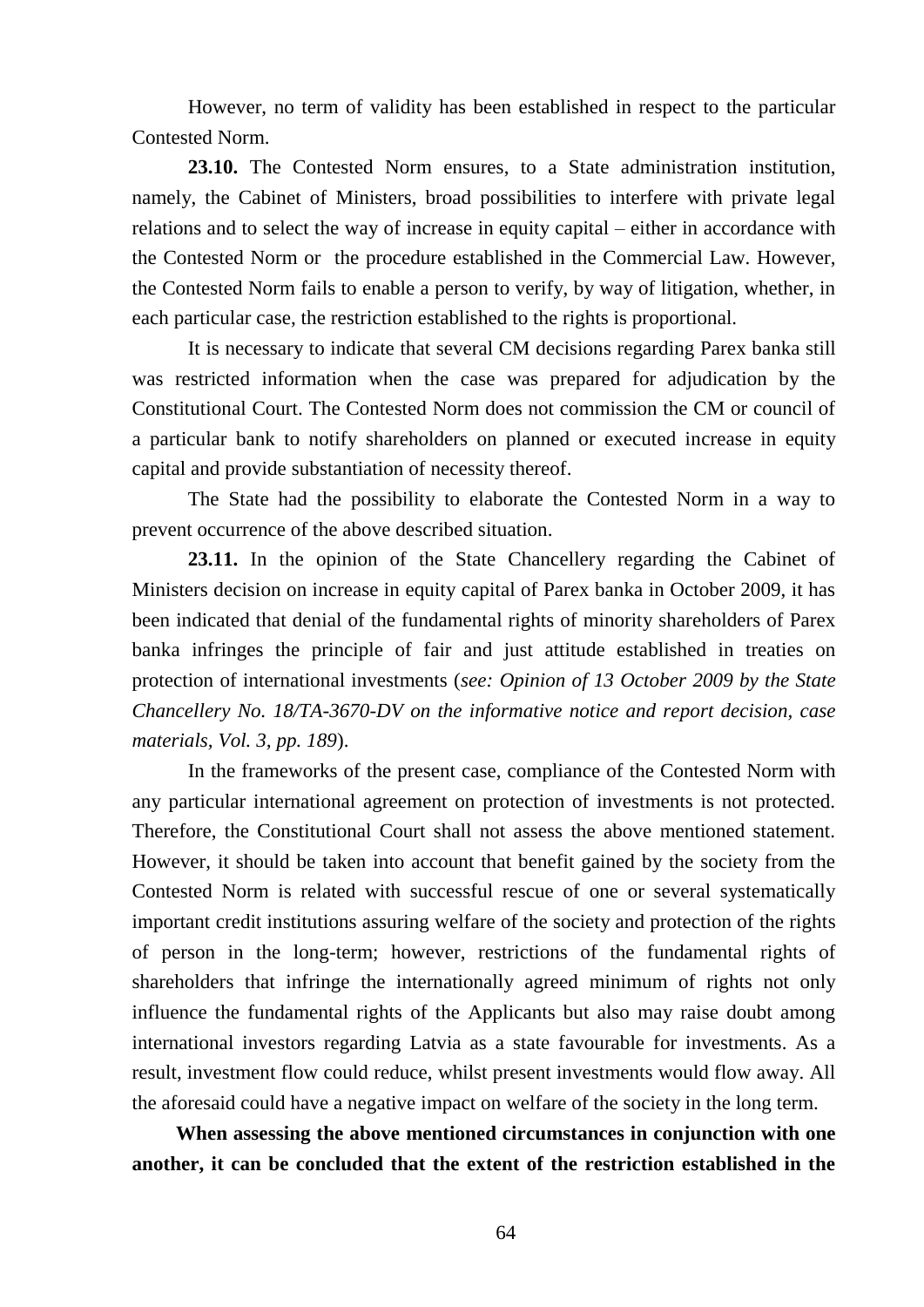**Contested Norm is greater than it is necessary to reach the legitimate aim; moreover, there are other means that would ensure reaching of the legitimate aim and restriction the fundamental rights of persons at a lesser extent. Benefit gained by the society does not compensate the restrictions imposed.** 

**Consequently, the regulatory framework of the Contested Norm restricts the fundamental right to property in a non-proportional way and therefore fails to comply with Article 105 of the Satversme.** 

**24.** It has already been indicated that Article 105 of the Satversme shall be interpreted in conjunction with liabilities of Latvia as a Member State of the EU and particularly with Directive 77/91/EEC.

The Constitutional Court has already concluded that judgments of the Constitutional Court cannot be appealed against; therefore the Constitutional Court will verify whether Court of Justice has already interpreted the above mentioned issue, whether what has been established in this Directive is clear enough not to cause any reasonable suspicion, and whether it is necessary to request a preliminary ruling from the CJEU (*see: Judgment of 28 May 2009 by the Constitutional Court in the case No. 2008-47-01, Para 15.2*).

In the Communication of 8 February 2010, the European Central Bank indicates that, in an emergency situation related with interests of a credit institutions, it should be necessary to establish the right to deviate from the property right and fundamental rights of shareholders established in Directive 77/91/EEC, adherence to which hinders recapitalization or restructuring of a failing bank, though the present case-law does not provide any exception in a crisis situation (*see: Communication by the European Central Bank " "Communication on "An EU Framework for Crossborder Crisis Management in the Banking Sektor": Eurosystem's Reply to the Public Consultation" Para 3.6,*

*http://www.ecb.int/pub/pdf/other/euframeworkcrisismanagementbankingsector201002 en.pdf)*.

The CJEU has indicated that the purpose of the Directive 77/91/EEC is to assure to ensure a minimum level of protection for shareholders in all the Member States. That objective would be seriously frustrated if the Member States were entitled to derogate from the provisions of the Directive77/91/EEC by maintaining in force rules  $-$  even rules categorized as special or exceptional  $-$  under which it is possible to decide by administrative measure, separately from any decision by the general meeting of shareholders, to effect an increase in the company's capital (*see: Judgment of 12*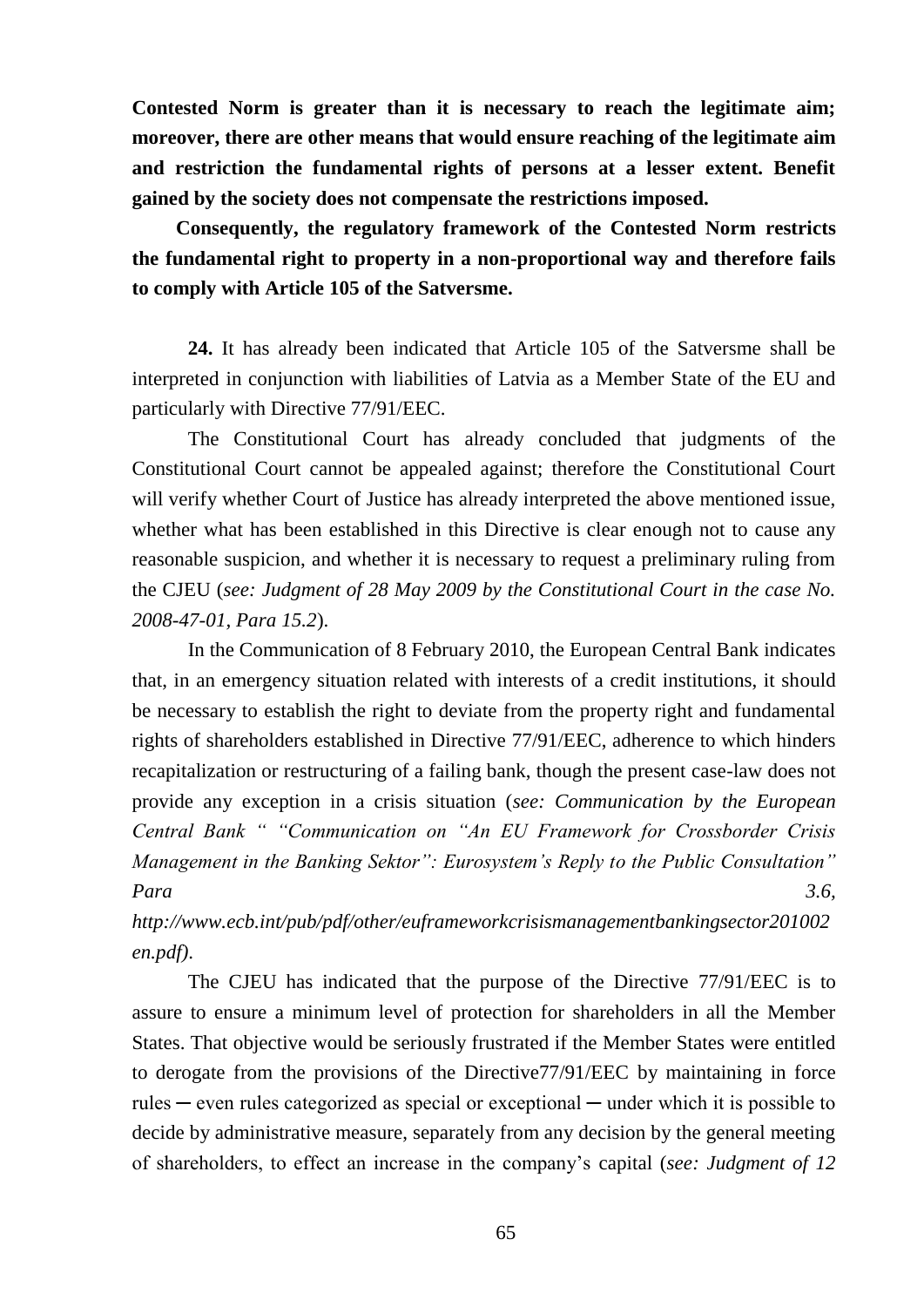*March 1996 by the CJEU in the case No. C-441/93 "Panagis Pafitis and others v Trapeza Kentrikis Ellados A.E. and others", Para 24, 38 and 39*).

Expert Ms. E.Balode-Buraka is of the opinion that the Contested Norm fails to comply with Article 25 (1) and Article 29 (1) of the Directive 77/91/EEC.

However, it cannot be concluded in the present case that the result of litigation depends on interpretation of the above mentioned directive. International norms do not prohibit the Member States to establish a higher level of protection of rights in their constitutions.

Consequently, the Constitutional Court does not have the duty to address the CJEU to render preliminary ruling.

**25**. Having established non-compliance of the Contested Norm with Article 105 of the Satversme, it is not necessary to assess compliance of it with Article 1 of the Satversme.

**26.** Pursuant to Article 31 (11) of the Constitutional Court Law, in case if the Constitutional Court recognizes a norm as non-constitutional, a Constitutional Court judgment shall indicate in relation to the disputed legal norm (act) in force – the moment with which it shall cease to be in force, if the Constitutional Court has judged that this norm (act) does not comply with the norm of a higher legal force. In the present case, the Applicants have asked to recognize the Contested Norm as null and void as from the date of adopting it, namely, 26 February 2009. Consequently, the Constitutional Court shall determine the date, as of which the Contested Norms hall lose effect.

It has occurred in case-law of the Constitutional Court that it is possible to eliminate or compensate infringement of fundamental rights an applicant only when recognizing a contested norm as null and void as from the date of adoption of the contested norm or application of it in respect to the applicant (*see, e.g. Judgment of 3 June 2009 by the Constitutional court in the case No. 2008-47-01, Para 17*). By recognizing the Contested Norm as null and void in respect to the Applicant of the present matter, if it not possible to undo changes leading to the present situation and to return to the time when increase in equity capital of Parex banka took place to ensure proper observance of the procedure of increase in equity capital by repeating it.

Moreover, when considering the date, as of which the Contested Norm would lose its force, it is necessary to take into account rights and interests of the Applicants and other persons, as well. Likewise, it is necessary to assess infringement of the rights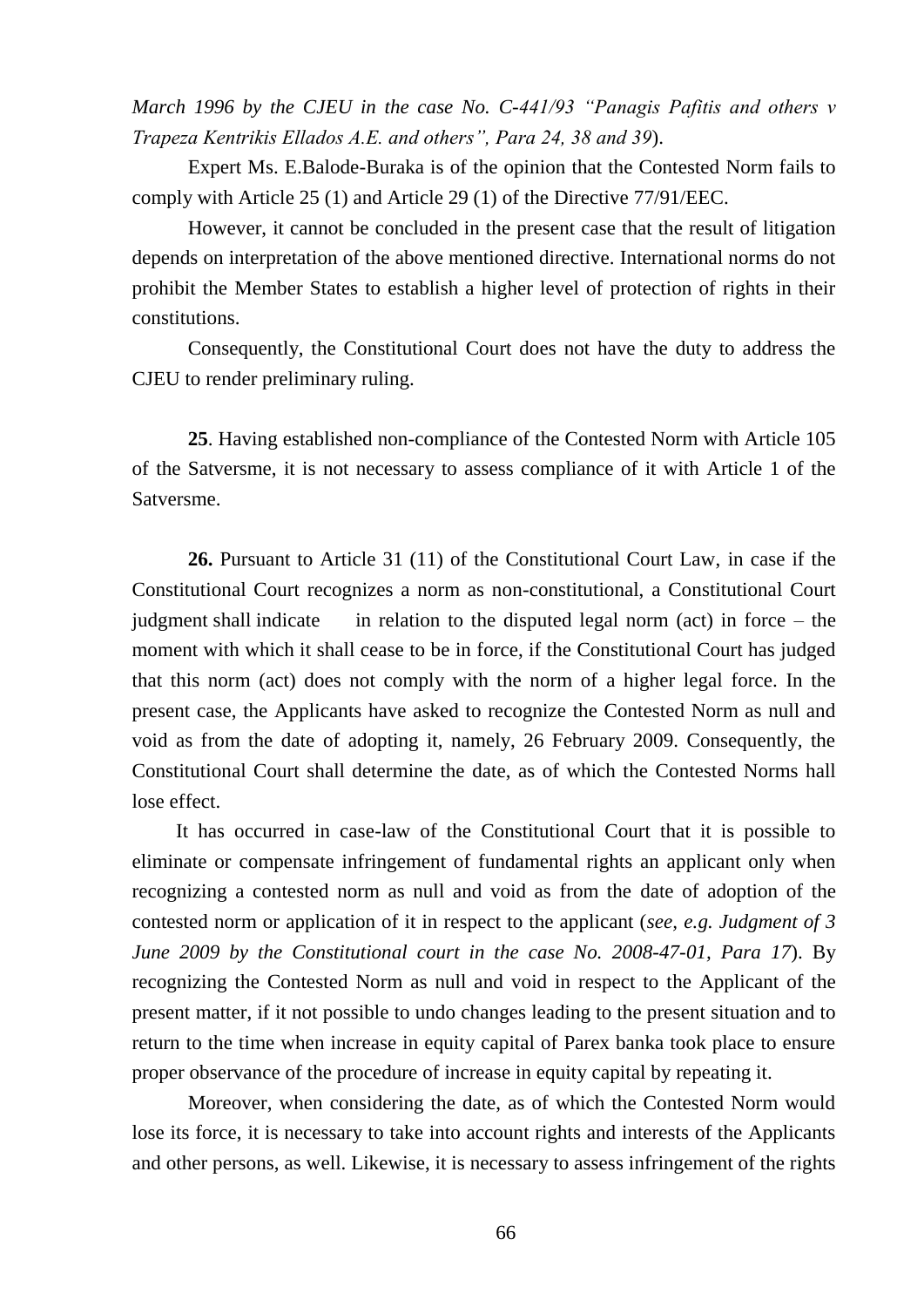of the Applicants in case if the Contested Norm would not be recognized as null and void as from the date of adopting it, as well as possible infringement of rights of other persons in case if the Contested Norm would be recognized as null and void as from the date of adopting it; likewise, it is necessary to assess proportionality of the infringement.

During the period exceeding one year and a half from the date of coming into force of the Contested Norm when the Applicants addressed the Constitutional Court, Parex banka has continued its commercial activities, persons subject to private law have been granted their rights and undertaken duties that are not related with the increase in equity capital of Parex banka; a joint-stock company "Citadele banka" has also been founded. Recognition of the Contested Norm as null and void as from the date of adopting it would cause legal insecurity and negative reaction of the financial market, which might also affect financial stability and social security of the State. In such a case, not only other persons but also the Applicants acting as shareholders would suffer.

The following has been concluded in case-law of the Constitutional Court: "[..] the more the person tolerates violation of his/her rights, the less interested the person is in the protection of constitutional rights" (*see: Judgment of 26 November 2002 by the Constitutional Court in the case No. 2002-09-01, Para 1 of the Findings*). The Applicants have addressed the Constitutional Court after the Contested Norm was applied to them three times already.

In spring 2010, one of the Applicants indicated: "We understand that the government of Latvia has acted taking into consideration the emergency conditions caused by the crisis when solving the financial institution. [..] As minority shareholders of Parex banka, we have tolerated the compulsory "dilution", this being a part of the bank rescue plan, which resulted in reduction of the participation share from 4.2 per cent to 1 per cent" (*see: Letter of 30 April 2008 by Mr. A. Abromavicius, "East Capital" partner, to Mr. Grants, Head of the Board of Privatizācijas aģentūra, case materials, Vol. 6, pp. 125 – 133*). This manifests that the initial infringement caused to the Applicants by the Contested Norm did not seem that substantial if the subsequent activities with the bank is legal and just.

As it was reasonably indicated by the Saeima representative, the situation of the Applicants is based on two aspects. On the one hand, the Contested Norm as such does not comply with Article 105 of the Satversme. On the other hand, the CM has not interpreted the norm as imperative one. When deciding whether, in the particular case, increase of equity capital shall be performed pursuant to the procedure established by